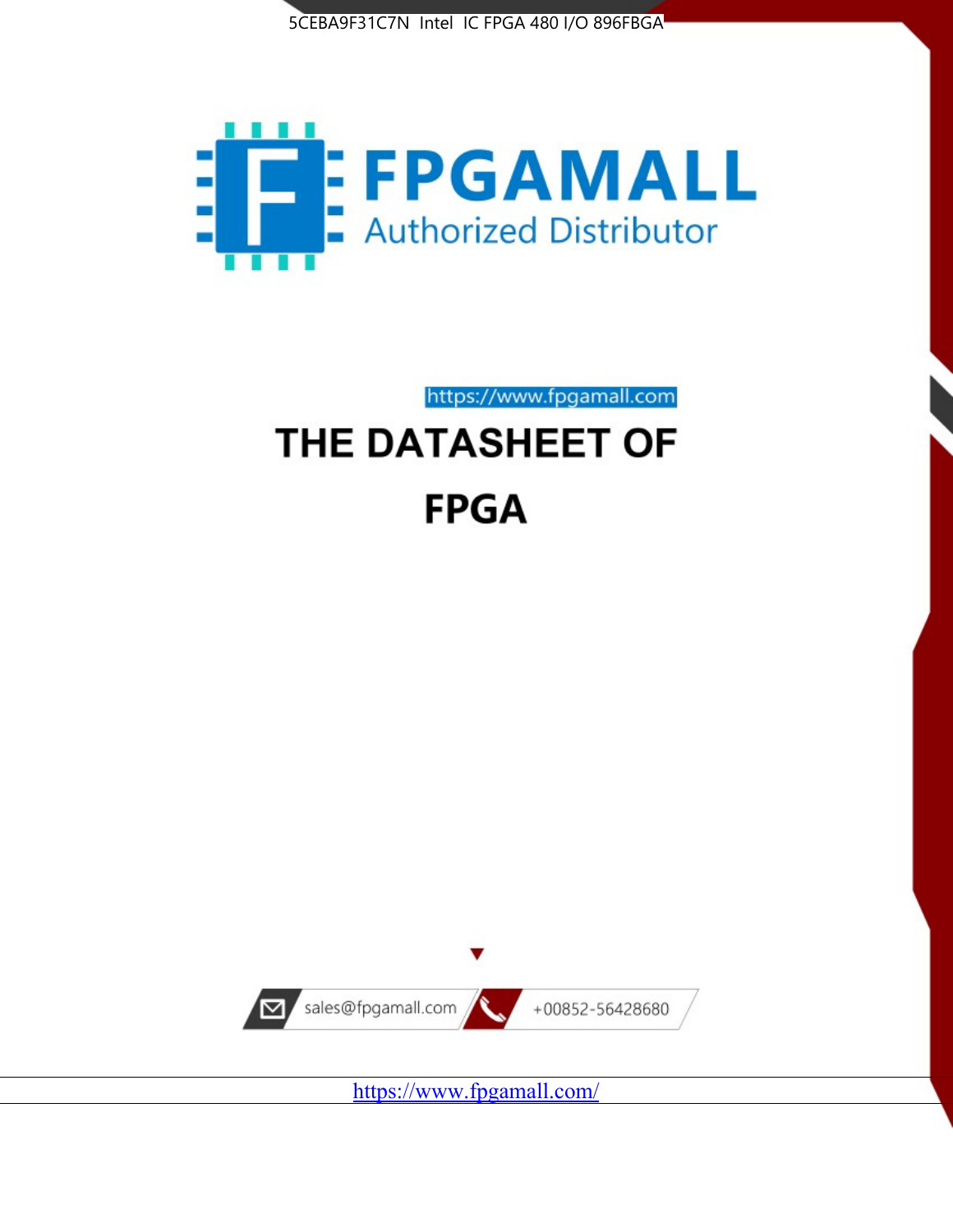5CEBA9F31C7N Intel IC FPGA 480 I/O 896FBGA



# **Cyclone V Device Overview**



**CV-51001 | 2018.05.07** Latest document on the web: **[PDF](https://www.altera.com/en_US/pdfs/literature/hb/cyclone-v/cv_51001.pdf)** | **[HTML](https://www.altera.com/documentation/sam1403480548153.html)**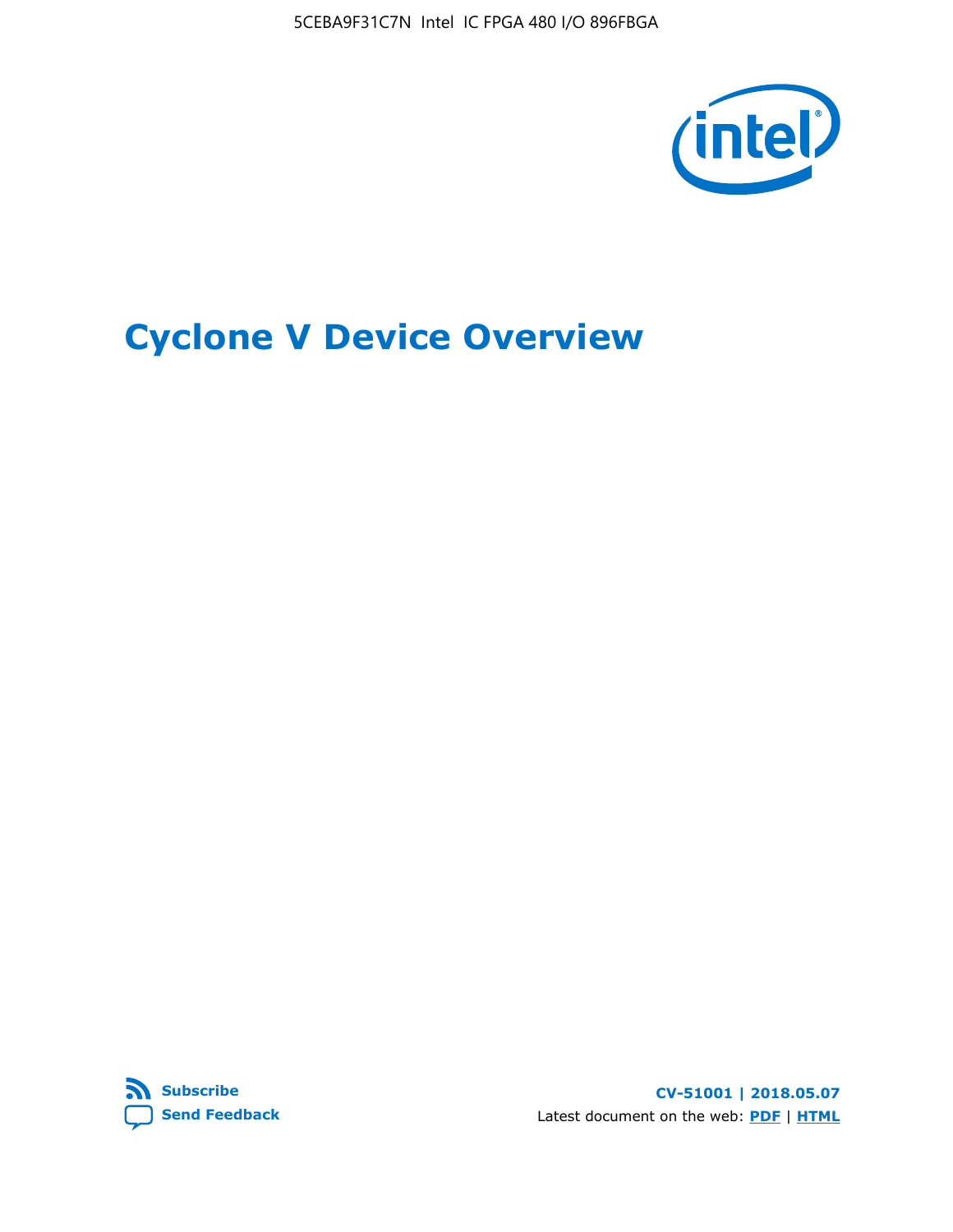

# **Contents**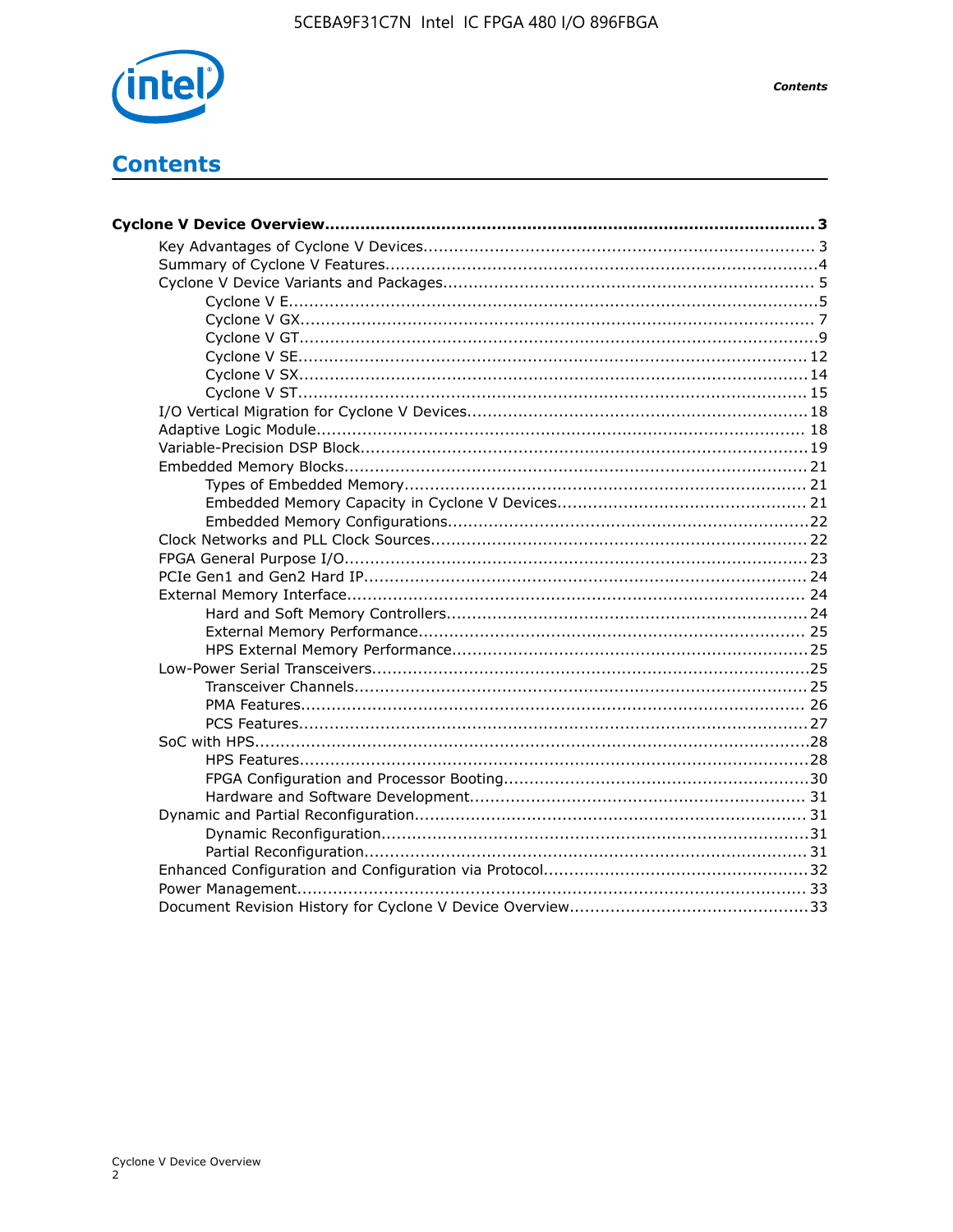

# **Cyclone V Device Overview**

The Cyclone® V devices are designed to simultaneously accommodate the shrinking power consumption, cost, and time-to-market requirements; and the increasing bandwidth requirements for high-volume and cost-sensitive applications.

Enhanced with integrated transceivers and hard memory controllers, the Cyclone V devices are suitable for applications in the industrial, wireless and wireline, military, and automotive markets.

#### **Related Information**

[Cyclone V Device Handbook: Known Issues](https://www.altera.com/support/support-resources/knowledge-base/solutions/rd12152011_347.html) Lists the planned updates to the Cyclone V Device Handbook chapters.

## **Key Advantages of Cyclone V Devices**

#### **Table 1. Key Advantages of the Cyclone V Device Family**

| <b>Advantage</b>                                                                    | <b>Supporting Feature</b>                                                                                                                                                                                                                                                    |
|-------------------------------------------------------------------------------------|------------------------------------------------------------------------------------------------------------------------------------------------------------------------------------------------------------------------------------------------------------------------------|
| Lower power consumption                                                             | Built on TSMC's 28 nm low-power (28LP) process technology and includes an<br>$\bullet$<br>abundance of hard intellectual property (IP) blocks<br>Up to 40% lower power consumption than the previous generation device                                                       |
| Improved logic integration and<br>differentiation capabilities                      | 8-input adaptive logic module (ALM)<br>٠<br>Up to 13.59 megabits (Mb) of embedded memory<br>٠<br>Variable-precision digital signal processing (DSP) blocks                                                                                                                   |
| Increased bandwidth capacity                                                        | 3.125 gigabits per second (Gbps) and 6.144 Gbps transceivers<br>٠<br>Hard memory controllers<br>٠                                                                                                                                                                            |
| Hard processor system (HPS)<br>with integrated Arm* Cortex*-A9<br>MPCore* processor | Tight integration of a dual-core Arm Cortex-A9 MPCore processor, hard IP, and an<br>$\bullet$<br>FPGA in a single Cyclone V system-on-a-chip (SoC)<br>Supports over 128 Gbps peak bandwidth with integrated data coherency between<br>٠<br>the processor and the FPGA fabric |
| Lowest system cost                                                                  | Requires only two core voltages to operate<br>٠<br>Available in low-cost wirebond packaging<br>٠<br>Includes innovative features such as Configuration via Protocol (CvP) and partial<br>٠<br>reconfiguration                                                                |

Intel Corporation. All rights reserved. Intel, the Intel logo, Altera, Arria, Cyclone, Enpirion, MAX, Nios, Quartus and Stratix words and logos are trademarks of Intel Corporation or its subsidiaries in the U.S. and/or other countries. Intel warrants performance of its FPGA and semiconductor products to current specifications in accordance with Intel's standard warranty, but reserves the right to make changes to any products and services at any time without notice. Intel assumes no responsibility or liability arising out of the application or use of any information, product, or service described herein except as expressly agreed to in writing by Intel. Intel customers are advised to obtain the latest version of device specifications before relying on any published information and before placing orders for products or services. \*Other names and brands may be claimed as the property of others.

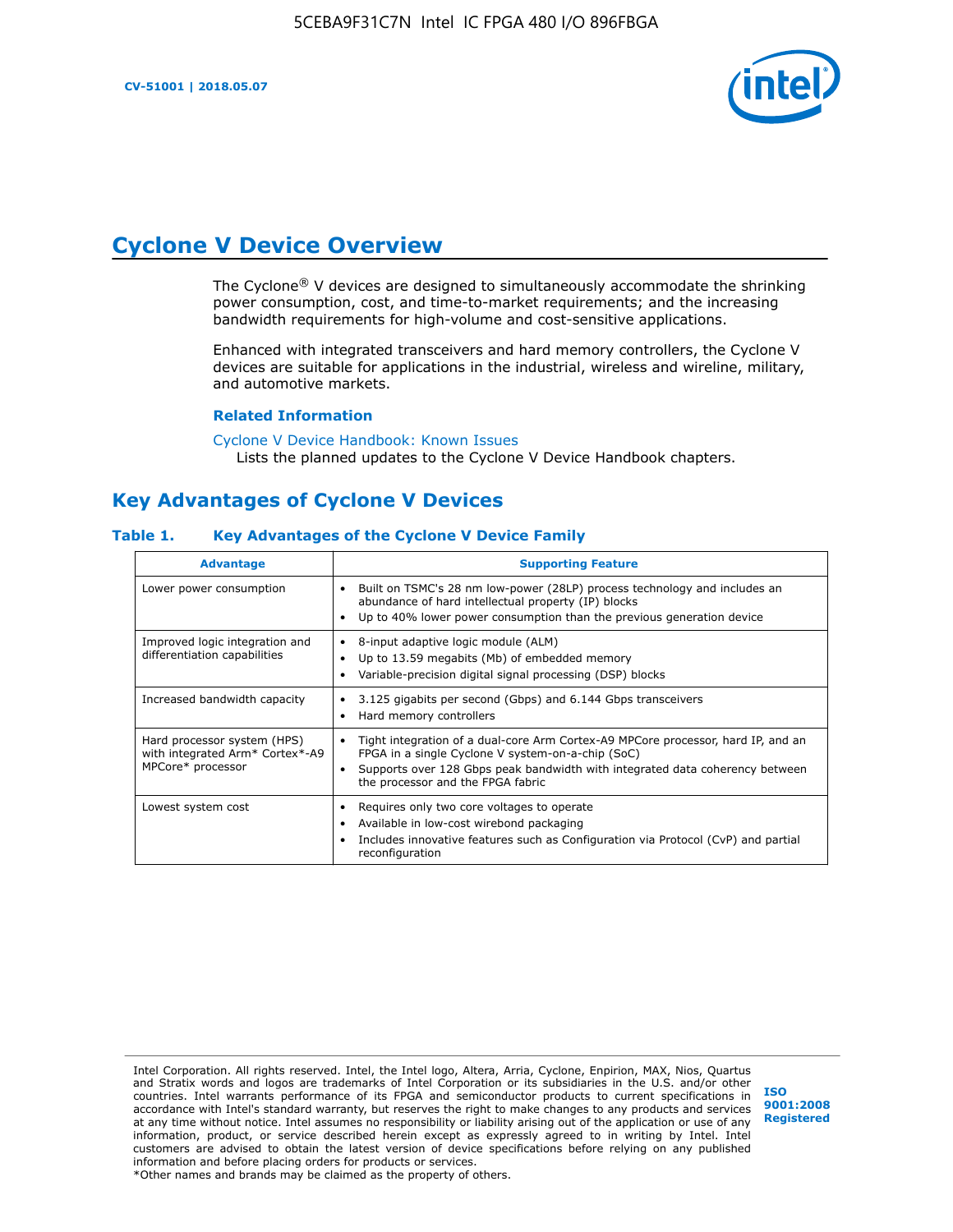

## **Summary of Cyclone V Features**

## **Table 2. Summary of Features for Cyclone V Devices**

| <b>Feature</b>                                           | <b>Description</b>                                                                                                                                                                                                                                                                                                                        |                                                                                                                                                                                                                                                                                                                                                                                                                                                                                                                                                                                                                                                                                                         |  |  |  |  |  |  |
|----------------------------------------------------------|-------------------------------------------------------------------------------------------------------------------------------------------------------------------------------------------------------------------------------------------------------------------------------------------------------------------------------------------|---------------------------------------------------------------------------------------------------------------------------------------------------------------------------------------------------------------------------------------------------------------------------------------------------------------------------------------------------------------------------------------------------------------------------------------------------------------------------------------------------------------------------------------------------------------------------------------------------------------------------------------------------------------------------------------------------------|--|--|--|--|--|--|
| Technology                                               | $\bullet$<br>1.1 V core voltage<br>$\bullet$                                                                                                                                                                                                                                                                                              | TSMC's 28-nm low-power (28LP) process technology                                                                                                                                                                                                                                                                                                                                                                                                                                                                                                                                                                                                                                                        |  |  |  |  |  |  |
| Packaging                                                | $\bullet$                                                                                                                                                                                                                                                                                                                                 | Wirebond low-halogen packages<br>Multiple device densities with compatible package footprints for seamless migration between<br>different device densities<br>RoHS-compliant and leaded $(1)$ options                                                                                                                                                                                                                                                                                                                                                                                                                                                                                                   |  |  |  |  |  |  |
| High-performance<br>FPGA fabric                          | Enhanced 8-input ALM with four registers                                                                                                                                                                                                                                                                                                  |                                                                                                                                                                                                                                                                                                                                                                                                                                                                                                                                                                                                                                                                                                         |  |  |  |  |  |  |
| Internal memory<br>blocks                                | of the ALMs as MLAB memory                                                                                                                                                                                                                                                                                                                | M10K-10-kilobits (Kb) memory blocks with soft error correction code (ECC)<br>Memory logic array block (MLAB)-640-bit distributed LUTRAM where you can use up to 25%                                                                                                                                                                                                                                                                                                                                                                                                                                                                                                                                     |  |  |  |  |  |  |
| Embedded Hard IP<br>blocks                               | Variable-precision DSP<br>Native support for up to three signal processing precision levels<br>(three $9 \times 9$ , two $18 \times 18$ , or one 27 x 27 multiplier) in the same<br>variable-precision DSP block<br>64-bit accumulator and cascade<br>Embedded internal coefficient memory<br>Preadder/subtractor for improved efficiency |                                                                                                                                                                                                                                                                                                                                                                                                                                                                                                                                                                                                                                                                                                         |  |  |  |  |  |  |
|                                                          | Memory controller                                                                                                                                                                                                                                                                                                                         | DDR3, DDR2, and LPDDR2 with 16 and 32 bit ECC support                                                                                                                                                                                                                                                                                                                                                                                                                                                                                                                                                                                                                                                   |  |  |  |  |  |  |
|                                                          | Embedded transceiver<br>I/O                                                                                                                                                                                                                                                                                                               | PCI Express* (PCIe*) Gen2 and Gen1 (x1, x2, or x4) hard IP with<br>multifunction support, endpoint, and root port                                                                                                                                                                                                                                                                                                                                                                                                                                                                                                                                                                                       |  |  |  |  |  |  |
| Clock networks                                           | Up to 550 MHz global clock network<br>$\bullet$<br>$\bullet$                                                                                                                                                                                                                                                                              | Global, quadrant, and peripheral clock networks<br>Clock networks that are not used can be powered down to reduce dynamic power                                                                                                                                                                                                                                                                                                                                                                                                                                                                                                                                                                         |  |  |  |  |  |  |
| Phase-locked loops<br>(PLLs)                             | $\bullet$<br>Integer mode and fractional mode<br>$\bullet$                                                                                                                                                                                                                                                                                | Precision clock synthesis, clock delay compensation, and zero delay buffering (ZDB)                                                                                                                                                                                                                                                                                                                                                                                                                                                                                                                                                                                                                     |  |  |  |  |  |  |
| FPGA General-purpose<br>$I/Os$ (GPIOs)                   | $\bullet$<br>$\bullet$<br>On-chip termination (OCT)<br>$\bullet$                                                                                                                                                                                                                                                                          | 875 megabits per second (Mbps) LVDS receiver and 840 Mbps LVDS transmitter<br>400 MHz/800 Mbps external memory interface<br>3.3 V support with up to 16 mA drive strength                                                                                                                                                                                                                                                                                                                                                                                                                                                                                                                               |  |  |  |  |  |  |
| Low-power high-speed<br>serial interface                 | 614 Mbps to 6.144 Gbps integrated transceiver speed<br>$\bullet$<br>Transmit pre-emphasis and receiver equalization<br>$\bullet$<br>Dynamic partial reconfiguration of individual channels<br>$\bullet$                                                                                                                                   |                                                                                                                                                                                                                                                                                                                                                                                                                                                                                                                                                                                                                                                                                                         |  |  |  |  |  |  |
| <b>HPS</b><br>(Cyclone V SE, SX,<br>and ST devices only) | $\bullet$<br>$\bullet$<br>interfaces<br>On-chip RAM and boot ROM                                                                                                                                                                                                                                                                          | Single or dual-core Arm Cortex-A9 MPCore processor-up to 925 MHz maximum frequency with<br>support for symmetric and asymmetric multiprocessing<br>Interface peripherals-10/100/1000 Ethernet media access control (EMAC), USB 2.0<br>On-The-GO (OTG) controller, quad serial peripheral interface (QSPI) flash controller, NAND<br>flash controller, Secure Digital/MultiMediaCard (SD/MMC) controller, UART, controller area<br>network (CAN), serial peripheral interface (SPI), I <sup>2</sup> C interface, and up to 85 HPS GPIO<br>System peripherals—general-purpose timers, watchdog timers, direct memory access (DMA)<br>controller, FPGA configuration manager, and clock and reset managers |  |  |  |  |  |  |
|                                                          |                                                                                                                                                                                                                                                                                                                                           | continued                                                                                                                                                                                                                                                                                                                                                                                                                                                                                                                                                                                                                                                                                               |  |  |  |  |  |  |

<sup>(1)</sup> Contact Intel for availability.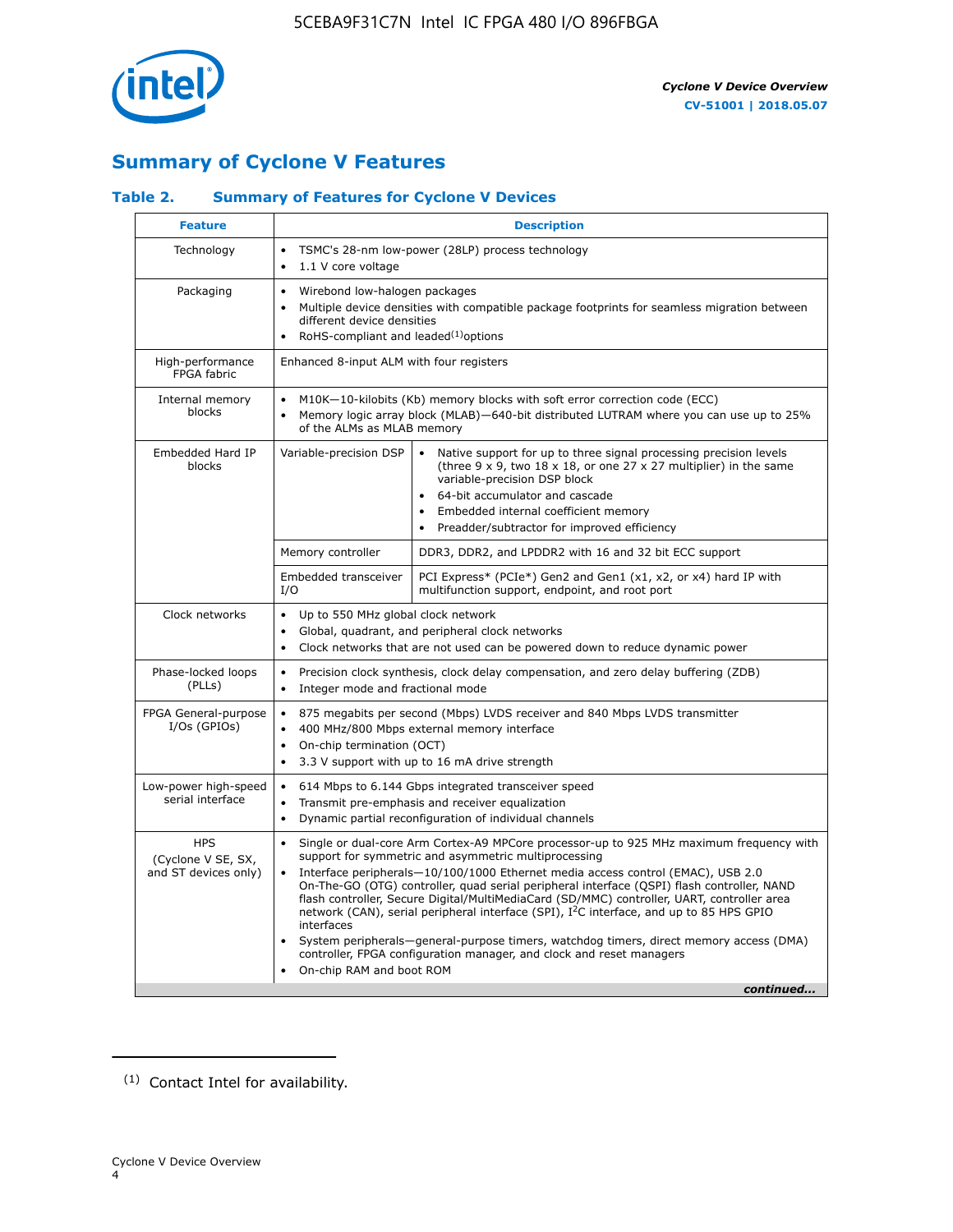

| <b>Feature</b> | <b>Description</b>                                                                                                                                                                                                                                                                                                                                                                                                           |
|----------------|------------------------------------------------------------------------------------------------------------------------------------------------------------------------------------------------------------------------------------------------------------------------------------------------------------------------------------------------------------------------------------------------------------------------------|
|                | HPS-FPGA bridges—include the FPGA-to-HPS, HPS-to-FPGA, and lightweight HPS-to-FPGA<br>bridges that allow the FPGA fabric to issue transactions to slaves in the HPS, and vice versa<br>FPGA-to-HPS SDRAM controller subsystem—provides a configurable interface to the multiport<br>front end (MPFE) of the HPS SDRAM controller<br>Arm CoreSight <sup>™</sup> JTAG debug access port, trace port, and on-chip trace storage |
| Configuration  | Tamper protection—comprehensive design protection to protect your valuable IP investments<br>Enhanced advanced encryption standard (AES) design security features<br>CvP<br>$\bullet$<br>Dynamic reconfiguration of the FPGA<br>Active serial (AS) x1 and x4, passive serial (PS), JTAG, and fast passive parallel (FPP) x8 and<br>x16 configuration options<br>Internal scrubbing (2)<br>Partial reconfiguration (3)        |

## **Cyclone V Device Variants and Packages**

#### **Table 3. Device Variants for the Cyclone V Device Family**

| <b>Variant</b> | <b>Description</b>                                                                                                      |
|----------------|-------------------------------------------------------------------------------------------------------------------------|
| Cyclone V E    | Optimized for the lowest system cost and power requirement for a wide spectrum of general logic<br>and DSP applications |
| Cyclone V GX   | Optimized for the lowest cost and power requirement for 614 Mbps to 3.125 Gbps transceiver<br>applications              |
| Cyclone V GT   | The FPGA industry's lowest cost and lowest power requirement for 6.144 Gbps transceiver<br>applications                 |
| Cyclone V SE   | SoC with integrated Arm-based HPS                                                                                       |
| Cyclone V SX   | SoC with integrated Arm-based HPS and 3.125 Gbps transceivers                                                           |
| Cyclone V ST   | SoC with integrated Arm-based HPS and 6.144 Gbps transceivers                                                           |

## **Cyclone V E**

This section provides the available options, maximum resource counts, and package plan for the Cyclone V E devices.

The information in this section is correct at the time of publication. For the latest information and to get more details, refer to the Product Selector Guide.

#### **Related Information**

[Product Selector Guide](https://www.altera.com/products/product-selector-guide.html)

Provides the latest information about Intel products.

<sup>(2)</sup> The SEU internal scrubbing feature is available for Cyclone V E, GX, SE, and SX devices with the "SC" suffix in the part number. For device availability and ordering, contact your local Intel sales representatives.

 $(3)$  The partial reconfiguration feature is available for Cyclone V E, GX, SE, and SX devices with the "SC" suffix in the part number. For device availability and ordering, contact your local Intel® sales representatives.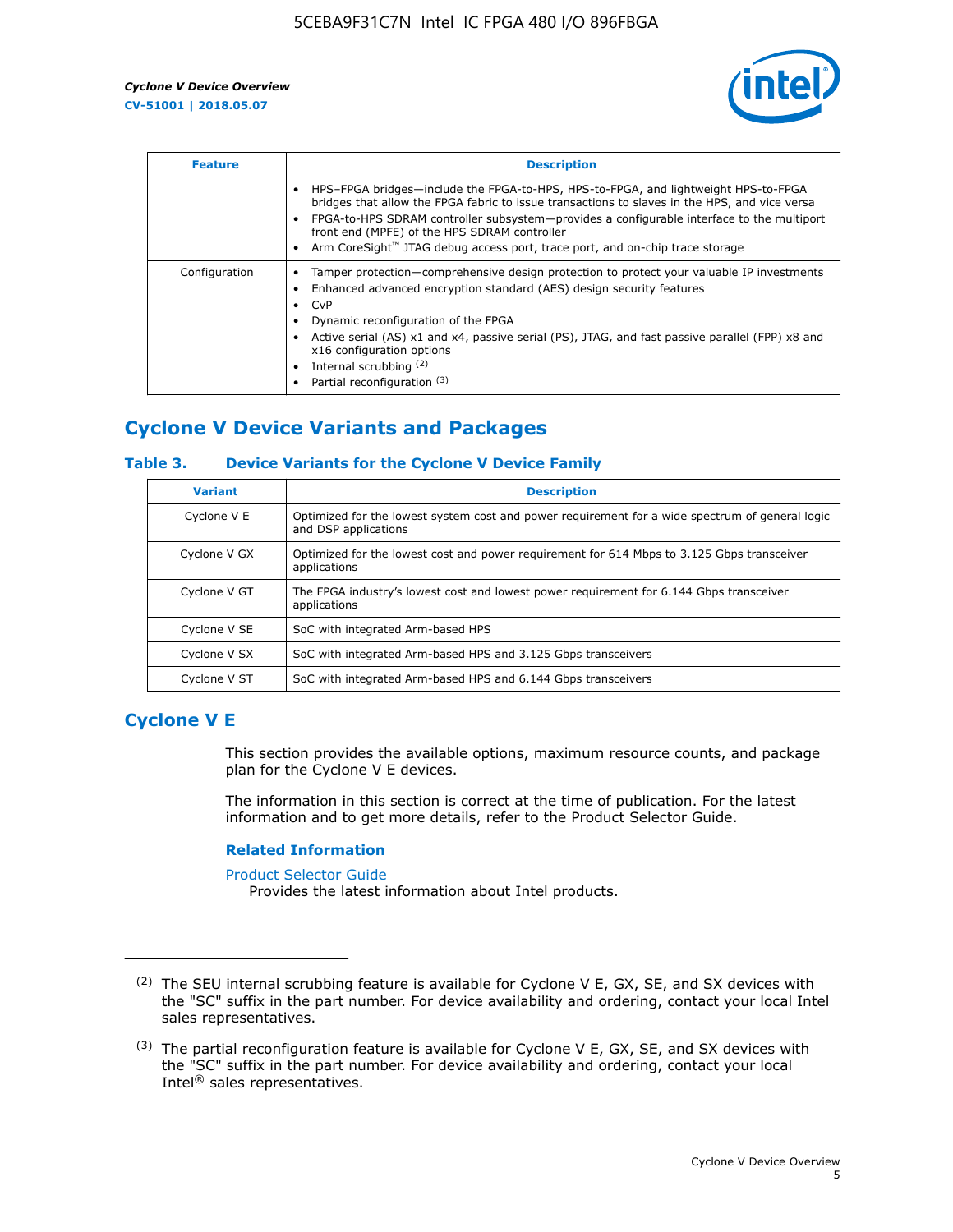## **Available Options**

#### **Figure 1. Sample Ordering Code and Available Options for Cyclone V E Devices**

The SEU internal scrubbing feature is available for Cyclone V E, GX, SE, and SX devices with the "SC" suffix in the part number. For device availability and ordering, contact your local Intel sales representatives.



#### **Maximum Resources**

#### **Table 4. Maximum Resource Counts for Cyclone V E Devices**

| <b>Resource</b>              |                        | <b>Member Code</b> |                |                |                |         |  |  |
|------------------------------|------------------------|--------------------|----------------|----------------|----------------|---------|--|--|
|                              |                        | A2                 | A <sub>4</sub> | <b>A5</b>      | <b>A7</b>      | A9      |  |  |
| Logic Elements (LE) (K)      |                        | 25                 | 49             | 77             | 150            | 301     |  |  |
| <b>ALM</b>                   |                        | 9,430              | 18,480         | 29,080         | 56,480         | 113,560 |  |  |
| Register                     |                        | 37,736             | 73,920         | 116,320        | 225,920        | 454,240 |  |  |
| Memory (Kb)                  | M10K                   | 1,760              | 3,080          | 4,460          | 6,860          | 12,200  |  |  |
|                              | <b>MLAB</b>            | 196                | 303            | 424            | 836            | 1,717   |  |  |
| Variable-precision DSP Block |                        | 25                 | 66             | 150            | 156            | 342     |  |  |
| 18 x 18 Multiplier           |                        | 50                 | 132            | 300            | 312            | 684     |  |  |
| PLL                          |                        | $\overline{4}$     | 4              | 6              | $\overline{7}$ | 8       |  |  |
| GPIO                         |                        | 224                | 224            | 240            | 480            | 480     |  |  |
| <b>LVDS</b>                  | Transmitter            | 56                 | 56             | 60             | 120            | 120     |  |  |
|                              | Receiver               | 56                 | 56             | 60             | 120            | 120     |  |  |
|                              | Hard Memory Controller |                    | $\mathbf{1}$   | $\overline{2}$ | 2              | 2       |  |  |

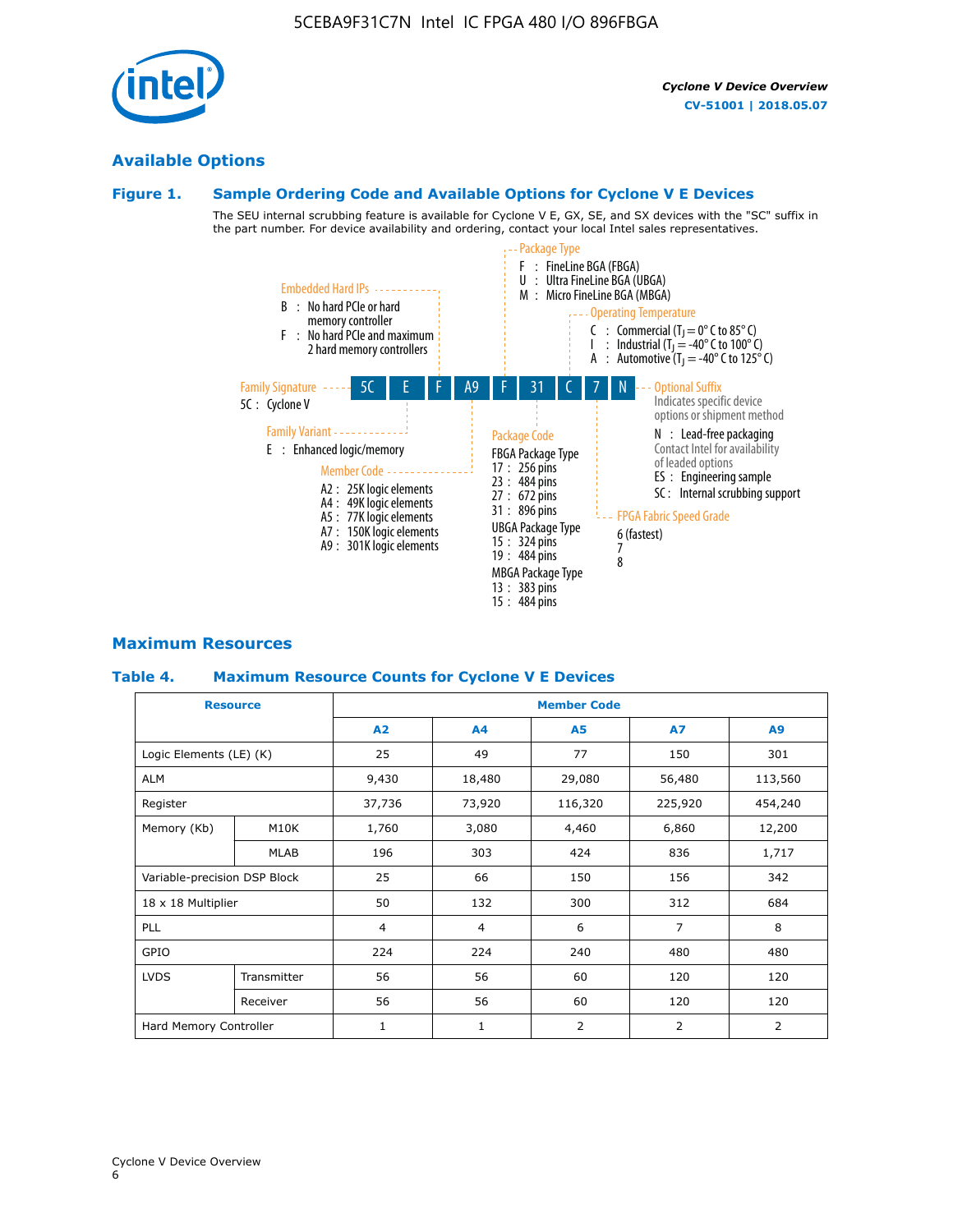

#### **Related Information**

[True LVDS Buffers in Devices, I/O Features in Cyclone V Devices](https://www.altera.com/documentation/sam1403481100977.html#sam1403480885395) Provides the number of LVDS channels in each device package.

#### **Package Plan**

#### **Table 5. Package Plan for Cyclone V E Devices**

| <b>Member</b><br><b>Code</b> | <b>M383</b><br>$(13 \text{ mm})$ | M484<br>$(15 \text{ mm})$ | <b>U324</b><br>$(15 \text{ mm})$ | <b>F256</b><br>$(17 \text{ mm})$ | <b>U484</b><br>$(19$ mm) | <b>F484</b><br>$(23$ mm $)$ | <b>F672</b><br>$(27 \text{ mm})$ | <b>F896</b><br>$(31 \text{ mm})$ |
|------------------------------|----------------------------------|---------------------------|----------------------------------|----------------------------------|--------------------------|-----------------------------|----------------------------------|----------------------------------|
|                              | <b>GPIO</b>                      | <b>GPIO</b>               | <b>GPIO</b>                      | <b>GPIO</b>                      | <b>GPIO</b>              | <b>GPIO</b>                 | <b>GPIO</b>                      | <b>GPIO</b>                      |
| A <sub>2</sub>               | 223                              |                           | 176                              | 128                              | 224                      | 224                         |                                  |                                  |
| A4                           | 223                              |                           | 176                              | 128                              | 224                      | 224                         | –                                |                                  |
| A <sub>5</sub>               | 175                              |                           |                                  |                                  | 224                      | 240                         |                                  |                                  |
| A7                           |                                  | 240                       |                                  |                                  | 240                      | 240                         | 336                              | 480                              |
| A9                           |                                  |                           |                                  |                                  | 240                      | 224                         | 336                              | 480                              |

## **Cyclone V GX**

This section provides the available options, maximum resource counts, and package plan for the Cyclone V GX devices.

The information in this section is correct at the time of publication. For the latest information and to get more details, refer to the *Product Selector Guide*.

#### **Related Information**

[Product Selector Guide](https://www.altera.com/products/product-selector-guide.html)

Provides the latest information about Intel products.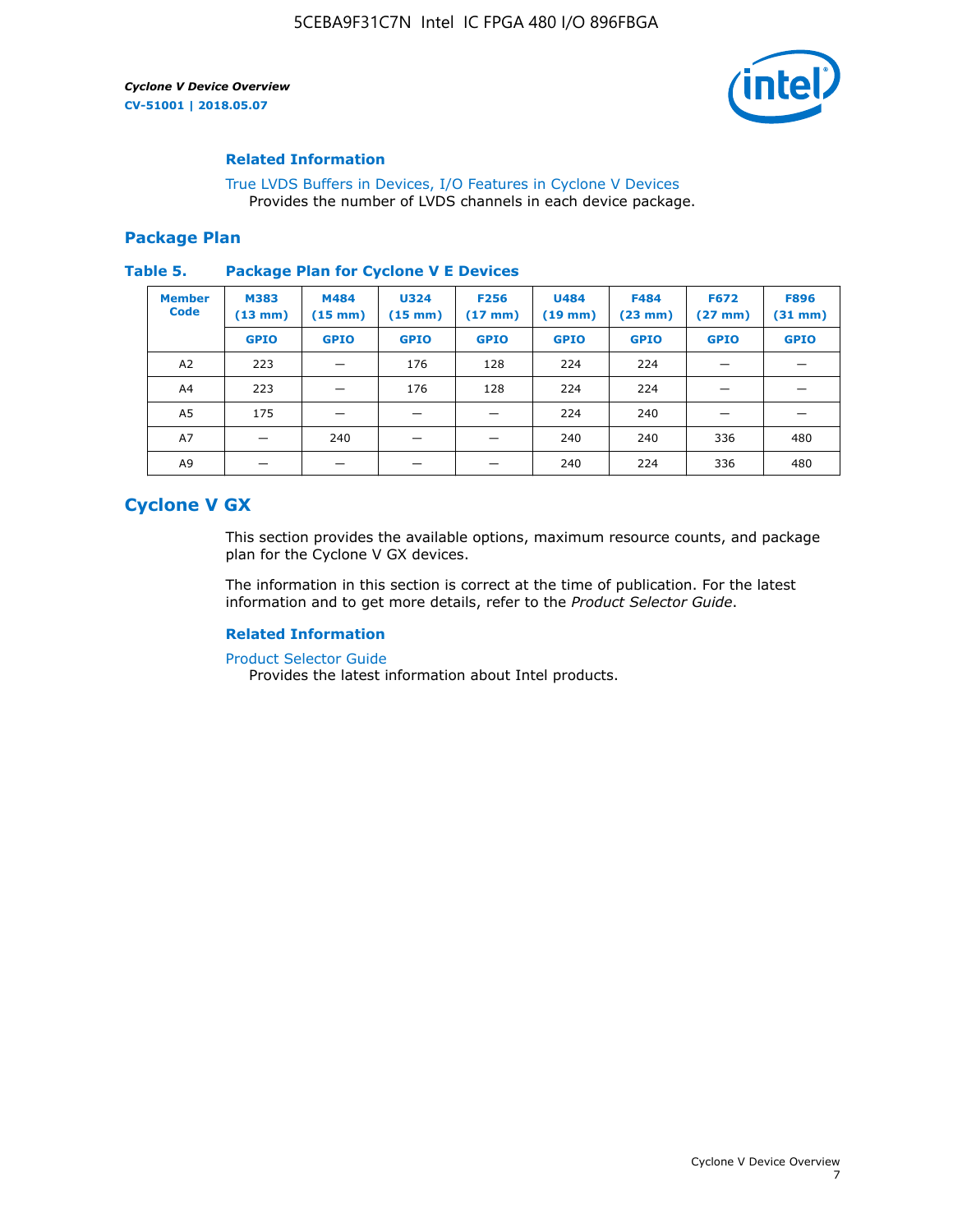

## **Available Options**

#### **Figure 2. Sample Ordering Code and Available Options for Cyclone V GX Devices**

The SEU internal scrubbing feature is available for Cyclone V E, GX, SE, and SX devices with the "SC" suffix in the part number. For device availability and ordering, contact your local Intel sales representatives.



#### **Maximum Resources**

#### **Table 6. Maximum Resource Counts for Cyclone V GX Devices**

|                              | <b>Resource</b> | <b>Member Code</b> |                |                |                |           |  |  |
|------------------------------|-----------------|--------------------|----------------|----------------|----------------|-----------|--|--|
|                              |                 | C <sub>3</sub>     | C <sub>4</sub> | C <sub>5</sub> | C7             | C9        |  |  |
| Logic Elements (LE) (K)      |                 | 36                 | 50             | 77             | 150            | 301       |  |  |
| <b>ALM</b>                   |                 | 13,460             | 18,860         | 29,080         | 56,480         | 113,560   |  |  |
| Register                     |                 |                    | 75,440         | 116,320        | 225,920        | 454,240   |  |  |
| Memory (Kb)                  | M10K            | 1,350              | 2,500          | 4,460          | 6,860          | 12,200    |  |  |
|                              | <b>MLAB</b>     | 182                | 424            | 424            | 836            | 1,717     |  |  |
| Variable-precision DSP Block |                 | 57                 | 70             | 150            | 156            | 342       |  |  |
| 18 x 18 Multiplier           |                 | 114                | 140            | 300            | 312            | 684       |  |  |
| PLL                          |                 | $\overline{4}$     | 6              | 6              | $\overline{7}$ | 8         |  |  |
| 3 Gbps Transceiver           |                 | 3                  | 6              | 6              | 9              | 12        |  |  |
| GPIO <sup>(4)</sup>          |                 | 208                | 336            | 336            | 480            | 560       |  |  |
|                              |                 |                    |                |                |                | continued |  |  |

 $(4)$  The number of GPIOs does not include transceiver I/Os. In the Intel Quartus® Prime software, the number of user I/Os includes transceiver I/Os.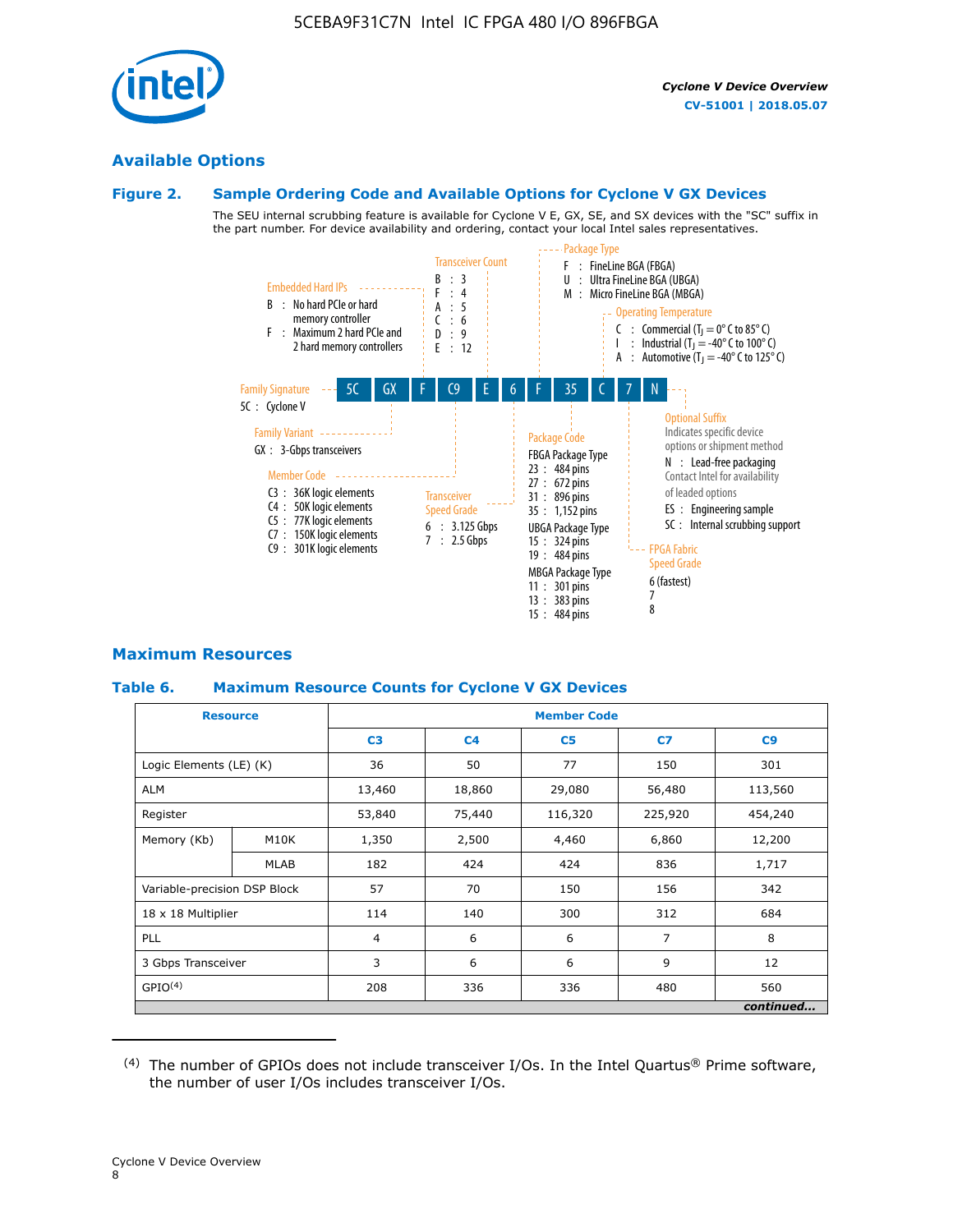

| <b>Resource</b>        |             | <b>Member Code</b> |                |                |     |     |  |  |
|------------------------|-------------|--------------------|----------------|----------------|-----|-----|--|--|
|                        |             | C3                 | C <sub>4</sub> | C <sub>5</sub> | C7  | C9  |  |  |
| <b>LVDS</b>            | Transmitter | 52                 | 84             | 84             | 120 | 140 |  |  |
|                        | Receiver    | 52                 | 84             | 84             | 120 | 140 |  |  |
| PCIe Hard IP Block     |             |                    |                |                |     |     |  |  |
| Hard Memory Controller |             |                    |                |                |     |     |  |  |

#### **Related Information**

[True LVDS Buffers in Devices, I/O Features in Cyclone V Devices](https://www.altera.com/documentation/sam1403481100977.html#sam1403480885395) Provides the number of LVDS channels in each device package.

#### **Package Plan**

#### **Table 7. Package Plan for Cyclone V GX Devices**

| <b>Member</b><br><b>Code</b> | <b>M301</b><br>(11 mm)   |             | M383<br>$(13 \text{ mm})$ |             | M484        | $(15 \text{ mm})$ | <b>U324</b><br>$(15 \text{ mm})$ |             | <b>U484</b><br>$(19$ mm) |             |
|------------------------------|--------------------------|-------------|---------------------------|-------------|-------------|-------------------|----------------------------------|-------------|--------------------------|-------------|
|                              | <b>GPIO</b>              | <b>XCVR</b> | <b>GPIO</b>               | <b>XCVR</b> | <b>GPIO</b> | <b>XCVR</b>       | <b>GPIO</b>                      | <b>XCVR</b> | <b>GPIO</b>              | <b>XCVR</b> |
| C <sub>3</sub>               | $\overline{\phantom{0}}$ | _           |                           |             |             |                   | 144                              | 3           | 208                      | 3           |
| C <sub>4</sub>               | 129                      | 4           | 175                       | 6           |             |                   |                                  |             | 224                      | 6           |
| C5                           | 129                      | 4           | 175                       | 6           |             |                   |                                  |             | 224                      | 6           |
| C7                           |                          |             |                           |             | 240         | 3                 |                                  |             | 240                      | 6           |
| C <sub>9</sub>               |                          |             |                           |             |             |                   |                                  |             | 240                      | 5           |

| <b>Member</b><br><b>Code</b> | <b>F484</b> | $(23$ mm)   |             | <b>F672</b><br><b>F896</b><br>F1152<br>$(27$ mm $)$<br>$(31 \text{ mm})$<br>$(35 \text{ mm})$ |             |             |             |             |  |  |
|------------------------------|-------------|-------------|-------------|-----------------------------------------------------------------------------------------------|-------------|-------------|-------------|-------------|--|--|
|                              | <b>GPIO</b> | <b>XCVR</b> | <b>GPIO</b> | <b>XCVR</b>                                                                                   | <b>GPIO</b> | <b>XCVR</b> | <b>GPIO</b> | <b>XCVR</b> |  |  |
| C <sub>3</sub>               | 208         | 3           |             |                                                                                               |             |             |             |             |  |  |
| C4                           | 240         | 6           | 336         | 6                                                                                             |             |             |             |             |  |  |
| C5                           | 240         | 6           | 336         | 6                                                                                             |             |             |             |             |  |  |
| C7                           | 240         | 6           | 336         | 9                                                                                             | 480         | 9           |             |             |  |  |
| C9                           | 224         | 6           | 336         | 9                                                                                             | 480         | 12          | 560         | 12          |  |  |

## **Cyclone V GT**

This section provides the available options, maximum resource counts, and package plan for the Cyclone V GT devices.

The information in this section is correct at the time of publication. For the latest information and to get more details, refer to the *Product Selector Guide*.

#### **Related Information**

#### [Product Selector Guide](https://www.altera.com/products/product-selector-guide.html)

Provides the latest information about Intel products.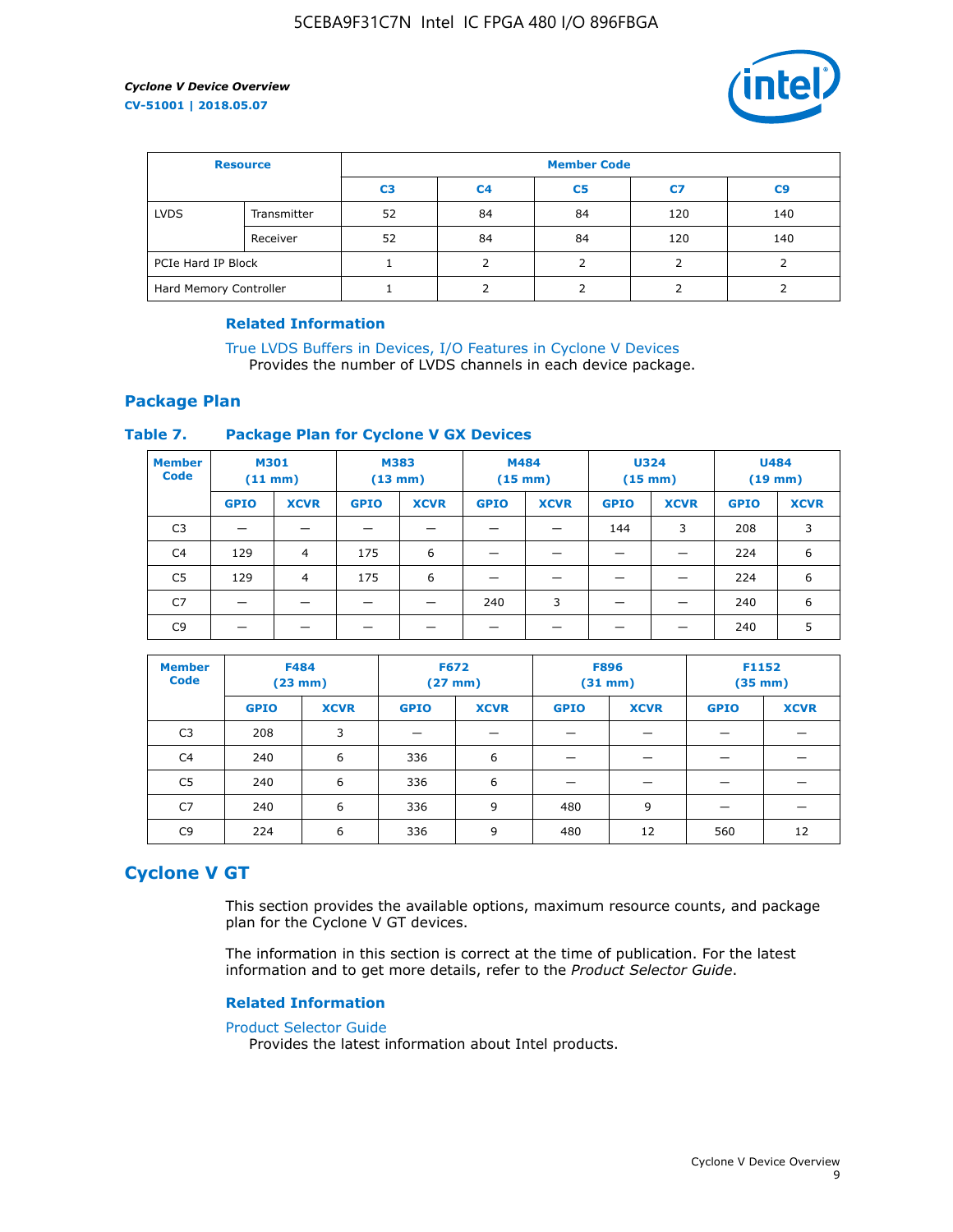

## **Available Options**

#### **Figure 3. Sample Ordering Code and Available Options for Cyclone V GT Devices**



#### **Maximum Resources**

#### **Table 8. Maximum Resource Counts for Cyclone V GT Devices**

|                              | <b>Resource</b> | <b>Member Code</b> |         |                |  |  |
|------------------------------|-----------------|--------------------|---------|----------------|--|--|
|                              |                 | D <sub>5</sub>     | D7      | D <sub>9</sub> |  |  |
| Logic Elements (LE) (K)      |                 | 77                 | 150     | 301            |  |  |
| <b>ALM</b>                   |                 | 29,080             | 56,480  | 113,560        |  |  |
| Register                     |                 | 116,320            | 225,920 | 454,240        |  |  |
| Memory (Kb)                  | M10K            | 4,460              | 6,860   | 12,200         |  |  |
|                              | <b>MLAB</b>     | 424                | 836     | 1,717          |  |  |
| Variable-precision DSP Block |                 | 150                | 156     | 342            |  |  |
| 18 x 18 Multiplier           |                 | 300                | 312     | 684            |  |  |
| PLL                          |                 | 6                  | 7       | 8              |  |  |
| 6 Gbps Transceiver           |                 |                    | 9       | 12             |  |  |
| GPIO <sup>(5)</sup>          |                 | 336                | 480     | 560            |  |  |
| <b>LVDS</b>                  | Transmitter     | 84                 | 120     | 140            |  |  |
|                              |                 |                    |         | continued      |  |  |

<sup>(5)</sup> The number of GPIOs does not include transceiver I/Os. In the Intel Quartus Prime software, the number of user I/Os includes transceiver I/Os.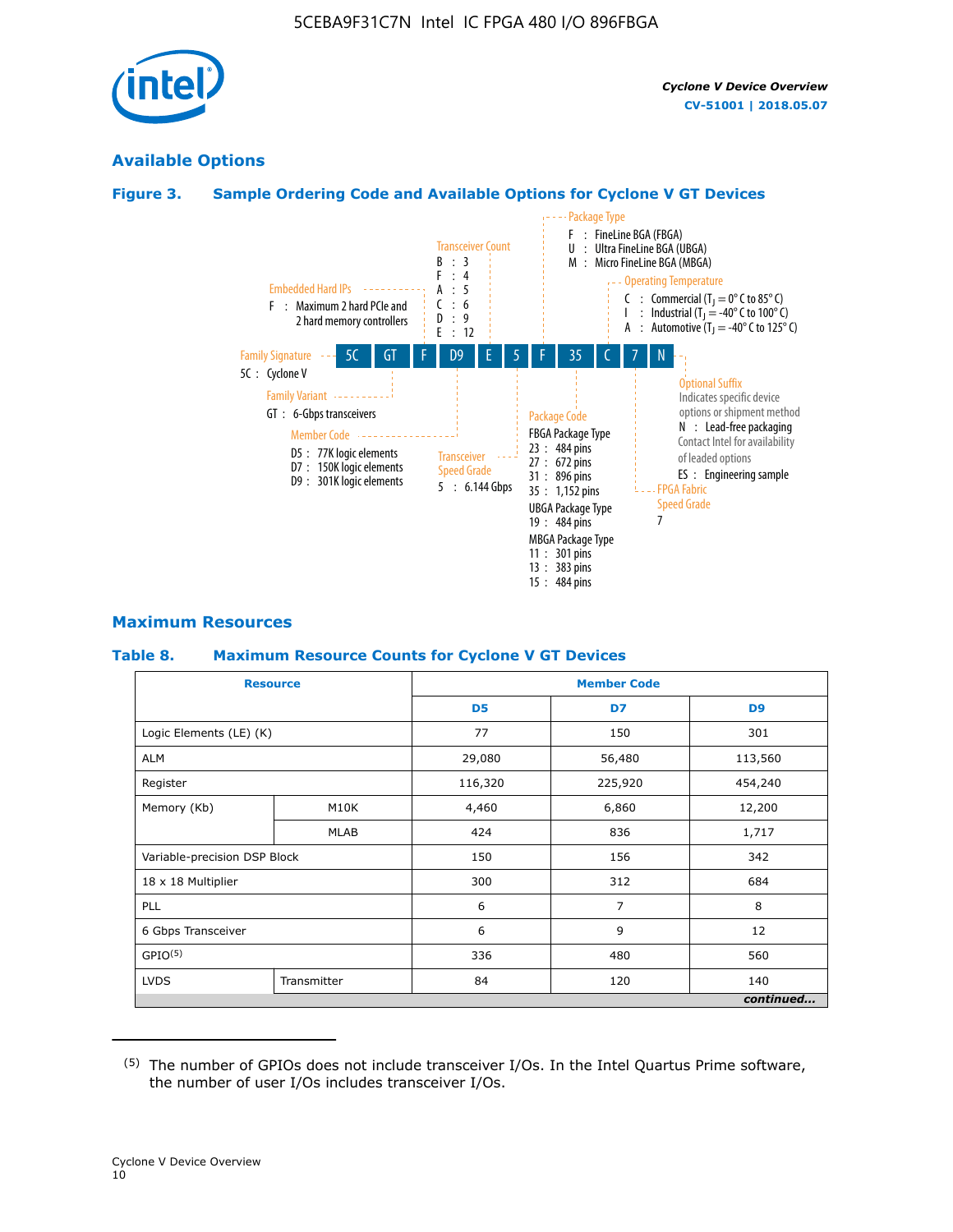

| <b>Resource</b>        |          | <b>Member Code</b> |     |     |  |  |
|------------------------|----------|--------------------|-----|-----|--|--|
|                        |          | D5                 | D7  | D9  |  |  |
|                        | Receiver | 84                 | 120 | 140 |  |  |
| PCIe Hard IP Block     |          |                    |     |     |  |  |
| Hard Memory Controller |          |                    |     |     |  |  |

#### **Related Information**

[True LVDS Buffers in Devices, I/O Features in Cyclone V Devices](https://www.altera.com/documentation/sam1403481100977.html#sam1403480885395) Provides the number of LVDS channels in each device package.

## **Package Plan**

#### **Table 9. Package Plan for Cyclone V GT Devices**

Transceiver counts shown are for transceiver ≤5 Gbps . 6 Gbps transceiver channel count support depends on the package and channel usage. For more information about the 6 Gbps transceiver channel count, refer to the *Cyclone V Device Handbook Volume 2: Transceivers*.

| <b>Member</b><br><b>Code</b> | <b>M301</b><br>(11 mm) |                | M383<br>$(13 \text{ mm})$ |             | M484<br>$(15 \text{ mm})$ |             | <b>U484</b><br>$(19$ mm) |             |
|------------------------------|------------------------|----------------|---------------------------|-------------|---------------------------|-------------|--------------------------|-------------|
|                              | <b>GPIO</b>            | <b>XCVR</b>    | <b>GPIO</b>               | <b>XCVR</b> | <b>GPIO</b>               | <b>XCVR</b> | <b>GPIO</b>              | <b>XCVR</b> |
| D <sub>5</sub>               | 129                    | $\overline{4}$ | 175                       | 6           | -                         | –           | 224                      | 6           |
| D7                           | -                      |                |                           |             | 240                       | 3           | 240                      | 6           |
| D <sub>9</sub>               | -                      |                |                           |             | _                         |             | 240                      |             |

| <b>Member</b><br><b>Code</b> | <b>F484</b><br>$(23$ mm $)$ |             | <b>F672</b><br>$(27 \text{ mm})$ |             | <b>F896</b><br>$(31 \text{ mm})$ |             | F1152<br>$(35 \text{ mm})$ |             |
|------------------------------|-----------------------------|-------------|----------------------------------|-------------|----------------------------------|-------------|----------------------------|-------------|
|                              | <b>GPIO</b>                 | <b>XCVR</b> | <b>GPIO</b>                      | <b>XCVR</b> | <b>GPIO</b>                      | <b>XCVR</b> | <b>GPIO</b>                | <b>XCVR</b> |
| D <sub>5</sub>               | 240                         | 6           | 336                              | 6           | -                                |             | _                          |             |
| D7                           | 240                         | 6           | 336                              | q(6)        | 480                              | q(6)        | $\overline{\phantom{0}}$   | -           |
| D <sub>9</sub>               | 224                         | 6           | 336                              | 9(6)        | 480                              | 12(7)       | 560                        | 12(7)       |

#### **Related Information**

[6.144-Gbps Support Capability in Cyclone V GT Devices, Cyclone V Device Handbook](https://www.altera.com/documentation/nik1409855456781.html#nik1409855410757) [Volume 2: Transceivers](https://www.altera.com/documentation/nik1409855456781.html#nik1409855410757)

Provides more information about 6 Gbps transceiver channel count.

<sup>(6)</sup> If you require CPRI (at 6.144 Gbps) and PCIe Gen2 transmit jitter compliance, Intel recommends that you use only up to three full-duplex transceiver channels for CPRI, and up to six full-duplex channels for PCIe Gen2. The CMU channels are not considered full-duplex channels.

 $(7)$  If you require CPRI (at 6.144 Gbps) and PCIe Gen2 transmit jitter compliance, Intel recommends that you use only up to three full-duplex transceiver channels for CPRI, and up to eight full-duplex channels for PCIe Gen2. The CMU channels are not considered full-duplex channels.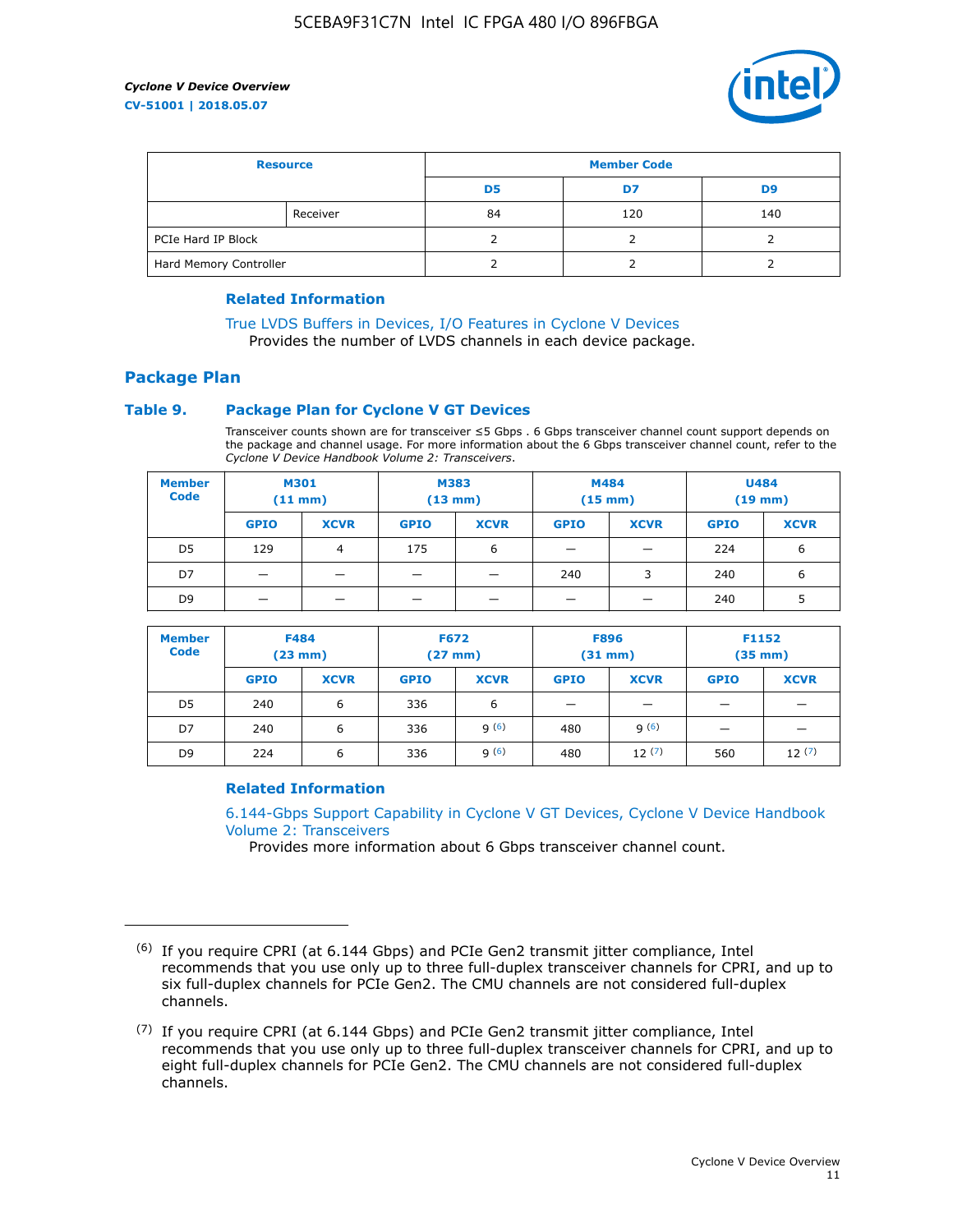

## **Cyclone V SE**

This section provides the available options, maximum resource counts, and package plan for the Cyclone V SE devices.

The information in this section is correct at the time of publication. For the latest information and to get more details, refer to the *Product Selector Guide*.

#### **Related Information**

#### [Product Selector Guide](https://www.altera.com/products/product-selector-guide.html)

Provides the latest information about Intel products.

#### **Available Options**

#### **Figure 4. Sample Ordering Code and Available Options for Cyclone V SE Devices**

The SEU internal scrubbing feature is available for Cyclone V E, GX, SE, and SX devices with the "SC" suffix in the part number. For device availability and ordering, contact your local Intel sales representatives.

Cyclone V SE and SX low-power devices (L power option) offer 30% static power reduction for devices with 25K LE and 40K LE, and 20% static power reduction for devices with 85K LE and 110K LE.

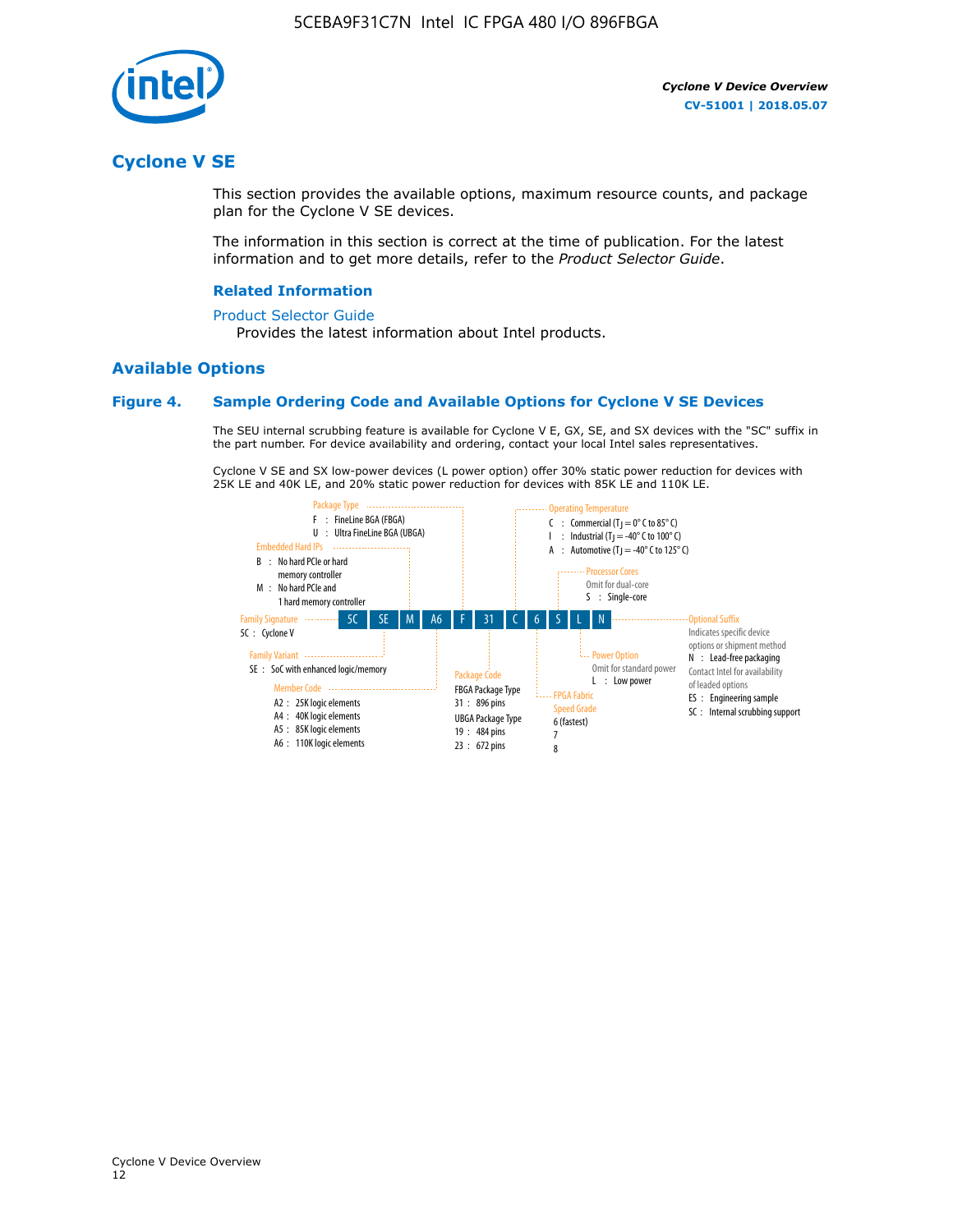

#### **Maximum Resources**

#### **Table 10. Maximum Resource Counts for Cyclone V SE Devices**

|                                | <b>Resource</b> | <b>Member Code</b>       |                          |                      |                      |  |
|--------------------------------|-----------------|--------------------------|--------------------------|----------------------|----------------------|--|
|                                |                 | A <sub>2</sub>           | A <sub>4</sub>           | <b>A5</b>            | A6                   |  |
| Logic Elements (LE) (K)        |                 | 25                       | 40                       | 85                   | 110                  |  |
| <b>ALM</b>                     |                 | 9,430                    | 15,880                   | 32,070               | 41,910               |  |
| Register                       |                 | 37,736                   | 60,376                   | 128,300              | 166,036              |  |
| Memory (Kb)                    | M10K            | 1,400                    | 2,700                    | 3,970                | 5,570                |  |
|                                | <b>MLAB</b>     | 138                      | 231                      | 480                  | 621                  |  |
| Variable-precision DSP Block   |                 | 36                       | 84                       | 87                   | 112                  |  |
| 18 x 18 Multiplier             |                 | 72                       | 168                      | 174                  | 224                  |  |
| <b>FPGA PLL</b>                |                 | 5                        | 5                        | 6                    | 6                    |  |
| <b>HPS PLL</b>                 |                 | 3                        | 3                        | 3                    | 3                    |  |
| <b>FPGA GPIO</b>               |                 | 145                      | 145                      | 288                  | 288                  |  |
| HPS I/O                        |                 | 181                      | 181                      | 181                  | 181                  |  |
| <b>LVDS</b>                    | Transmitter     | 32                       | 32                       | 72                   | 72                   |  |
|                                | Receiver        | 37                       | 37                       | 72                   | 72                   |  |
| FPGA Hard Memory Controller    |                 | 1                        | $\mathbf{1}$             | $\mathbf{1}$         | $\mathbf{1}$         |  |
| HPS Hard Memory Controller     |                 | $\mathbf{1}$             | $\mathbf{1}$             | $\mathbf{1}$         | $\mathbf{1}$         |  |
| Arm Cortex-A9 MPCore Processor |                 | Single- or dual-<br>core | Single- or dual-<br>core | Single- or dual-core | Single- or dual-core |  |

#### **Related Information**

[True LVDS Buffers in Devices, I/O Features in Cyclone V Devices](https://www.altera.com/documentation/sam1403481100977.html#sam1403480885395) Provides the number of LVDS channels in each device package.

#### **Package Plan**

#### **Table 11. Package Plan for Cyclone V SE Devices**

The HPS I/O counts are the number of I/Os in the HPS and does not correlate with the number of HPS-specific I/O pins in the FPGA. Each HPS-specific pin in the FPGA may be mapped to several HPS I/Os.

| <b>Member Code</b> | <b>U484</b><br>$(19$ mm) |           | <b>U672</b><br>(23 mm) |         | <b>F896</b><br>$(31$ mm $)$ |           |
|--------------------|--------------------------|-----------|------------------------|---------|-----------------------------|-----------|
|                    | <b>FPGA GPIO</b>         | HPS $I/O$ | <b>FPGA GPIO</b>       | HPS I/O | <b>FPGA GPIO</b>            | HPS $I/O$ |
| A <sub>2</sub>     | 66                       | 151       | 145                    | 181     |                             |           |
| A4                 | 66                       | 151       | 145                    | 181     |                             |           |
| A <sub>5</sub>     | 66                       | 151       | 145                    | 181     | 288                         | 181       |
| A6                 | 66                       | 151       | 145                    | 181     | 288                         | 181       |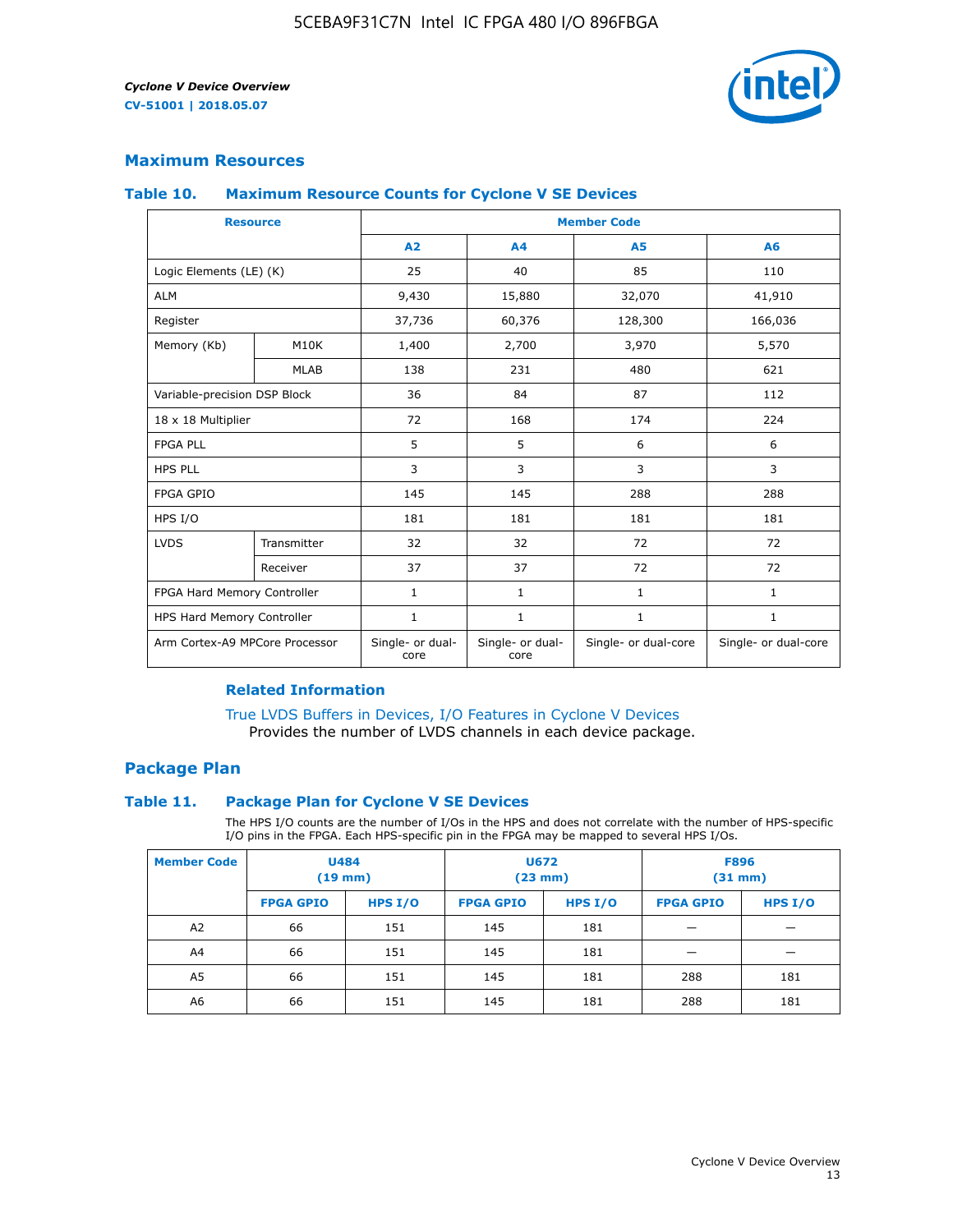

## **Cyclone V SX**

This section provides the available options, maximum resource counts, and package plan for the Cyclone V SX devices.

The information in this section is correct at the time of publication. For the latest information and to get more details, refer to the *Product Selector Guide*.

#### **Related Information**

#### [Product Selector Guide](https://www.altera.com/products/product-selector-guide.html)

Provides the latest information about Intel products.

#### **Available Options**

#### **Figure 5. Sample Ordering Code and Available Options for Cyclone V SX Devices**

The SEU internal scrubbing feature is available for Cyclone V E, GX, SE, and SX devices with the "SC" suffix in the part number. For device availability and ordering, contact your local Intel sales representatives.

Cyclone V SE and SX low-power devices (L power option) offer 30% static power reduction for devices with 25K LE and 40K LE, and 20% static power reduction for devices with 85K LE and 110K LE.



#### **Maximum Resources**

#### **Table 12. Maximum Resource Counts for Cyclone V SX Devices**

|                              | <b>Resource</b> | <b>Member Code</b> |                |                |           |  |
|------------------------------|-----------------|--------------------|----------------|----------------|-----------|--|
|                              |                 | C <sub>2</sub>     | C <sub>4</sub> | C <sub>5</sub> | C6        |  |
| Logic Elements (LE) (K)      |                 | 25                 | 40             | 85             | 110       |  |
| <b>ALM</b>                   |                 | 9,430              | 15,880         | 32,070         | 41,910    |  |
| Register                     |                 | 37,736             | 60,376         | 128,300        | 166,036   |  |
| Memory (Kb)                  | M10K            | 1,400              | 2,700          | 3,970          | 5,570     |  |
|                              | <b>MLAB</b>     | 138                | 231            | 480            | 621       |  |
| Variable-precision DSP Block |                 | 36                 | 84             | 87             | 112       |  |
| 18 x 18 Multiplier           |                 | 72                 | 168            | 174            | 224       |  |
| <b>FPGA PLL</b>              |                 | 5                  | 5              | 6              | 6         |  |
|                              |                 |                    |                |                | continued |  |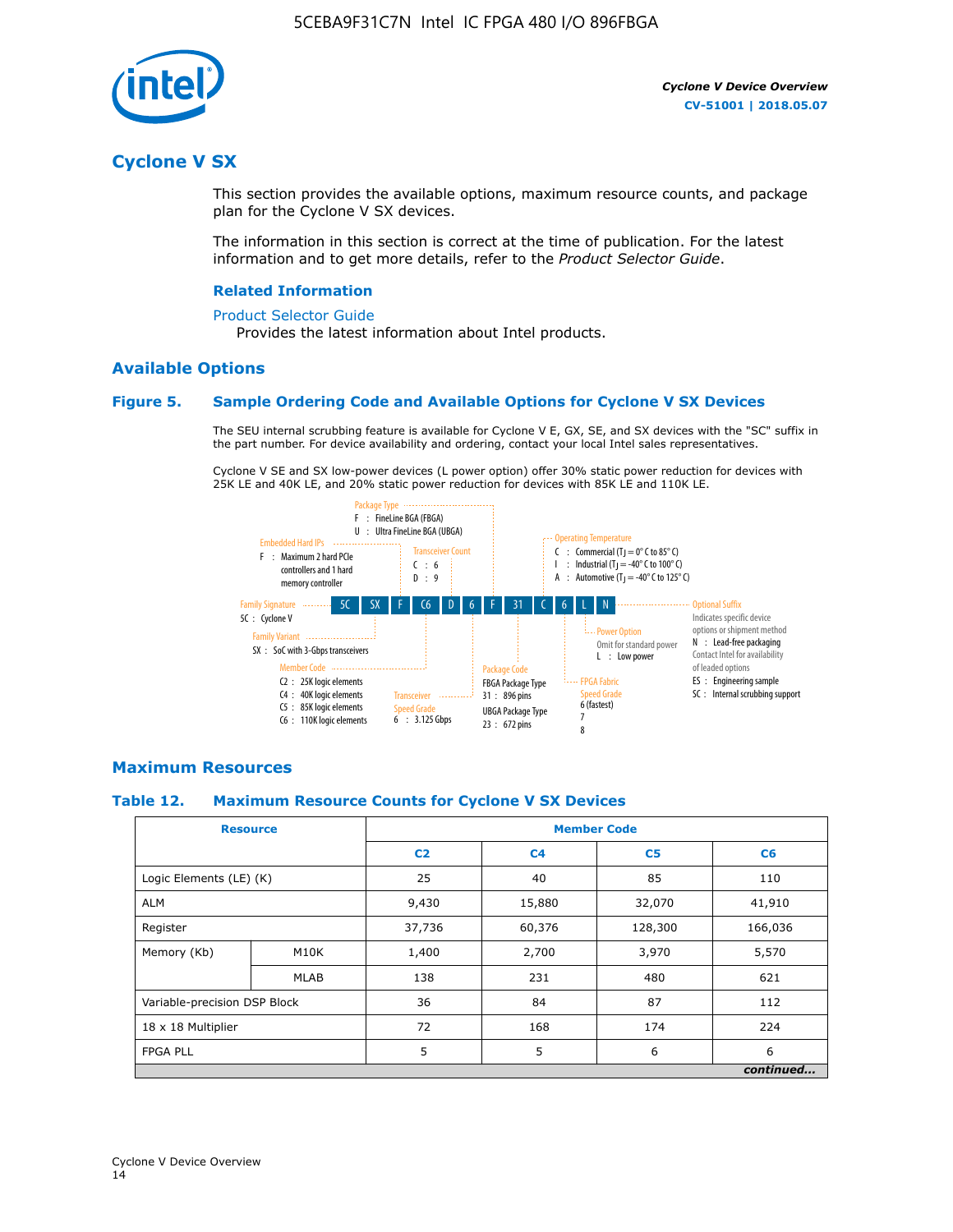

| <b>Resource</b>                |             | <b>Member Code</b> |                |                |              |  |  |
|--------------------------------|-------------|--------------------|----------------|----------------|--------------|--|--|
|                                |             | C <sub>2</sub>     | C <sub>4</sub> | C <sub>5</sub> | C6           |  |  |
| <b>HPS PLL</b>                 |             | 3                  | 3              | 3              | 3            |  |  |
| 3 Gbps Transceiver             |             | 6                  | 6              | 9              | 9            |  |  |
| FPGA GPIO <sup>(8)</sup>       |             | 145                | 145            | 288            | 288          |  |  |
| HPS I/O                        |             | 181                | 181            | 181            | 181          |  |  |
| <b>LVDS</b>                    | Transmitter | 32                 | 32             | 72             | 72           |  |  |
|                                | Receiver    | 37                 | 37             | 72             | 72           |  |  |
| PCIe Hard IP Block             |             | $\overline{2}$     | $\overline{2}$ | 2(9)           | 2(9)         |  |  |
| FPGA Hard Memory Controller    |             | 1                  | $\mathbf{1}$   | 1              | $\mathbf{1}$ |  |  |
| HPS Hard Memory Controller     |             | 1                  | $\mathbf{1}$   | 1              | 1            |  |  |
| Arm Cortex-A9 MPCore Processor |             | Dual-core          | Dual-core      | Dual-core      | Dual-core    |  |  |

#### **Related Information**

[True LVDS Buffers in Devices, I/O Features in Cyclone V Devices](https://www.altera.com/documentation/sam1403481100977.html#sam1403480885395) Provides the number of LVDS channels in each device package.

#### **Package Plan**

#### **Table 13. Package Plan for Cyclone V SX Devices**

The HPS I/O counts are the number of I/Os in the HPS and does not correlate with the number of HPS-specific I/O pins in the FPGA. Each HPS-specific pin in the FPGA may be mapped to several HPS I/Os.

| <b>Member Code</b> | U672<br>(23 mm)  |           | <b>F896</b><br>$(31$ mm $)$ |                  |           |             |
|--------------------|------------------|-----------|-----------------------------|------------------|-----------|-------------|
|                    | <b>FPGA GPIO</b> | HPS $I/O$ | <b>XCVR</b>                 | <b>FPGA GPIO</b> | HPS $I/O$ | <b>XCVR</b> |
| C <sub>2</sub>     | 145              | 181       | 6                           |                  |           |             |
| C <sub>4</sub>     | 145              | 181       | 6                           |                  |           |             |
| C5                 | 145              | 181       | 6                           | 288              | 181       | 9           |
| C6                 | 145              | 181       | 6                           | 288              | 181       | 9           |

## **Cyclone V ST**

This section provides the available options, maximum resource counts, and package plan for the Cyclone V ST devices.

The information in this section is correct at the time of publication. For the latest information and to get more details, refer to the *Product Selector Guide*.

 $(8)$  The number of GPIOs does not include transceiver I/Os. In the Intel Quartus Prime software, the number of user I/Os includes transceiver I/Os.

<sup>(9)</sup> 1 PCIe Hard IP Block in U672 package.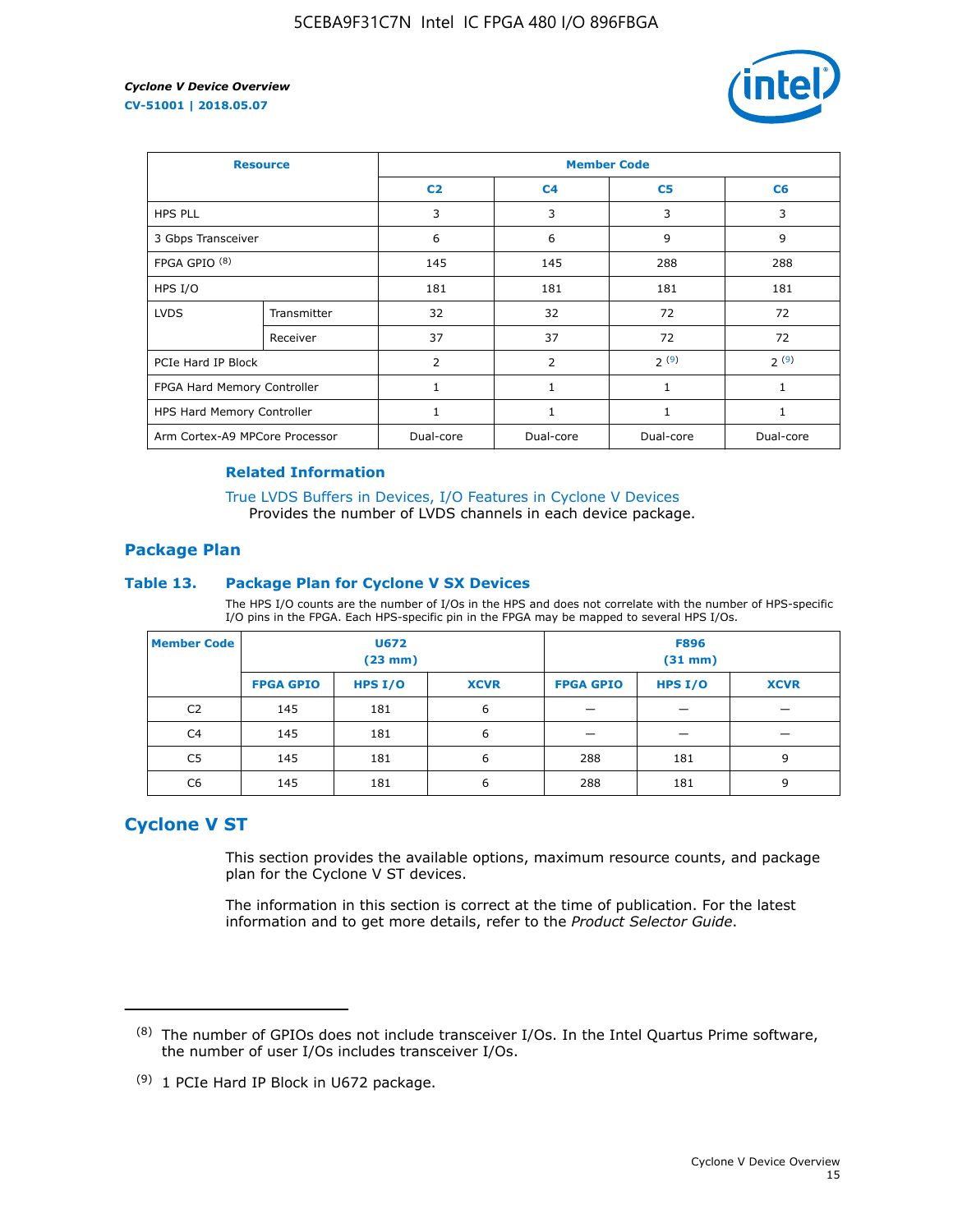

#### **Related Information**

[Product Selector Guide](https://www.altera.com/products/product-selector-guide.html) Provides the latest information about Intel products.

#### **Available Options**

#### **Figure 6. Sample Ordering Code and Available Options for Cyclone V ST Devices**



## **Maximum Resources**

#### **Table 14. Maximum Resource Counts for Cyclone V ST Devices**

| <b>Resource</b>              |             |                | <b>Member Code</b> |
|------------------------------|-------------|----------------|--------------------|
|                              |             | D <sub>5</sub> | D <sub>6</sub>     |
| Logic Elements (LE) (K)      |             | 85             | 110                |
| <b>ALM</b>                   |             | 32,070         | 41,910             |
| Register                     |             | 128,300        | 166,036            |
| Memory (Kb)                  | M10K        | 3,970          | 5,570              |
|                              | <b>MLAB</b> | 480            | 621                |
| Variable-precision DSP Block |             | 87             | 112                |
| 18 x 18 Multiplier           |             | 174            | 224                |
| <b>FPGA PLL</b>              |             | 6              | 6                  |
| <b>HPS PLL</b>               |             | 3              | 3                  |
| 6.144 Gbps Transceiver       |             | 9              | 9                  |
| FPGA GPIO(10)                |             | 288            | 288                |
| HPS I/O                      |             | 181            | 181                |
| <b>LVDS</b><br>Transmitter   |             | 72             | 72                 |
|                              |             |                | continued          |

<sup>(10)</sup> The number of GPIOs does not include transceiver I/Os. In the Intel Quartus Prime software, the number of user I/Os includes transceiver I/Os.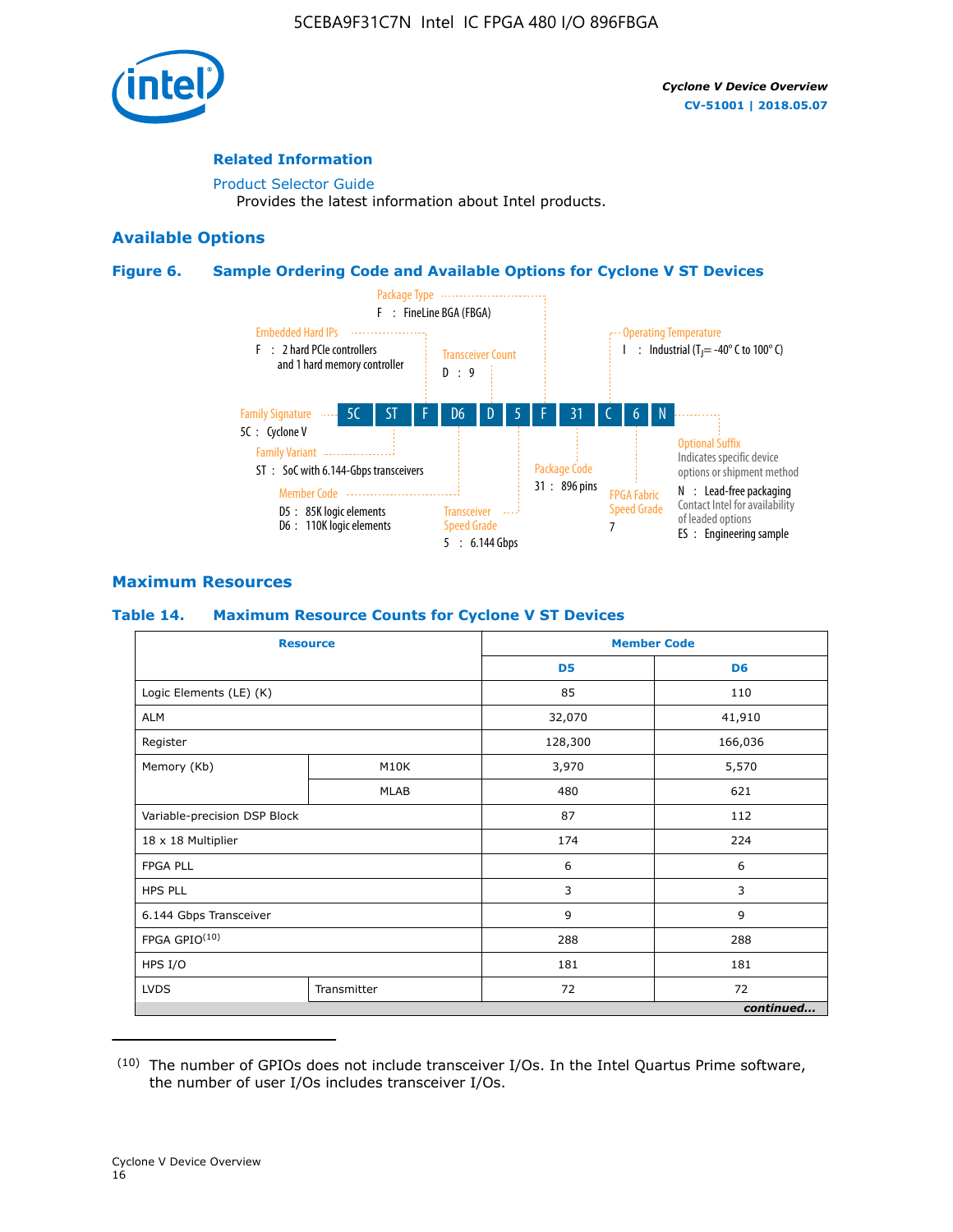

| <b>Resource</b>                |          | <b>Member Code</b> |                |  |
|--------------------------------|----------|--------------------|----------------|--|
|                                |          | D <sub>5</sub>     | D <sub>6</sub> |  |
|                                | Receiver | 72                 | 72             |  |
| PCIe Hard IP Block             |          |                    |                |  |
| FPGA Hard Memory Controller    |          |                    |                |  |
| HPS Hard Memory Controller     |          |                    |                |  |
| Arm Cortex-A9 MPCore Processor |          | Dual-core          | Dual-core      |  |

#### **Related Information**

## [True LVDS Buffers in Devices, I/O Features in Cyclone V Devices](https://www.altera.com/documentation/sam1403481100977.html#sam1403480885395)

Provides the number of LVDS channels in each device package.

#### **Package Plan**

#### **Table 15. Package Plan for Cyclone V ST Devices**

- The HPS I/O counts are the number of I/Os in the HPS and does not correlate with the number of HPSspecific I/O pins in the FPGA. Each HPS-specific pin in the FPGA may be mapped to several HPS I/Os.
- Transceiver counts shown are for transceiver ≤5 Gbps . 6 Gbps transceiver channel count support depends on the package and channel usage. For more information about the 6 Gbps transceiver channel count, refer to the *Cyclone V Device Handbook Volume 2: Transceivers*.

| <b>Member Code</b> | <b>F896</b><br>$(31$ mm $)$ |           |             |  |  |
|--------------------|-----------------------------|-----------|-------------|--|--|
|                    | <b>FPGA GPIO</b>            | HPS $I/O$ | <b>XCVR</b> |  |  |
| D <sub>5</sub>     | 288                         | 181       | 9(11)       |  |  |
| D <sub>6</sub>     | 288                         | 181       | q(11)       |  |  |

#### **Related Information**

[6.144-Gbps Support Capability in Cyclone V GT Devices, Cyclone V Device Handbook](https://www.altera.com/documentation/nik1409855456781.html#nik1409855410757) [Volume 2: Transceivers](https://www.altera.com/documentation/nik1409855456781.html#nik1409855410757)

Provides more information about 6 Gbps transceiver channel count.

<sup>(11)</sup> If you require CPRI (at 4.9152 Gbps) and PCIe Gen2 transmit jitter compliance, Intel recommends that you use only up to seven full-duplex transceiver channels for CPRI, and up to six full-duplex channels for PCIe Gen2. The CMU channels are not considered full-duplex channels.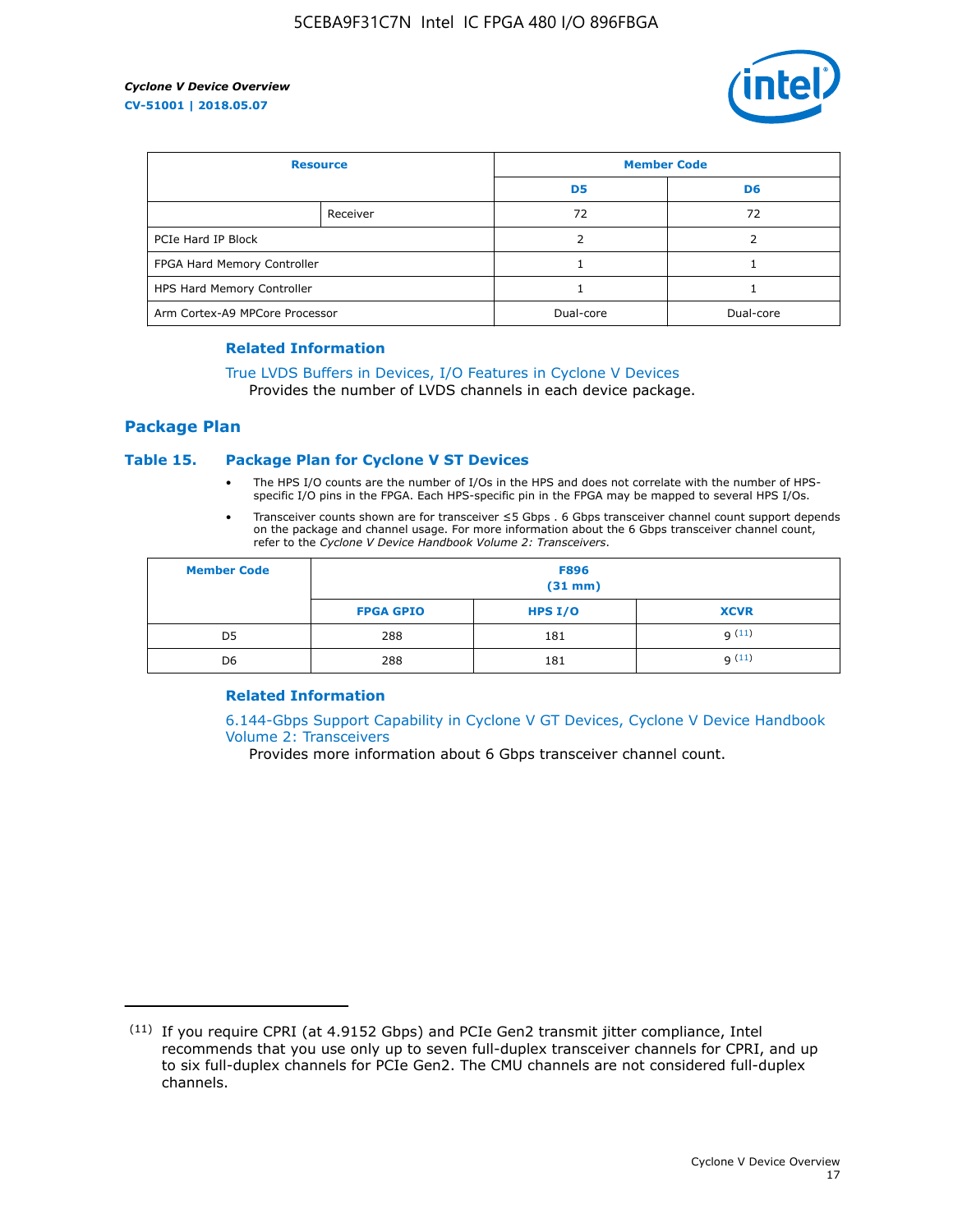

## **I/O Vertical Migration for Cyclone V Devices**

#### **Figure 7. Vertical Migration Capability Across Cyclone V Device Packages and Densities**

The arrows indicate the vertical migration paths. The devices included in each vertical migration path are shaded. You can also migrate your design across device densities in the same package option if the devices have the same dedicated pins, configuration pins, and power pins.



You can achieve the vertical migration shaded in red if you use only up to 175 GPIOs for the M383 package, and 138 GPIOs for the U672 package. These migration paths are not shown in the Intel Quartus Prime software Pin Migration View.

*Note:* To verify the pin migration compatibility, use the Pin Migration View window in the Intel Quartus Prime software Pin Planner.

## **Adaptive Logic Module**

Cyclone V devices use a 28 nm ALM as the basic building block of the logic fabric.

The ALM, as shown in following figure, uses an 8-input fracturable look-up table (LUT) with four dedicated registers to help improve timing closure in register-rich designs and achieve an even higher design packing capability than previous generations.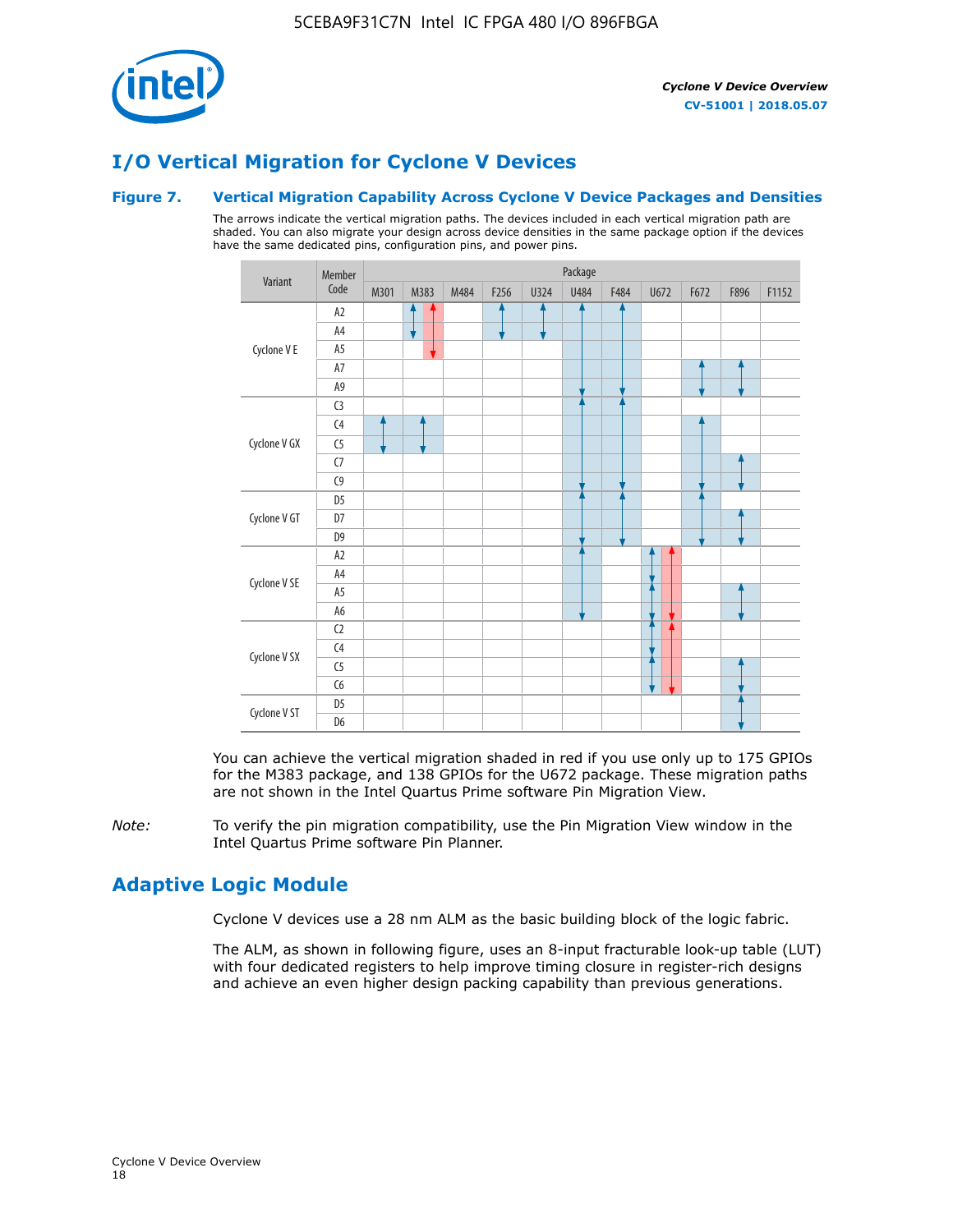

#### **Figure 8. ALM for Cyclone V Devices**



You can configure up to 25% of the ALMs in the Cyclone V devices as distributed memory using MLABs.

#### **Related Information**

Embedded Memory Capacity in Cyclone V Devices on page 21 Lists the embedded memory capacity for each device.

## **Variable-Precision DSP Block**

Cyclone V devices feature a variable-precision DSP block that supports these features:

- Configurable to support signal processing precisions ranging from  $9 \times 9$ ,  $18 \times 18$ and 27 x 27 bits natively
- A 64-bit accumulator
- A hard preadder that is available in both 18- and 27-bit modes
- Cascaded output adders for efficient systolic finite impulse response (FIR) filters
- Internal coefficient register banks, 8 deep, for each multiplier in 18- or 27-bit mode
- Fully independent multiplier operation
- A second accumulator feedback register to accommodate complex multiplyaccumulate functions
- Fully independent Efficient support for single-precision floating point arithmetic
- The inferability of all modes by the Intel Quartus Prime design software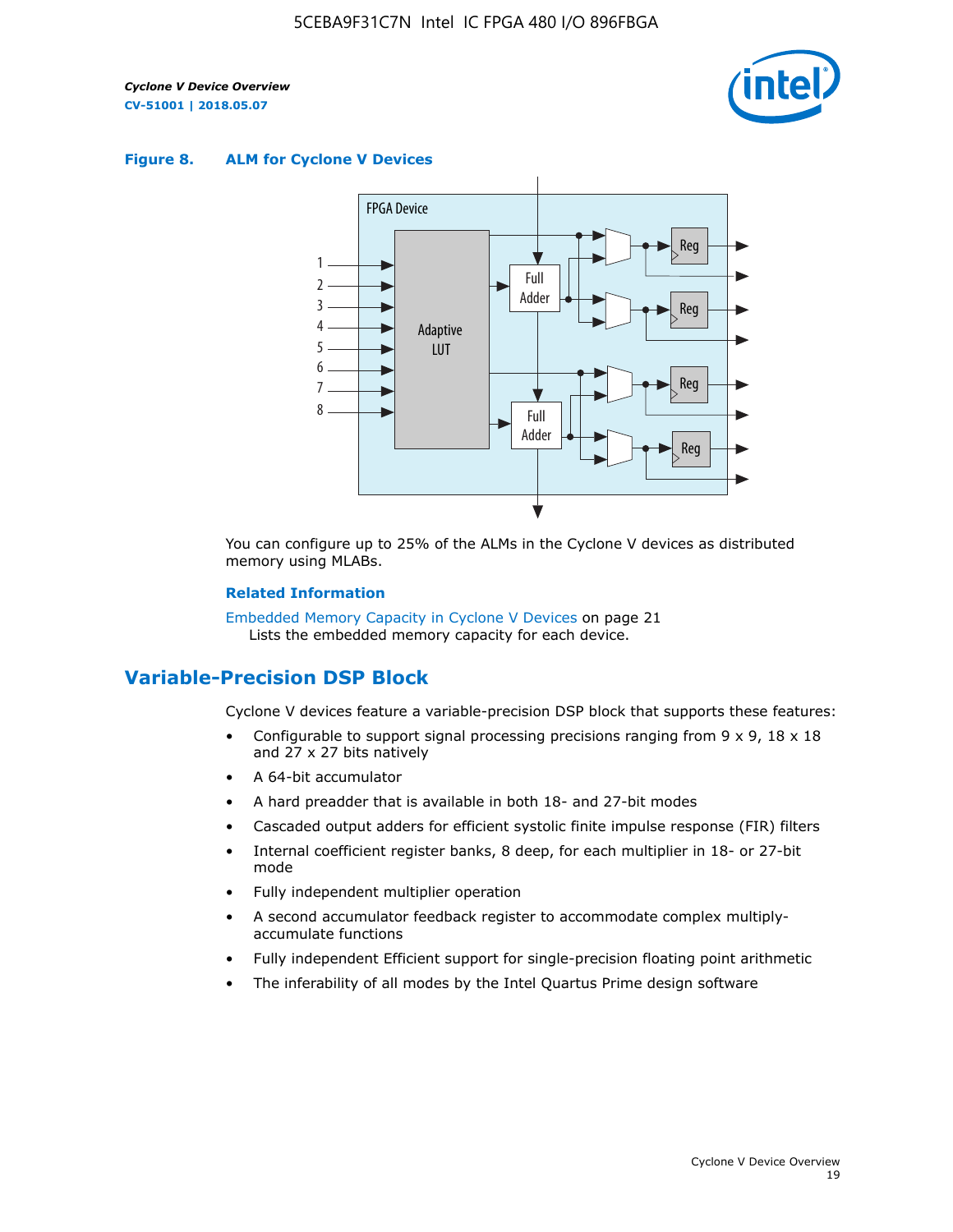

### **Table 16. Variable-Precision DSP Block Configurations for Cyclone V Devices**

| <b>Usage Example</b>                                       | <b>Multiplier Size (Bit)</b> | <b>DSP Block Resource</b> |
|------------------------------------------------------------|------------------------------|---------------------------|
| Low precision fixed point for video<br>applications        | Three $9 \times 9$           |                           |
| Medium precision fixed point in FIR<br>filters             | Two 18 x 18                  |                           |
| FIR filters and general DSP usage                          | Two 18 x 18 with accumulate  |                           |
| High precision fixed- or floating-point<br>implementations | One 27 x 27 with accumulate  |                           |

You can configure each DSP block during compilation as independent three  $9 \times 9$ , two 18 x 18, or one 27 x 27 multipliers. With a dedicated 64 bit cascade bus, you can cascade multiple variable-precision DSP blocks to implement even higher precision DSP functions efficiently.

#### **Table 17. Number of Multipliers in Cyclone V Devices**

The table lists the variable-precision DSP resources by bit precision for each Cyclone V device.

| <b>Variant</b>  | <b>Member</b><br>Code | <b>Variable-</b><br>precision | <b>Independent Input and Output</b><br><b>Multiplications Operator</b> |                                     |                                     | 18 x 18<br><b>Multiplier</b> | $18 \times 18$<br><b>Multiplier</b>                          |
|-----------------|-----------------------|-------------------------------|------------------------------------------------------------------------|-------------------------------------|-------------------------------------|------------------------------|--------------------------------------------------------------|
|                 |                       | <b>DSP Block</b>              | $9 \times 9$<br><b>Multiplier</b>                                      | $18 \times 18$<br><b>Multiplier</b> | $27 \times 27$<br><b>Multiplier</b> | <b>Adder Mode</b>            | <b>Adder</b><br><b>Summed</b><br>with 36 bit<br><b>Input</b> |
| Cyclone V E     | A2                    | 25                            | 75                                                                     | 50                                  | 25                                  | 25                           | 25                                                           |
|                 | A4                    | 66                            | 198                                                                    | 132                                 | 66                                  | 66                           | 66                                                           |
|                 | A <sub>5</sub>        | 150                           | 450                                                                    | 300                                 | 150                                 | 150                          | 150                                                          |
|                 | A7                    | 156                           | 468                                                                    | 312                                 | 156                                 | 156                          | 156                                                          |
|                 | A9                    | 342                           | 1,026                                                                  | 684                                 | 342                                 | 342                          | 342                                                          |
| Cyclone V<br>GX | C <sub>3</sub>        | 57                            | 171                                                                    | 114                                 | 57                                  | 57                           | 57                                                           |
|                 | C <sub>4</sub>        | 70                            | 210                                                                    | 140                                 | 70                                  | 70                           | 70                                                           |
|                 | C <sub>5</sub>        | 150                           | 450                                                                    | 300                                 | 150                                 | 150                          | 150                                                          |
|                 | C7                    | 156                           | 468                                                                    | 312                                 | 156                                 | 156                          | 156                                                          |
|                 | C <sub>9</sub>        | 342                           | 1,026                                                                  | 684                                 | 342                                 | 342                          | 342                                                          |
| Cyclone V GT    | D <sub>5</sub>        | 150                           | 450                                                                    | 300                                 | 150                                 | 150                          | 150                                                          |
|                 | D7                    | 156                           | 468                                                                    | 312                                 | 156                                 | 156                          | 156                                                          |
|                 | D <sub>9</sub>        | 342                           | 1,026                                                                  | 684                                 | 342                                 | 342                          | 342                                                          |
| Cyclone V SE    | A <sub>2</sub>        | 36                            | 108                                                                    | 72                                  | 36                                  | 36                           | 36                                                           |
|                 | A4                    | 84                            | 252                                                                    | 168                                 | 84                                  | 84                           | 84                                                           |
|                 | A5                    | 87                            | 261                                                                    | 174                                 | 87                                  | 87                           | 87                                                           |
|                 | A <sub>6</sub>        | 112                           | 336                                                                    | 224                                 | 112                                 | 112                          | 112                                                          |
| Cyclone V SX    | C <sub>2</sub>        | 36                            | 108                                                                    | 72                                  | 36                                  | 36                           | 36                                                           |
|                 | C <sub>4</sub>        | 84                            | 252                                                                    | 168                                 | 84                                  | 84                           | 84                                                           |
|                 | C <sub>5</sub>        | 87                            | 261                                                                    | 174                                 | 87                                  | 87                           | 87                                                           |
|                 |                       |                               |                                                                        |                                     |                                     |                              | continued                                                    |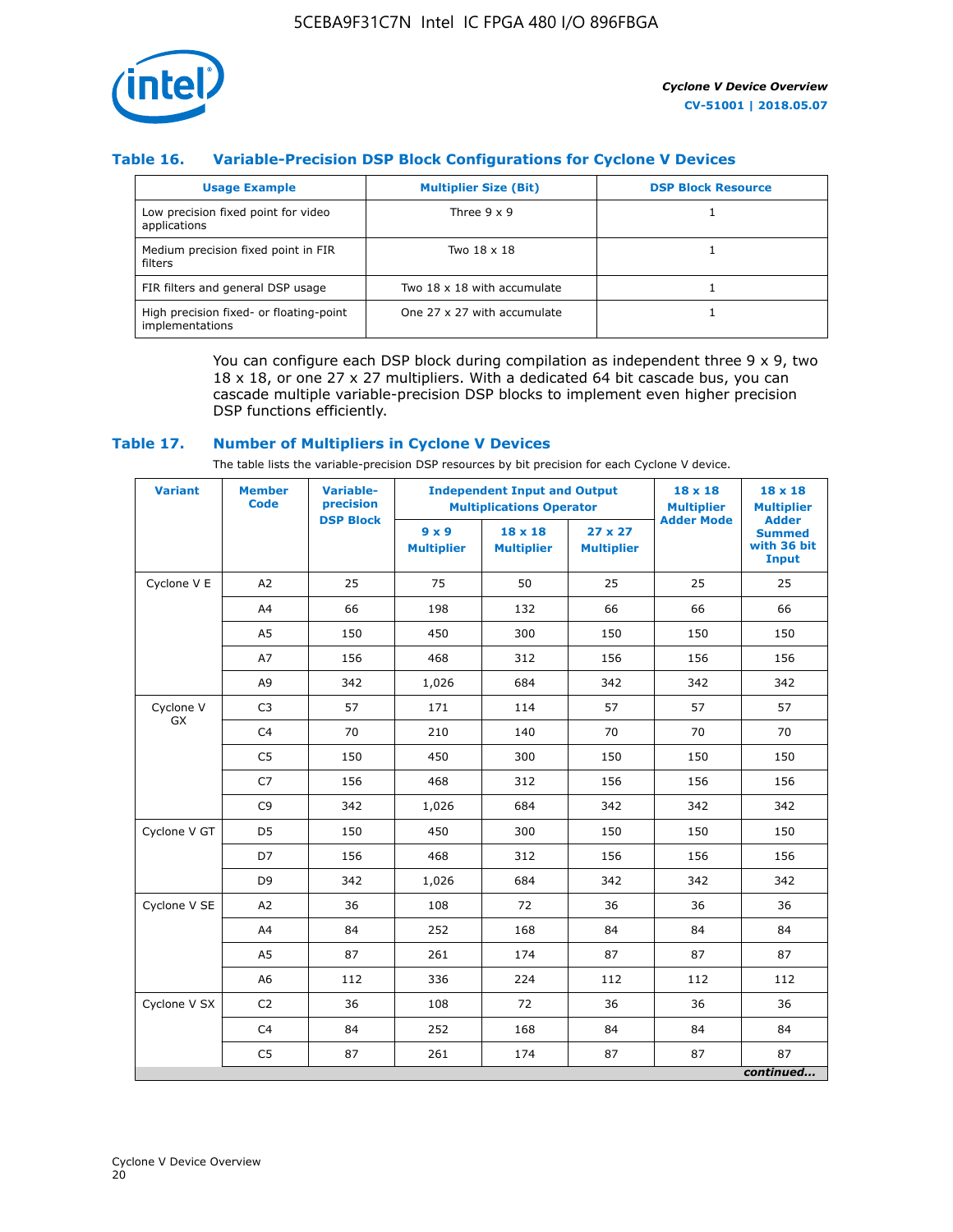

| <b>Variant</b> | <b>Variable-</b><br><b>Member</b><br>precision<br><b>Code</b> |                  |                                   | <b>Independent Input and Output</b><br><b>Multiplications Operator</b> | $18 \times 18$<br><b>Multiplier</b> | $18 \times 18$<br><b>Multiplier</b><br><b>Adder</b> |                                       |
|----------------|---------------------------------------------------------------|------------------|-----------------------------------|------------------------------------------------------------------------|-------------------------------------|-----------------------------------------------------|---------------------------------------|
|                |                                                               | <b>DSP Block</b> | $9 \times 9$<br><b>Multiplier</b> | $18 \times 18$<br><b>Multiplier</b>                                    | $27 \times 27$<br><b>Multiplier</b> | <b>Adder Mode</b>                                   | <b>Summed</b><br>with 36 bit<br>Input |
|                | C6                                                            | 112              | 336                               | 224                                                                    | 112                                 | 112                                                 | 112                                   |
| Cyclone V ST   | D <sub>5</sub>                                                | 87               | 261                               | 174                                                                    | 87                                  | 87                                                  | 87                                    |
|                | D <sub>6</sub>                                                | 112              | 336                               | 224                                                                    | 112                                 | 112                                                 | 112                                   |

## **Embedded Memory Blocks**

The embedded memory blocks in the devices are flexible and designed to provide an optimal amount of small- and large-sized memory arrays to fit your design requirements.

## **Types of Embedded Memory**

The Cyclone V devices contain two types of memory blocks:

- 10 Kb M10K blocks—blocks of dedicated memory resources. The M10K blocks are ideal for larger memory arrays while still providing a large number of independent ports.
- 640 bit memory logic array blocks (MLABs)—enhanced memory blocks that are configured from dual-purpose logic array blocks (LABs). The MLABs are ideal for wide and shallow memory arrays. The MLABs are optimized for implementation of shift registers for digital signal processing (DSP) applications, wide shallow FIFO buffers, and filter delay lines. Each MLAB is made up of ten adaptive logic modules (ALMs). In the Cyclone V devices, you can configure these ALMs as ten 32 x 2 blocks, giving you one 32 x 20 simple dual-port SRAM block per MLAB.

## **Embedded Memory Capacity in Cyclone V Devices**

#### **Table 18. Embedded Memory Capacity and Distribution in Cyclone V Devices**

|                | <b>Member</b>  | <b>M10K</b>  |                     | <b>MLAB</b>  | <b>Total RAM Bit</b> |        |  |  |  |
|----------------|----------------|--------------|---------------------|--------------|----------------------|--------|--|--|--|
| <b>Variant</b> | <b>Code</b>    | <b>Block</b> | <b>RAM Bit (Kb)</b> | <b>Block</b> | <b>RAM Bit (Kb)</b>  | (Kb)   |  |  |  |
| Cyclone V E    | A2             | 176          | 1,760               | 314          | 196                  | 1,956  |  |  |  |
|                | A4             | 308          | 3,080               | 485          | 303                  | 3,383  |  |  |  |
|                | A5             | 446          | 4,460               | 679          | 424                  | 4,884  |  |  |  |
|                | A7             | 686          | 6,860               | 1338         | 836                  | 7,696  |  |  |  |
|                | A9             | 1,220        | 12,200              | 2748         | 1,717                | 13,917 |  |  |  |
| Cyclone V GX   | C <sub>3</sub> | 135          | 1,350               | 291          | 182                  | 1,532  |  |  |  |
|                | C4             | 250          | 2,500               | 678          | 424                  | 2,924  |  |  |  |
|                | C5             | 446          | 4,460               | 678          | 424                  | 4,884  |  |  |  |
|                | C7             | 686          | 6,860               | 1338         | 836                  | 7,696  |  |  |  |
|                | C <sub>9</sub> | 1,220        | 12,200              | 2748         | 1,717                | 13,917 |  |  |  |
|                | continued      |              |                     |              |                      |        |  |  |  |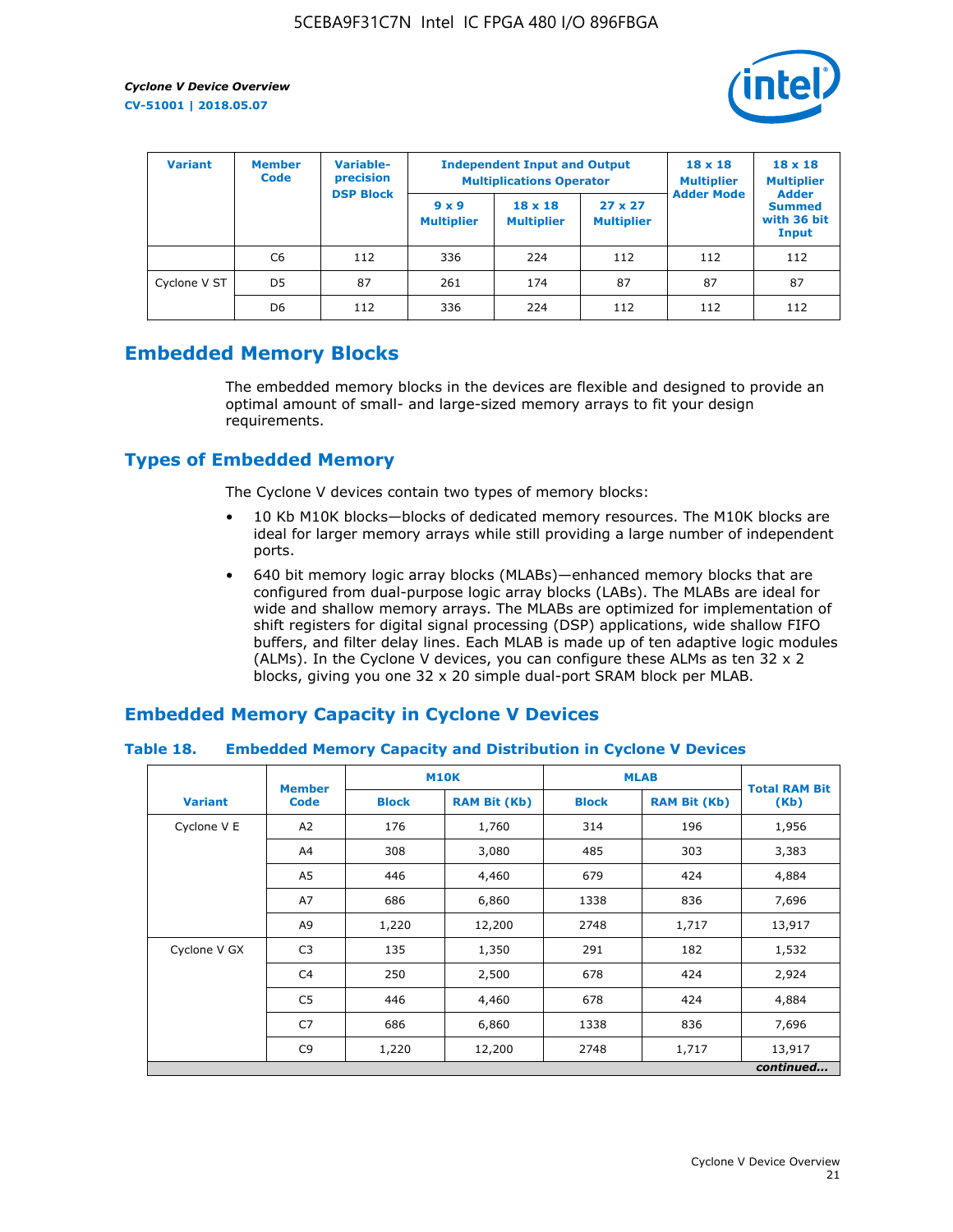

|                | <b>Member</b>  | <b>M10K</b>                         |        | <b>MLAB</b>  | <b>Total RAM Bit</b> |        |
|----------------|----------------|-------------------------------------|--------|--------------|----------------------|--------|
| <b>Variant</b> | Code           | <b>RAM Bit (Kb)</b><br><b>Block</b> |        | <b>Block</b> | <b>RAM Bit (Kb)</b>  | (Kb)   |
| Cyclone V GT   | D <sub>5</sub> | 446                                 | 4,460  | 679          | 424                  | 4,884  |
|                | D7             | 686                                 | 6,860  | 1338         | 836                  | 7,696  |
|                | D <sub>9</sub> | 1,220                               | 12,200 | 2748         | 1,717                | 13,917 |
| Cyclone V SE   | A2             | 140                                 | 1,400  | 221          | 138                  | 1,538  |
|                | A4             | 270                                 | 2,700  | 370          | 231                  | 2,460  |
|                | A5             | 397                                 | 3,970  | 768          | 480                  | 4,450  |
|                | A6             | 553                                 | 5,530  | 994          | 621                  | 6,151  |
| Cyclone V SX   | C <sub>2</sub> | 140                                 | 1,400  | 221          | 138                  | 1,538  |
|                | C <sub>4</sub> | 270                                 | 2,700  | 370          | 231                  | 2,460  |
|                | C5             | 397                                 | 3,970  | 768          | 480                  | 4,450  |
|                | C <sub>6</sub> | 553                                 | 5,530  | 994          | 621                  | 6,151  |
| Cyclone V ST   | D5             | 397                                 | 3,970  | 768          | 480                  | 4,450  |
|                | D <sub>6</sub> | 553                                 | 5,530  | 994          | 621                  | 6,151  |

## **Embedded Memory Configurations**

#### **Table 19. Supported Embedded Memory Block Configurations for Cyclone V Devices**

This table lists the maximum configurations supported for the embedded memory blocks. The information is applicable only to the single-port RAM and ROM modes.

| <b>Memory Block</b> | Depth (bits) | <b>Programmable Width</b> |
|---------------------|--------------|---------------------------|
| MLAB                | 32           | x16, x18, or x20          |
| M10K                | 256          | x40 or x32                |
|                     | 512          | x20 or x16                |
|                     | 1K           | $x10$ or $x8$             |
|                     | 2K           | $x5$ or $x4$              |
|                     | 4K           | x2                        |
|                     | 8K           | x1                        |

## **Clock Networks and PLL Clock Sources**

550 MHz Cyclone V devices have 16 global clock networks capable of up to operation. The clock network architecture is based on Intel's global, quadrant, and peripheral clock structure. This clock structure is supported by dedicated clock input pins and fractional PLLs.

*Note:* To reduce power consumption, the Intel Quartus Prime software identifies all unused sections of the clock network and powers them down.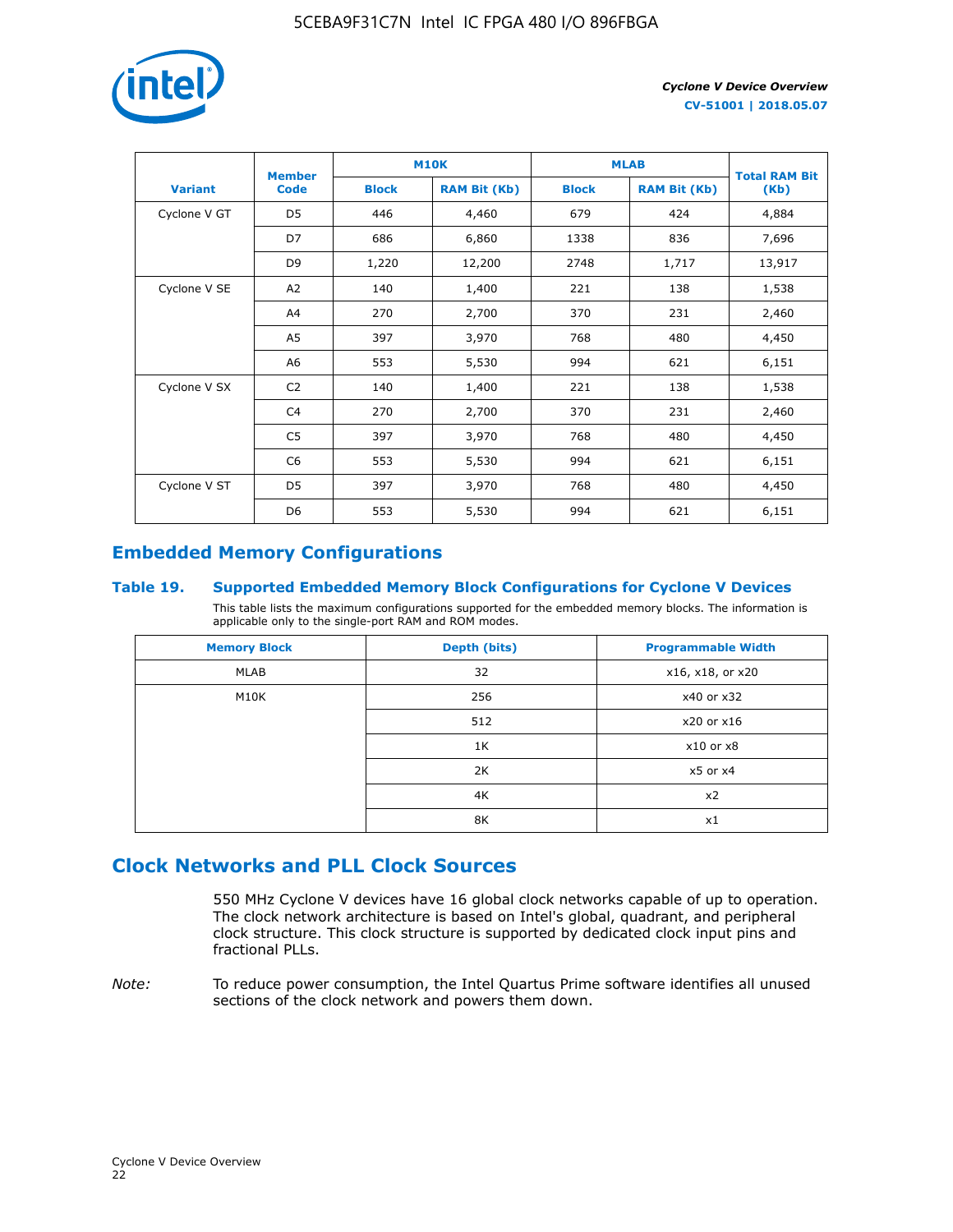5CEBA9F31C7N Intel IC FPGA 480 I/O 896FBGA

*Cyclone V Device Overview* **CV-51001 | 2018.05.07**



#### **PLL Features**

The PLLs in the Cyclone V devices support the following features:

- Frequency synthesis
- On-chip clock deskew
- Jitter attenuation
- Programmable output clock duty cycles
- PLL cascading
- Reference clock switchover
- Programmable bandwidth
- User-mode reconfiguration of PLLs
- Low power mode for each fractional PLL
- Dynamic phase shift
- Direct, source synchronous, zero delay buffer, external feedback, and LVDS compensation modes

#### **Fractional PLL**

In addition to integer PLLs, the Cyclone V devices use a fractional PLL architecture. The devices have up to eight PLLs, each with nine output counters. You can use the output counters to reduce PLL usage in two ways:

- Reduce the number of oscillators that are required on your board by using fractional PLLs
- Reduce the number of clock pins that are used in the device by synthesizing multiple clock frequencies from a single reference clock source

If you use the fractional PLL mode, you can use the PLLs for precision fractional-N frequency synthesis—removing the need for off-chip reference clock sources in your design.

The transceiver fractional PLLs that are not used by the transceiver I/Os can be used as general purpose fractional PLLs by the FPGA fabric.

## **FPGA General Purpose I/O**

Cyclone V devices offer highly configurable GPIOs. The following list describes the features of the GPIOs:

- Programmable bus hold and weak pull-up
- LVDS output buffer with programmable differential output voltage ( $V_{OD}$ ) and programmable pre-emphasis
- On-chip parallel termination ( $R<sub>T</sub>$  OCT) for all I/O banks with OCT calibration to limit the termination impedance variation
- On-chip dynamic termination that has the ability to swap between series and parallel termination, depending on whether there is read or write on a common bus for signal integrity
- Easy timing closure support using the hard read FIFO in the input register path, and delay-locked loop (DLL) delay chain with fine and coarse architecture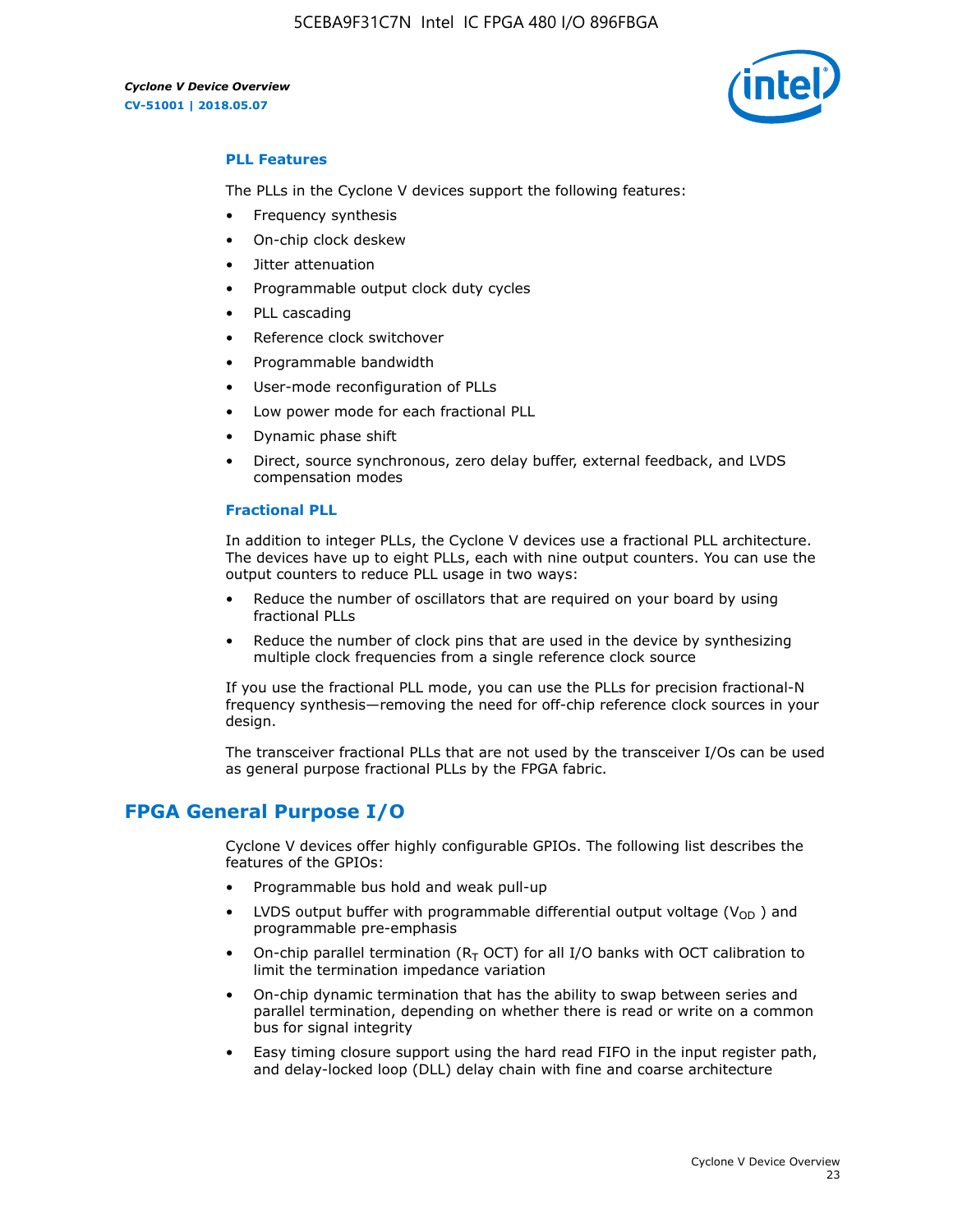

## **PCIe Gen1 and Gen2 Hard IP**

Cyclone V GX, GT, SX, and ST devices contain PCIe hard IP that is designed for performance and ease-of-use. The PCIe hard IP consists of the MAC, data link, and transaction layers.

The PCIe hard IP supports PCIe Gen2 and Gen1 end point and root port for up to x4 lane configuration. The PCIe Gen2 x4 support is PCIe-compatible.

The PCIe endpoint support includes multifunction support for up to eight functions, as shown in the following figure. The integrated multifunction support reduces the FPGA logic requirements by up to 20,000 LEs for PCIe designs that require multiple peripherals.

#### **Figure 9. PCIe Multifunction for Cyclone V Devices**



The Cyclone V PCIe hard IP operates independently from the core logic. This independent operation allows the PCIe link to wake up and complete link training in less than 100 ms while the Cyclone V device completes loading the programming file for the rest of the device.

In addition, the PCIe hard IP in the Cyclone V device provides improved end-to-end datapath protection using ECC.

## **External Memory Interface**

This section provides an overview of the external memory interface in Cyclone V devices.

#### **Hard and Soft Memory Controllers**

Cyclone V devices support up to two hard memory controllers for DDR3, DDR2, and LPDDR2 SDRAM devices. Each controller supports 8 to 32 bit components of up to 4 gigabits (Gb) in density with two chip selects and optional ECC. For the Cyclone V SoC devices, an additional hard memory controller in the HPS supports DDR3, DDR2, and LPDDR2 SDRAM devices.

All Cyclone V devices support soft memory controllers for DDR3, DDR2, and LPDDR2 SDRAM devices for maximum flexibility.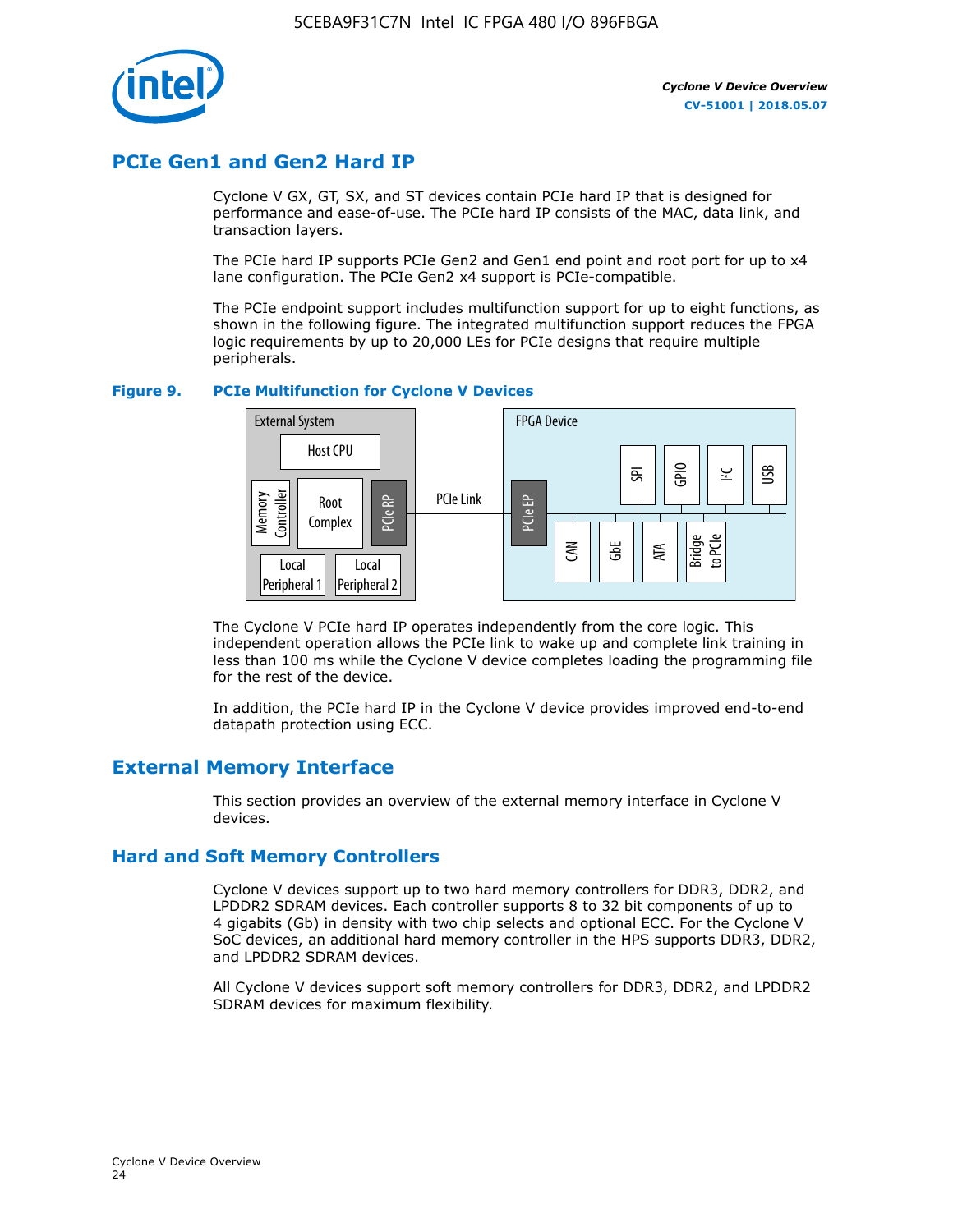

## **External Memory Performance**

#### **Table 20. External Memory Interface Performance in Cyclone V Devices**

The maximum and minimum operating frequencies depend on the memory interface standards and the supported delay-locked loop (DLL) frequency listed in the device datasheet.

| <b>Voltage</b><br><b>Interface</b> |                | <b>Maximum Frequency (MHz)</b> | <b>Minimum Frequency</b> |       |
|------------------------------------|----------------|--------------------------------|--------------------------|-------|
|                                    | $(\mathsf{V})$ | <b>Hard Controller</b>         | <b>Soft Controller</b>   | (MHz) |
| <b>DDR3 SDRAM</b>                  | 1.5            | 400                            | 303                      | 303   |
|                                    | 1.35           | 400                            | 303                      | 303   |
| <b>DDR2 SDRAM</b>                  | 1.8            | 400                            | 300                      | 167   |
| LPDDR2 SDRAM                       | 1.2            | 333                            | 300                      | 167   |

#### **Related Information**

[External Memory Interface Spec Estimator](https://www.altera.com/solutions/technology/external-memory/spec-estimator.html)

For the latest information and to estimate the external memory system performance specification, use Intel's External Memory Interface Spec Estimator tool.

#### **HPS External Memory Performance**

#### **Table 21. HPS External Memory Interface Performance**

The hard processor system (HPS) is available in Cyclone V SoC devices only.

| <b>Interface</b>  | <b>Voltage (V)</b> | <b>HPS Hard Controller (MHz)</b> |
|-------------------|--------------------|----------------------------------|
| DDR3 SDRAM        | 1.5                | 400                              |
|                   | 1.35               | 400                              |
| <b>DDR2 SDRAM</b> | 1.8                | 400                              |
| LPDDR2 SDRAM      | 1.2                | 333                              |

#### **Related Information**

#### [External Memory Interface Spec Estimator](https://www.altera.com/solutions/technology/external-memory/spec-estimator.html)

For the latest information and to estimate the external memory system performance specification, use Intel's External Memory Interface Spec Estimator tool.

## **Low-Power Serial Transceivers**

Cyclone V devices deliver the industry's lowest power 6.144 Gbps transceivers at an estimated 88 mW maximum power consumption per channel. Cyclone V transceivers are designed to be compliant with a wide range of protocols and data rates.

#### **Transceiver Channels**

The transceivers are positioned on the left outer edge of the device. The transceiver channels consist of the physical medium attachment (PMA), physical coding sublayer (PCS), and clock networks.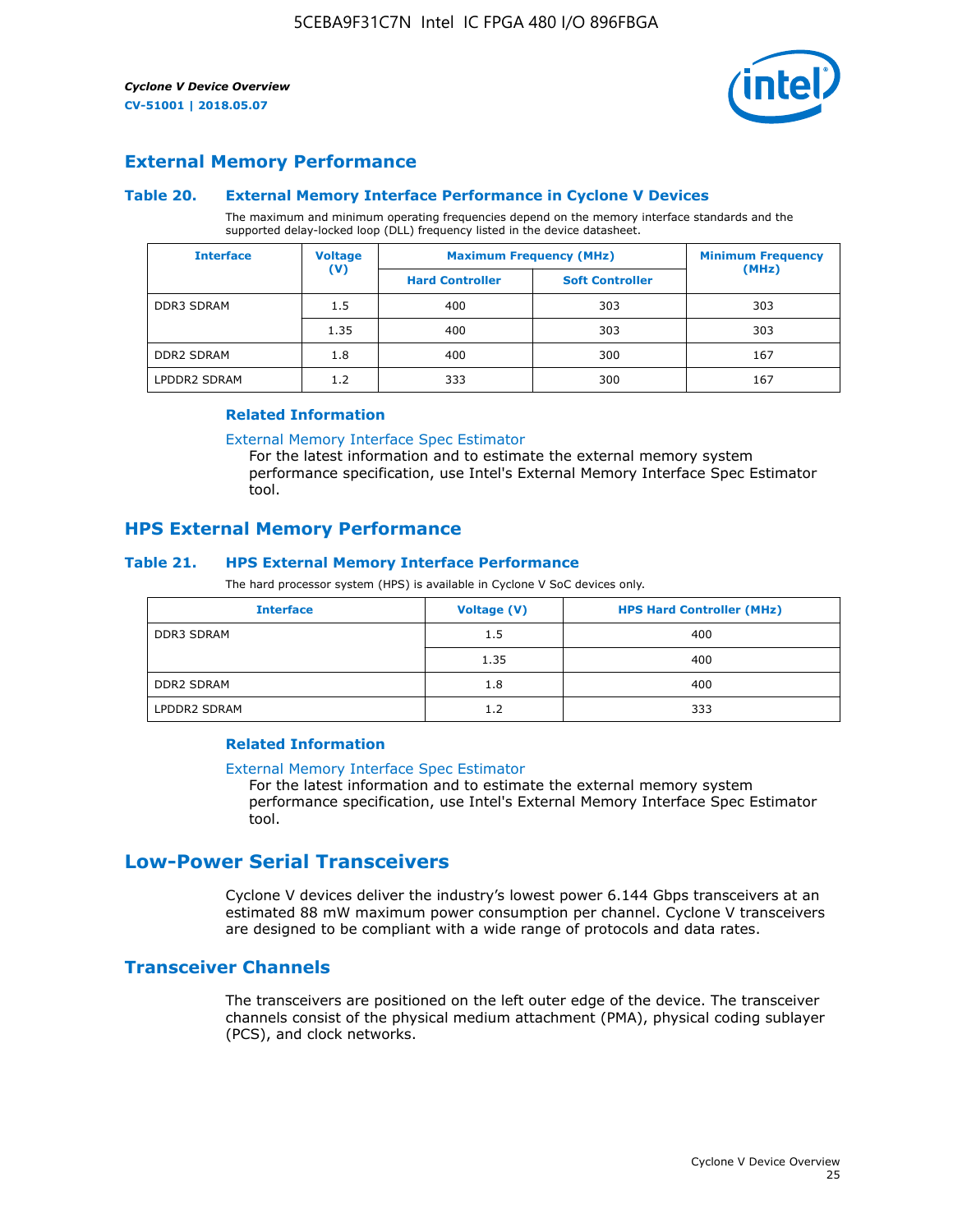

#### **Figure 10. Device Chip Overview for Cyclone V GX and GT Devices**

The figure shows a Cyclone V FPGA with transceivers. Different Cyclone V devices may have a different floorplans than the one shown here.



#### **PMA Features**

To prevent core and I/O noise from coupling into the transceivers, the PMA block is isolated from the rest of the chip—ensuring optimal signal integrity. For the transceivers, you can use the channel PLL of an unused receiver PMA as an additional transmit PLL.

#### **Table 22. PMA Features of the Transceivers in Cyclone V Devices**

| <b>Features</b>                                    | <b>Capability</b>                                                                                       |
|----------------------------------------------------|---------------------------------------------------------------------------------------------------------|
| Backplane support                                  | Driving capability up to 6.144 Gbps                                                                     |
| PLL-based clock recovery                           | Superior jitter tolerance                                                                               |
| Programmable deserialization and word<br>alignment | Flexible deserialization width and configurable word alignment pattern                                  |
| Equalization and pre-emphasis                      | Up to 14.37 dB of pre-emphasis and up to 4.7 dB of equalization<br>No decision feedback equalizer (DFE) |
| Ring oscillator transmit PLLs                      | 614 Mbps to 6.144 Gbps                                                                                  |
| Input reference clock range                        | 20 MHz to 400 MHz                                                                                       |
| Transceiver dynamic reconfiguration                | Allows the reconfiguration of a single channel without affecting the operation of<br>other channels     |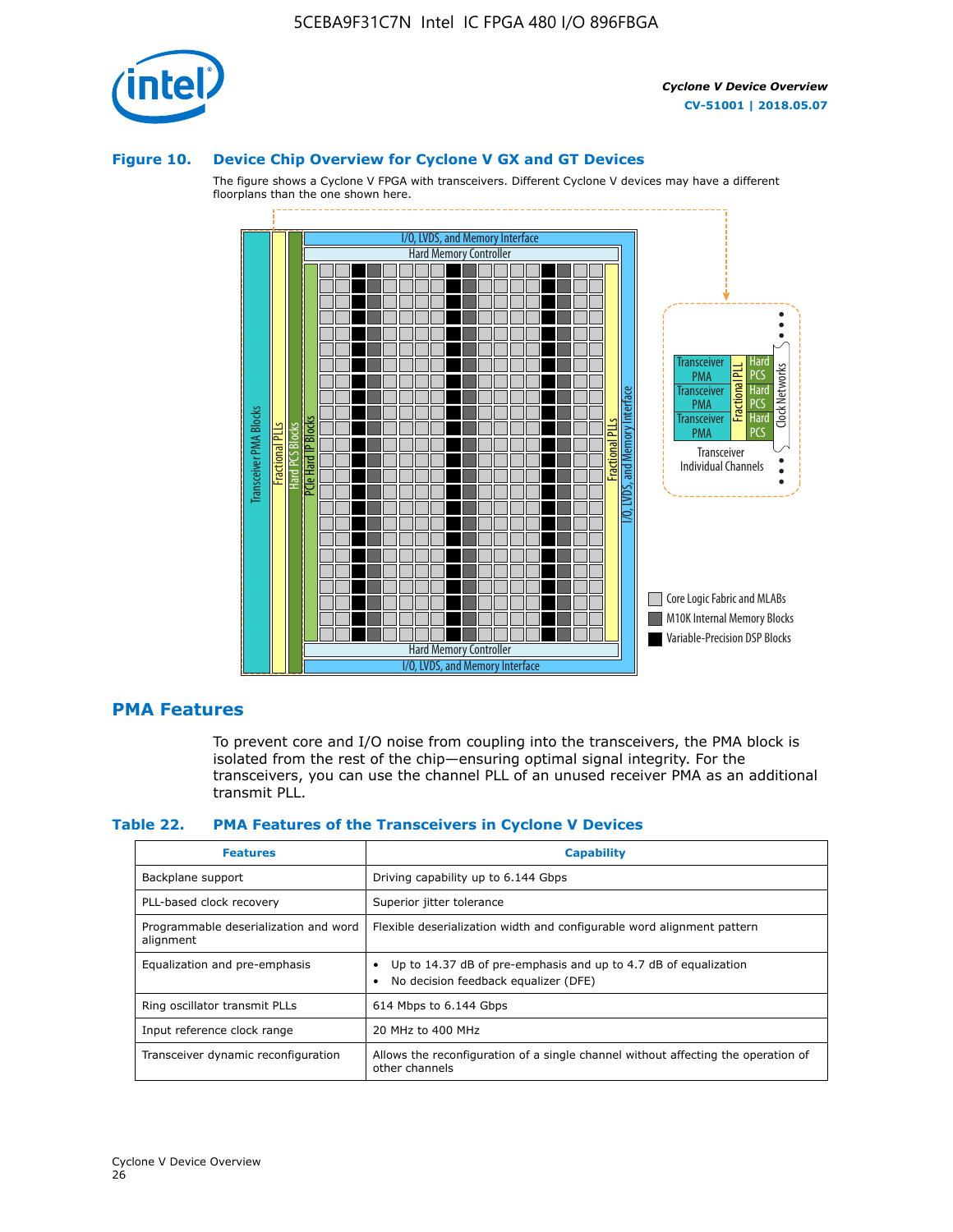

## **PCS Features**

The Cyclone V core logic connects to the PCS through an 8, 10, 16, 20, 32, or 40 bit interface, depending on the transceiver data rate and protocol. Cyclone V devices contain PCS hard IP to support PCIe Gen1 and Gen2, Gbps Ethernet (GbE), Serial RapidIO® (SRIO), and Common Public Radio Interface (CPRI).

Most of the standard and proprietary protocols from 614 Mbps to 6.144 Gbps are supported.

| Table 23. |  | <b>Transceiver PCS Features for Cyclone V Devices</b> |
|-----------|--|-------------------------------------------------------|
|           |  |                                                       |

| <b>PCS Support</b>                 | <b>Data Rates</b><br>(Gbps)        | <b>Transmitter Data Path Feature</b>                                                                         | <b>Receiver Data Path Feature</b>                                                                                                                                                                                                  |  |  |
|------------------------------------|------------------------------------|--------------------------------------------------------------------------------------------------------------|------------------------------------------------------------------------------------------------------------------------------------------------------------------------------------------------------------------------------------|--|--|
| 3-Gbps and 6-Gbps Basic            | 0.614 to 6.144                     | • Phase compensation FIFO<br>Byte serializer<br>8B/10B encoder<br>Transmitter bit-slip                       | Word aligner<br>$\bullet$<br>Deskew FIFO<br>$\bullet$<br>Rate-match FIFO<br>$\bullet$<br>8B/10B decoder<br>$\bullet$<br>Byte deserializer<br>$\bullet$<br>Byte ordering<br>$\bullet$<br>Receiver phase compensation<br><b>FIFO</b> |  |  |
| PCIe Gen1<br>(x1, x2, x4)          | $2.5$ and $5.0$                    | Dedicated PCIe PHY IP core<br>PIPE 2.0 interface to the core<br>$\bullet$<br>logic                           | Dedicated PCIe PHY IP core<br>$\bullet$<br>PIPE 2.0 interface to the core<br>$\bullet$<br>logic                                                                                                                                    |  |  |
| PCIe Gen2<br>$(x1, x2, x4)^{(12)}$ |                                    |                                                                                                              |                                                                                                                                                                                                                                    |  |  |
| GbE                                | 1.25                               | • Custom PHY IP core with preset<br>feature<br>GbE transmitter synchronization<br>$\bullet$<br>state machine | • Custom PHY IP core with preset<br>feature<br>GbE receiver synchronization<br>state machine                                                                                                                                       |  |  |
| $XAUI$ $(13)$                      | 3.125                              | Dedicated XAUI PHY IP core<br>$\bullet$                                                                      | Dedicated XAUI PHY IP core<br>$\bullet$                                                                                                                                                                                            |  |  |
| HiGig                              | 3.75                               | XAUI synchronization state<br>$\bullet$<br>machine for bonding four<br>channels                              | XAUI synchronization state<br>$\bullet$<br>machine for realigning four<br>channels                                                                                                                                                 |  |  |
| SRIO 1.3 and 2.1                   | 1.25 to 3.125                      | • Custom PHY IP core with preset<br>feature<br>• SRIO version 2.1-compliant x2<br>and x4 channel bonding     | • Custom PHY IP core with preset<br>feature<br>• SRIO version 2.1-compliant x2<br>and x4 deskew state machine                                                                                                                      |  |  |
| SDI, SD/HD, and 3G-SDI             | $0.27^{(14)}$ , 1.485,<br>and 2.97 | Custom PHY IP core with preset<br>feature                                                                    | Custom PHY IP core with preset<br>feature                                                                                                                                                                                          |  |  |
| JESD204A                           | $0.3125^{(15)}$ to<br>3.125        |                                                                                                              |                                                                                                                                                                                                                                    |  |  |
| continued                          |                                    |                                                                                                              |                                                                                                                                                                                                                                    |  |  |

<sup>(12)</sup> PCIe Gen2 is supported for Cyclone V GT and ST devices. The PCIe Gen2 x4 support is PCIe-compatible.

<sup>(13)</sup> XAUI is supported through the soft PCS.

<sup>(14)</sup> The 0.27-Gbps data rate is supported using oversampling user logic that you must implement in the FPGA fabric.

<sup>(15)</sup> The 0.3125-Gbps data rate is supported using oversampling user logic that you must implement in the FPGA fabric.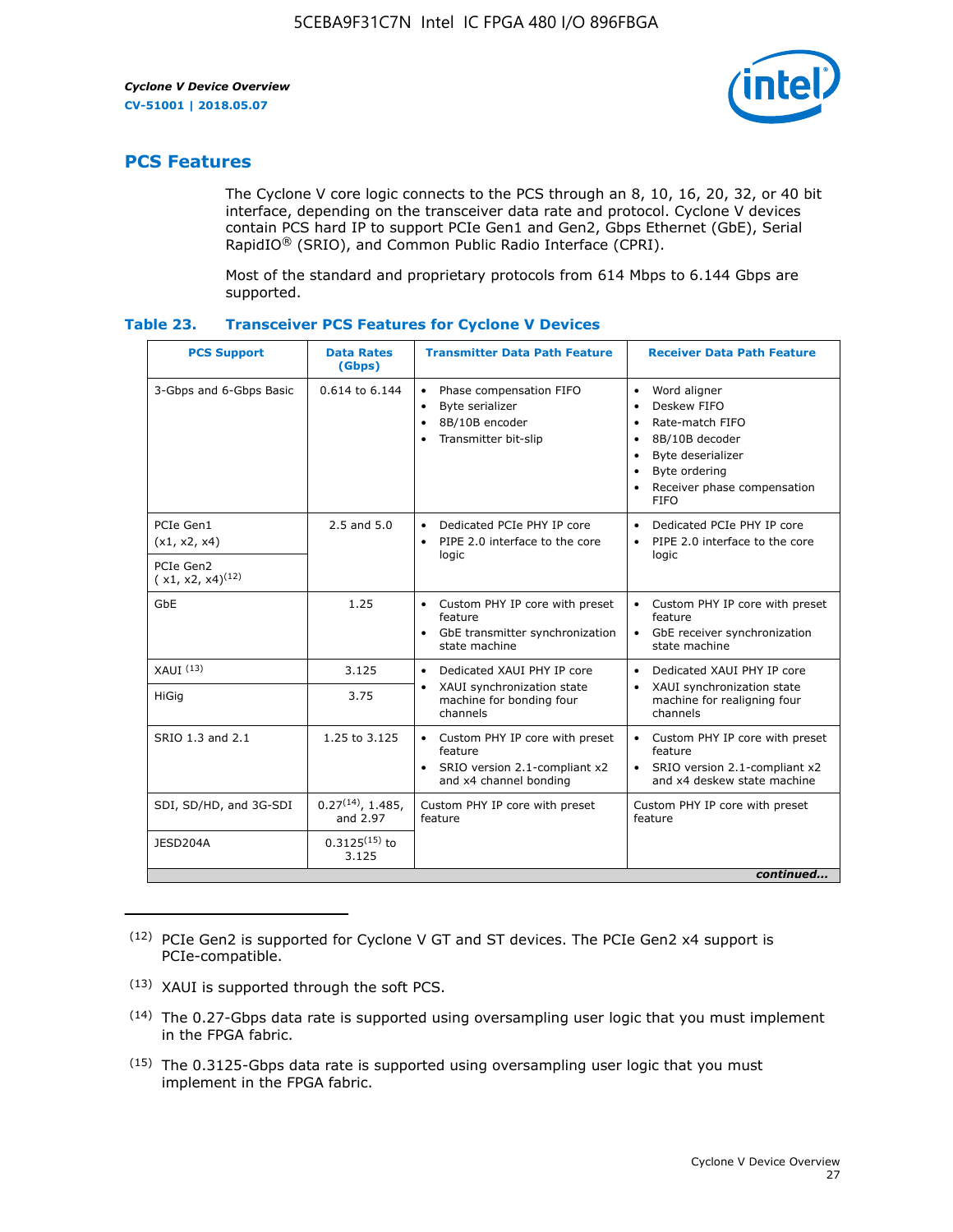

| <b>PCS Support</b>       | <b>Data Rates</b><br>(Gbps) | <b>Transmitter Data Path Feature</b>                         | <b>Receiver Data Path Feature</b>                                                                  |
|--------------------------|-----------------------------|--------------------------------------------------------------|----------------------------------------------------------------------------------------------------|
| Serial ATA Gen1 and Gen2 | $1.5$ and $3.0$             | Custom PHY IP core with preset<br>feature<br>Electrical idle | Custom PHY IP core with preset<br>feature<br>Signal detect<br>Wider spread of asynchronous<br>SSC. |
| CPRI $4.1^{(16)}$        | 0.6144 to 6.144             | Dedicated deterministic latency<br>$\bullet$<br>PHY IP core  | Dedicated deterministic latency<br>PHY IP core                                                     |
| OBSAI RP3                | 0.768 to 3.072              | Transmitter (TX) manual bit-slip<br>mode                     | Receiver (RX) deterministic<br>latency state machine                                               |
| V-by-One HS              | Up to 3.75                  | Custom PHY IP core                                           | Custom PHY IP core                                                                                 |
| DisplayPort $1.2^{(17)}$ | 1.62 and $2.7$              |                                                              | Wider spread of asynchronous<br><b>SSC</b>                                                         |

## **SoC with HPS**

Each SoC combines an FPGA fabric and an HPS in a single device. This combination delivers the flexibility of programmable logic with the power and cost savings of hard IP in these ways:

- Reduces board space, system power, and bill of materials cost by eliminating a discrete embedded processor
- Allows you to differentiate the end product in both hardware and software, and to support virtually any interface standard
- Extends the product life and revenue through in-field hardware and software updates

## **HPS Features**

The HPS consists of a dual-core Arm Cortex-A9 MPCore processor, a rich set of peripherals, and a shared multiport SDRAM memory controller, as shown in the following figure.

<sup>(16)</sup> High-voltage output mode (1000-BASE-CX) is not supported.

<sup>(17)</sup> Pending characterization.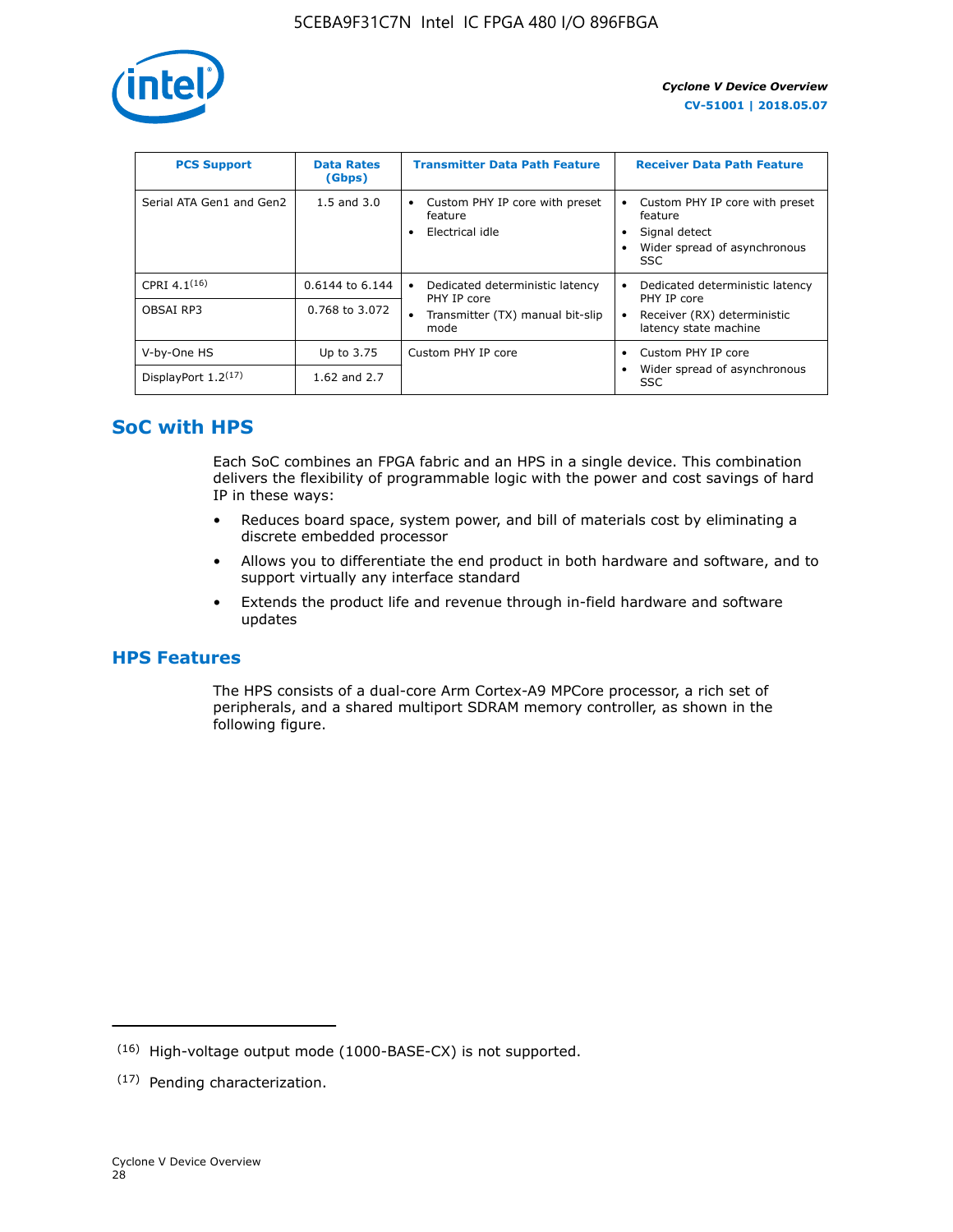



#### **Figure 11. HPS with Dual-Core Arm Cortex-A9 MPCore Processor**

#### **System Peripherals and Debug Access Port**

Each Ethernet MAC, USB OTG, NAND flash controller, and SD/MMC controller module has an integrated DMA controller. For modules without an integrated DMA controller, an additional DMA controller module provides up to eight channels of high-bandwidth data transfers. Peripherals that communicate off-chip are multiplexed with other peripherals at the HPS pin level. This allows you to choose which peripherals to interface with other devices on your PCB.

The debug access port provides interfaces to industry standard JTAG debug probes and supports Arm CoreSight debug and core traces to facilitate software development.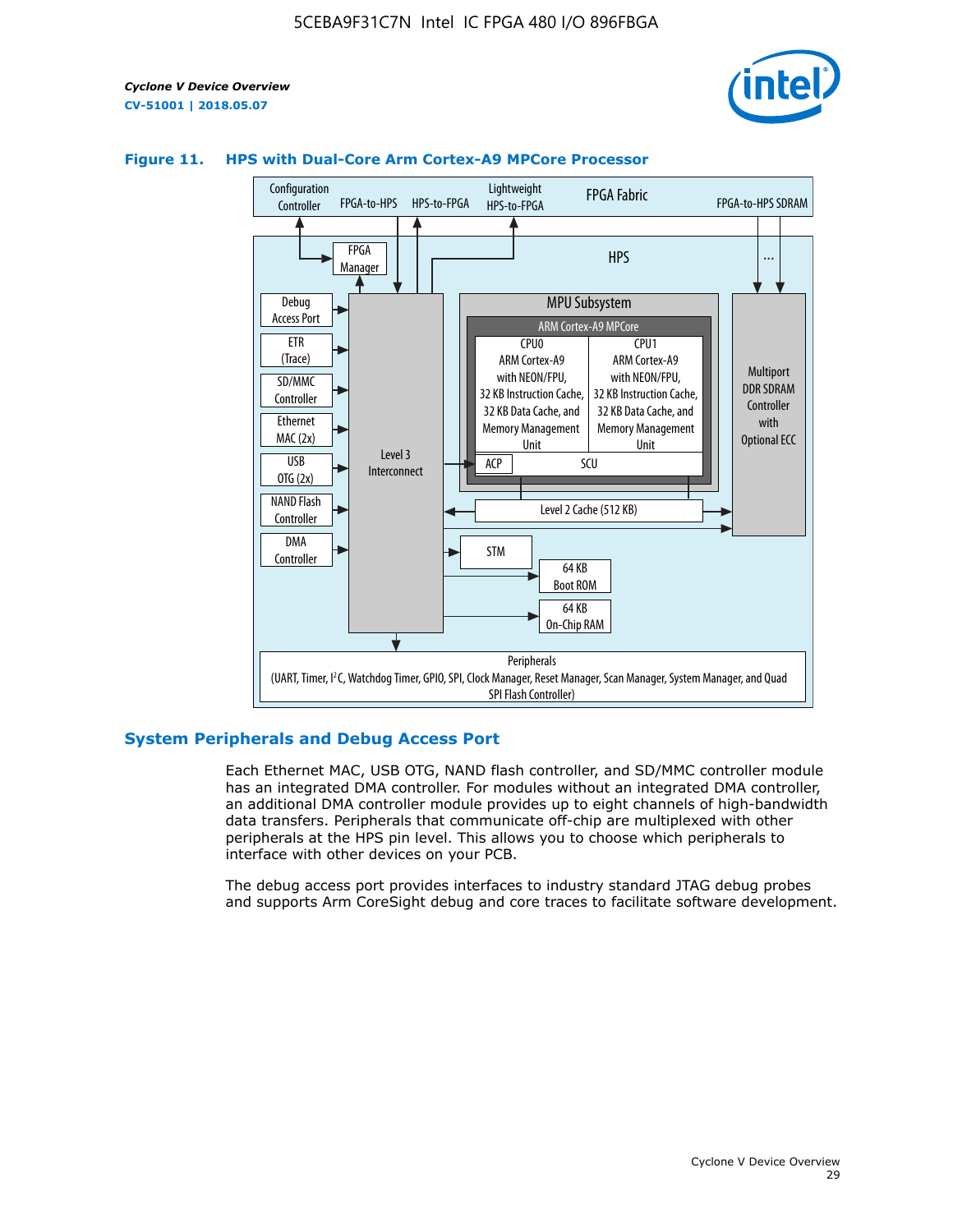

#### **HPS–FPGA AXI Bridges**

The HPS–FPGA bridges, which support the Advanced Microcontroller Bus Architecture (AMBA<sup>®</sup>) Advanced eXtensible Interface (AXI<sup>™</sup>) specifications, consist of the following bridges:

- FPGA-to-HPS AXI bridge—a high-performance bus supporting 32, 64, and 128 bit data widths that allows the FPGA fabric to issue transactions to slaves in the HPS.
- HPS-to-FPGA AXI bridge—a high-performance bus supporting 32, 64, and 128 bit data widths that allows the HPS to issue transactions to slaves in the FPGA fabric.
- Lightweight HPS-to-FPGA AXI bridge—a lower latency 32 bit width bus that allows the HPS to issue transactions to slaves in the FPGA fabric. This bridge is primarily used for control and status register (CSR) accesses to peripherals in the FPGA fabric.

The HPS–FPGA AXI bridges allow masters in the FPGA fabric to communicate with slaves in the HPS logic, and vice versa. For example, the HPS-to-FPGA AXI bridge allows you to share memories instantiated in the FPGA fabric with one or both microprocessors in the HPS, while the FPGA-to-HPS AXI bridge allows logic in the FPGA fabric to access the memory and peripherals in the HPS.

Each HPS–FPGA bridge also provides asynchronous clock crossing for data transferred between the FPGA fabric and the HPS.

#### **HPS SDRAM Controller Subsystem**

The HPS SDRAM controller subsystem contains a multiport SDRAM controller and DDR PHY that are shared between the FPGA fabric (through the FPGA-to-HPS SDRAM interface), the level 2 (L2) cache, and the level 3 (L3) system interconnect. The FPGA-to-HPS SDRAM interface supports AMBA AXI and Avalon® Memory-Mapped (Avalon-MM) interface standards, and provides up to six individual ports for access by masters implemented in the FPGA fabric.

To maximize memory performance, the SDRAM controller subsystem supports command and data reordering, deficit round-robin arbitration with aging, and high-priority bypass features. The SDRAM controller subsystem supports DDR2, DDR3, or LPDDR2 devices up to 4 Gb in density operating at up to 400 MHz (800 Mbps data rate).

#### **FPGA Configuration and Processor Booting**

The FPGA fabric and HPS in the SoC are powered independently. You can reduce the clock frequencies or gate the clocks to reduce dynamic power, or shut down the entire FPGA fabric to reduce total system power.

You can configure the FPGA fabric and boot the HPS independently, in any order, providing you with more design flexibility:

- You can boot the HPS independently. After the HPS is running, the HPS can fully or partially reconfigure the FPGA fabric at any time under software control. The HPS can also configure other FPGAs on the board through the FPGA configuration controller.
- You can power up both the HPS and the FPGA fabric together, configure the FPGA fabric first, and then boot the HPS from memory accessible to the FPGA fabric.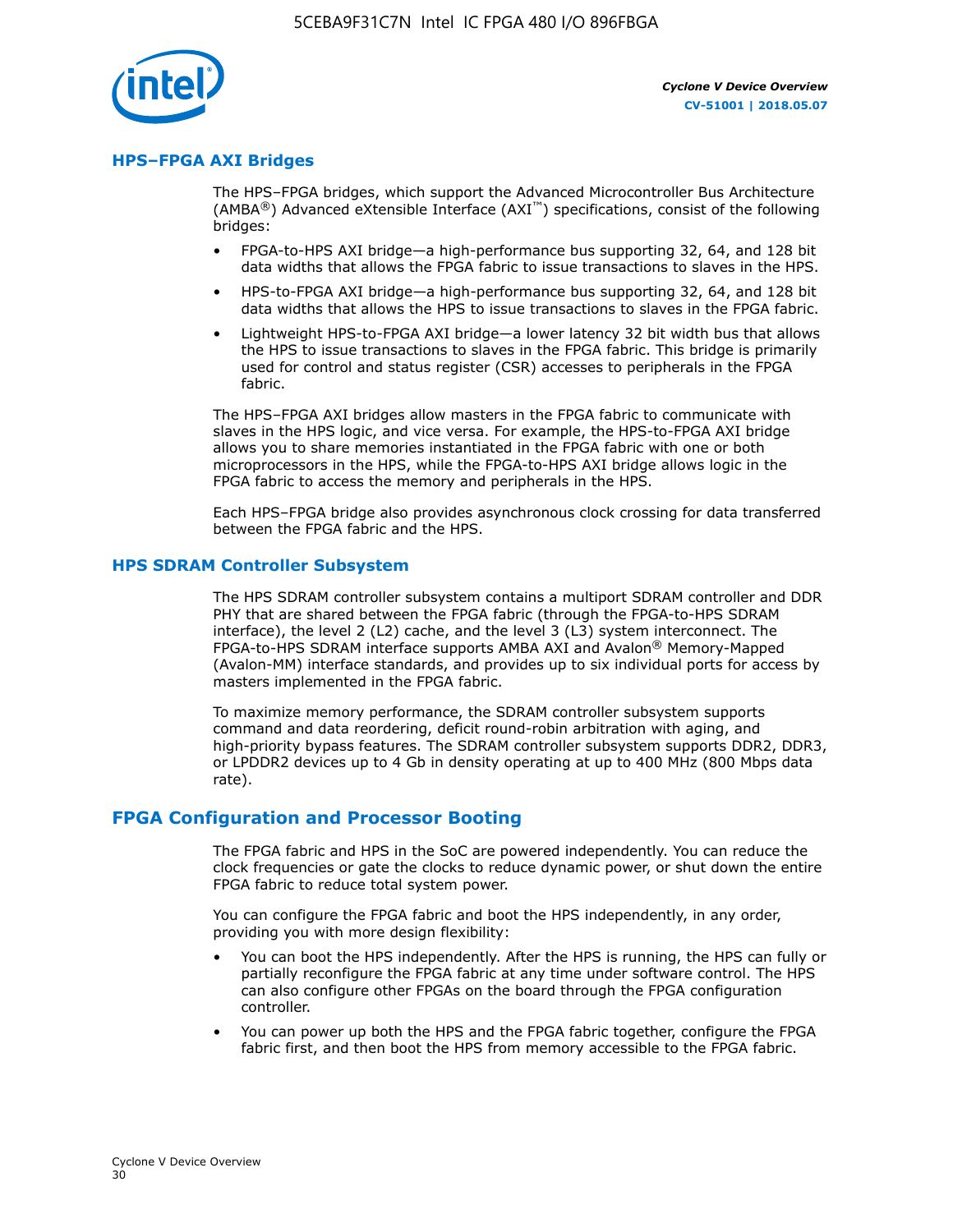

*Note:* Although the FPGA fabric and HPS are on separate power domains, the HPS must remain powered up during operation while the FPGA fabric can be powered up or down as required.

#### **Related Information**

[Cyclone V Device Family Pin Connection Guidelines](https://www.altera.com/content/dam/altera-www/global/en_US/pdfs/literature/dp/cyclone-v/pcg-01014.pdf)

Provides detailed information about power supply pin connection guidelines and power regulator sharing.

#### **Hardware and Software Development**

For hardware development, you can configure the HPS and connect your soft logic in the FPGA fabric to the HPS interfaces using the Platform Designer (Standard) system integration tool in the Intel Quartus Prime software.

For software development, the Arm-based SoC devices inherit the rich software development ecosystem available for the Arm Cortex-A9 MPCore processor. The software development process for Intel SoCs follows the same steps as those for other SoC devices from other manufacturers. Support for Linux, VxWorks®, and other operating systems is available for the SoCs. For more information on the operating systems support availability, contact the Intel sales team.

You can begin device-specific firmware and software development on the Intel SoC Virtual Target. The Virtual Target is a fast PC-based functional simulation of a target development system—a model of a complete development board that runs on a PC. The Virtual Target enables the development of device-specific production software that can run unmodified on actual hardware.

#### **Related Information**

[International Altera Sales Support Offices](https://www.altera.com/about/contact/contact/international-altera-sales-offices.html)

## **Dynamic and Partial Reconfiguration**

The Cyclone V devices support dynamic reconfiguration and partial reconfiguration.

#### **Dynamic Reconfiguration**

The dynamic reconfiguration feature allows you to dynamically change the transceiver data rates, PMA settings, or protocols of a channel, without affecting data transfer on adjacent channels. This feature is ideal for applications that require on-the-fly multiprotocol or multirate support. You can reconfigure the PMA and PCS blocks with dynamic reconfiguration.

## **Partial Reconfiguration**

*Note:* The partial reconfiguration feature is available for Cyclone V E, GX, SE, and SX devices with the "SC" suffix in the part number. For device availability and ordering, contact your local Intel sales representatives.

> Partial reconfiguration allows you to reconfigure part of the device while other sections of the device remain operational. This capability is important in systems with critical uptime requirements because it allows you to make updates or adjust functionality without disrupting services.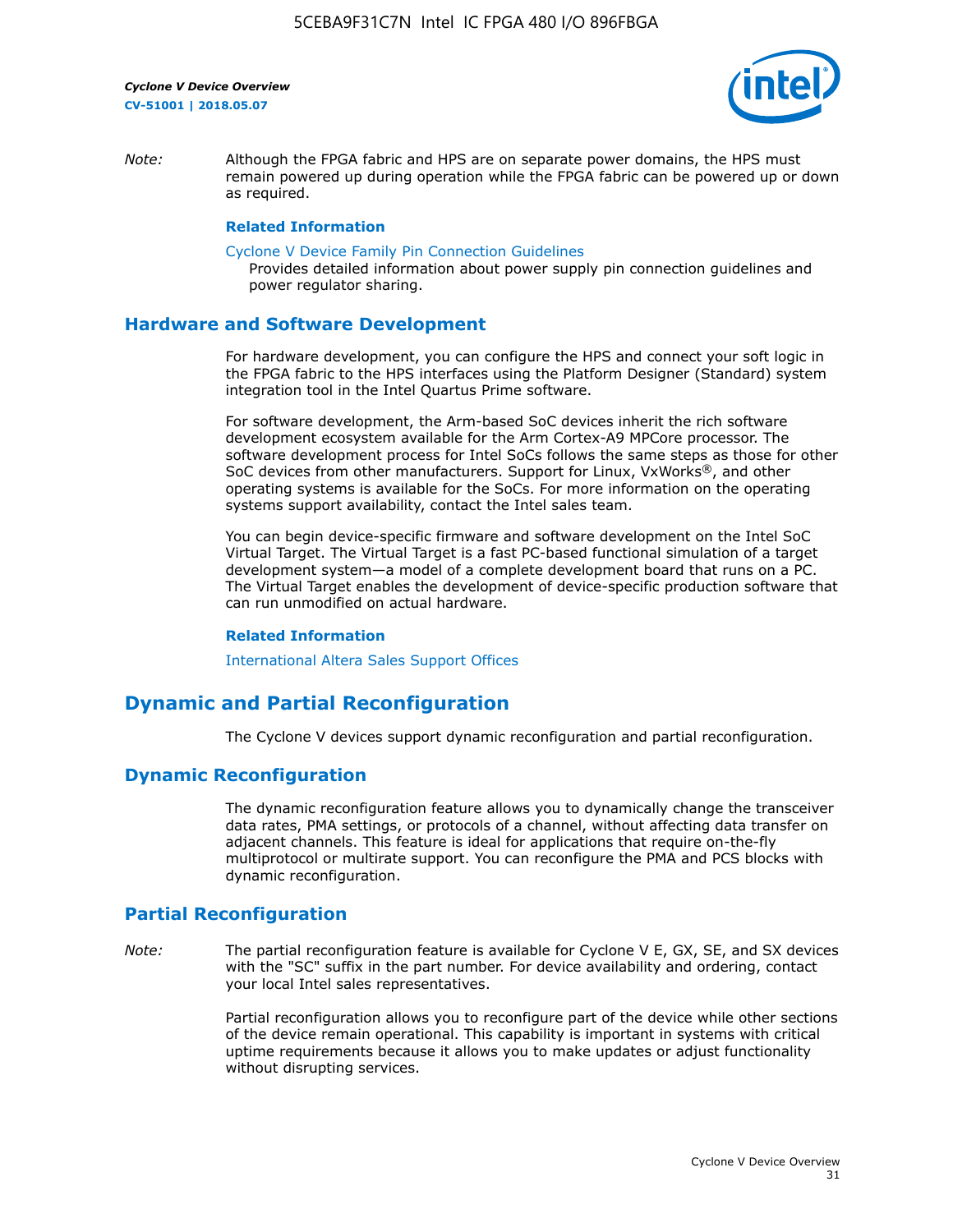

Apart from lowering cost and power consumption, partial reconfiguration increases the effective logic density of the device because placing device functions that do not operate simultaneously is not necessary. Instead, you can store these functions in external memory and load them whenever the functions are required. This capability reduces the size of the device because it allows multiple applications on a single device—saving the board space and reducing the power consumption.

Intel simplifies the time-intensive task of partial reconfiguration by building this capability on top of the proven incremental compile and design flow in the Intel Quartus Prime design software. With the Intel solution, you do not need to know all the intricate device architecture details to perform a partial reconfiguration.

Partial reconfiguration is supported through the FPP x16 configuration interface. You can seamlessly use partial reconfiguration in tandem with dynamic reconfiguration to enable simultaneous partial reconfiguration of both the device core and transceivers.

## **Enhanced Configuration and Configuration via Protocol**

Cyclone V devices support 1.8 V, 2.5 V, 3.0 V, and 3.3 V programming voltages and several configuration schemes.

| <b>Mode</b>                                                    | <b>Data</b><br>Width         | Max Clock  <br>Rate<br>(MHz) | <b>Max Data</b><br>Rate<br>(Mbps) | <b>Decompressi</b><br>on | <b>Design</b><br><b>Security</b> | <b>Partial</b><br>Reconfigurat<br>ion <sup>(18)</sup> | <b>Remote</b><br><b>System</b><br><b>Update</b> |
|----------------------------------------------------------------|------------------------------|------------------------------|-----------------------------------|--------------------------|----------------------------------|-------------------------------------------------------|-------------------------------------------------|
| AS through the EPCS<br>and EPCQ serial<br>configuration device | 1 bit, 4<br>bits             | 100                          |                                   | Yes                      | Yes                              |                                                       | Yes                                             |
| PS through CPLD or<br>external<br>microcontroller              | 1 bit                        | 125                          | 125                               | Yes                      | Yes                              |                                                       |                                                 |
| <b>FPP</b>                                                     | 8 bits                       | 125                          |                                   | Yes                      | Yes                              |                                                       | Parallel flash                                  |
|                                                                | 16 bits                      | 125                          |                                   | Yes                      | Yes                              | Yes                                                   | loader                                          |
| CvP (PCIe)                                                     | x1, x2,<br>and $x4$<br>lanes |                              |                                   | Yes                      | Yes                              | Yes                                                   |                                                 |
| <b>JTAG</b>                                                    | 1 bit                        | 33                           | 33                                |                          |                                  |                                                       |                                                 |

**Table 24. Configuration Schemes and Features Supported by Cyclone V Devices**

Instead of using an external flash or ROM, you can configure the Cyclone V devices through PCIe using CvP. The CvP mode offers the fastest configuration rate and flexibility with the easy-to-use PCIe hard IP block interface. The Cyclone V CvP implementation conforms to the PCIe 100 ms power-up-to-active time requirement.

#### **Related Information**

[Configuration via Protocol \(CvP\) Implementation in Intel FPGAs User Guide](https://www.altera.com/documentation/nik1412546950394.html#nik1412546833714) Provides more information about CvP.

 $(18)$  The partial reconfiguration feature is available for Cyclone V E, GX, SE, and SX devices with the "SC" suffix in the part number. For device availability and ordering, contact your local Intel sales representatives.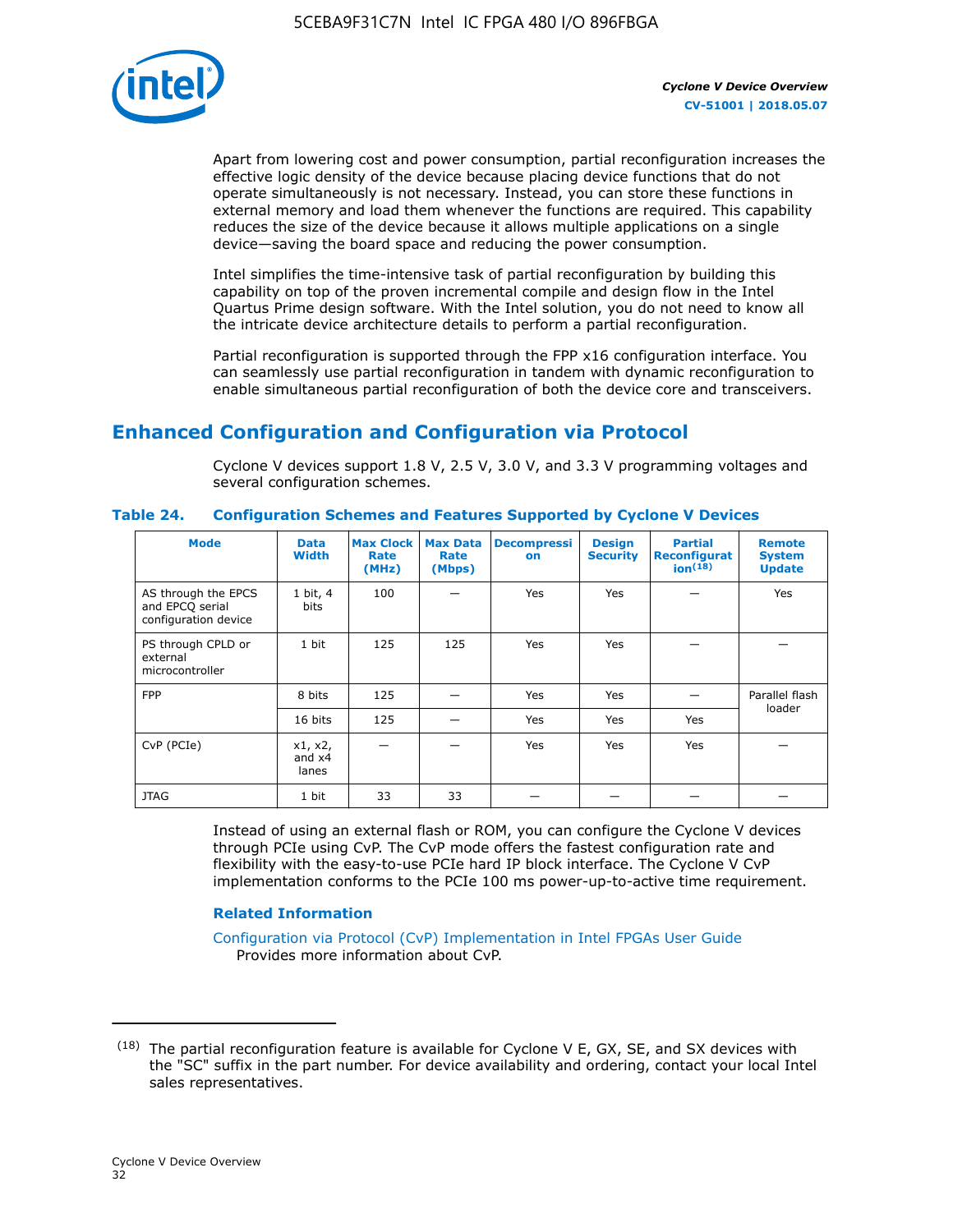

## **Power Management**

Leveraging the FPGA architectural features, process technology advancements, and transceivers that are designed for power efficiency, the Cyclone V devices consume less power than previous generation Cyclone FPGAs:

- Total device core power consumption—less by up to 40%.
- Transceiver channel power consumption—less by up to 50%.

Additionally, Cyclone V devices contain several hard IP blocks that reduce logic resources and deliver substantial power savings of up to 25% less power than equivalent soft implementations.

## **Document Revision History for Cyclone V Device Overview**

| <b>Document</b><br><b>Version</b> | <b>Changes</b>                                                                                                                                                          |
|-----------------------------------|-------------------------------------------------------------------------------------------------------------------------------------------------------------------------|
| 2018.05.07                        | Added the low power option ("L" suffix) for Cyclone V SE and Cyclone V SX devices in the Sample<br>Ordering Code and Available Options diagrams.<br>Rebranded as Intel. |

| <b>Date</b>   | <b>Version</b> | <b>Changes</b>                                                                                                                                                                                                                                                                                                                                                                                                                                                                                                                                                                                                                                                                                                                                                                                                                                                                                                    |
|---------------|----------------|-------------------------------------------------------------------------------------------------------------------------------------------------------------------------------------------------------------------------------------------------------------------------------------------------------------------------------------------------------------------------------------------------------------------------------------------------------------------------------------------------------------------------------------------------------------------------------------------------------------------------------------------------------------------------------------------------------------------------------------------------------------------------------------------------------------------------------------------------------------------------------------------------------------------|
| December 2017 | 2017.12.18     | Updated ALM resources for Cyclone V E, Cyclone V SE, Cyclone V SX, and<br>Cyclone V ST devices.                                                                                                                                                                                                                                                                                                                                                                                                                                                                                                                                                                                                                                                                                                                                                                                                                   |
| June 2016     | 2016.06.10     | Updated Cyclone V GT speed grade to -7 in Sample Ordering Code and<br>Available Options for Cyclone V GT Devices diagram.                                                                                                                                                                                                                                                                                                                                                                                                                                                                                                                                                                                                                                                                                                                                                                                         |
| December 2015 | 2015.12.21     | Added descriptions to package plan tables for Cyclone V GT and ST<br>devices.<br>Changed instances of Quartus II to Quartus Prime.<br>$\bullet$                                                                                                                                                                                                                                                                                                                                                                                                                                                                                                                                                                                                                                                                                                                                                                   |
| June 2015     | 2015.06.12     | Replaced a note to partial reconfiguration feature. Note: The partial<br>reconfiguration feature is available for Cyclone V E, GX, SE, and SX<br>devices with the "SC" suffix in the part number. For device availability and<br>ordering, contact your local Altera sales representatives.<br>Updated logic elements (LE) (K) for the following devices:<br>$\bullet$<br>- Cyclone V E A7: Updated from 149.5 to 150<br>- Cyclone V GX C3: Updated from 35.5 to 36<br>- Cyclone V GX C7: Updated from 149.7 to 150<br>- Cyclone V GT D7: Updated from 149.5 to 150<br>• Updated MLAB (Kb) in Maximum Resource Counts for Cyclone V GX<br>Devices table as follows:<br>- Cyclone V GX C3: Updated from 291 to 182<br>- Cyclone V GX C4: Updated from 678 to 424<br>- Cyclone V GX C5: Updated from 678 to 424<br>- Cyclone V GX C7: Updated from 1,338 to 836<br>$-$ Cyclone V GX C9: Updated from 2,748 to 1,717 |
|               |                | continued                                                                                                                                                                                                                                                                                                                                                                                                                                                                                                                                                                                                                                                                                                                                                                                                                                                                                                         |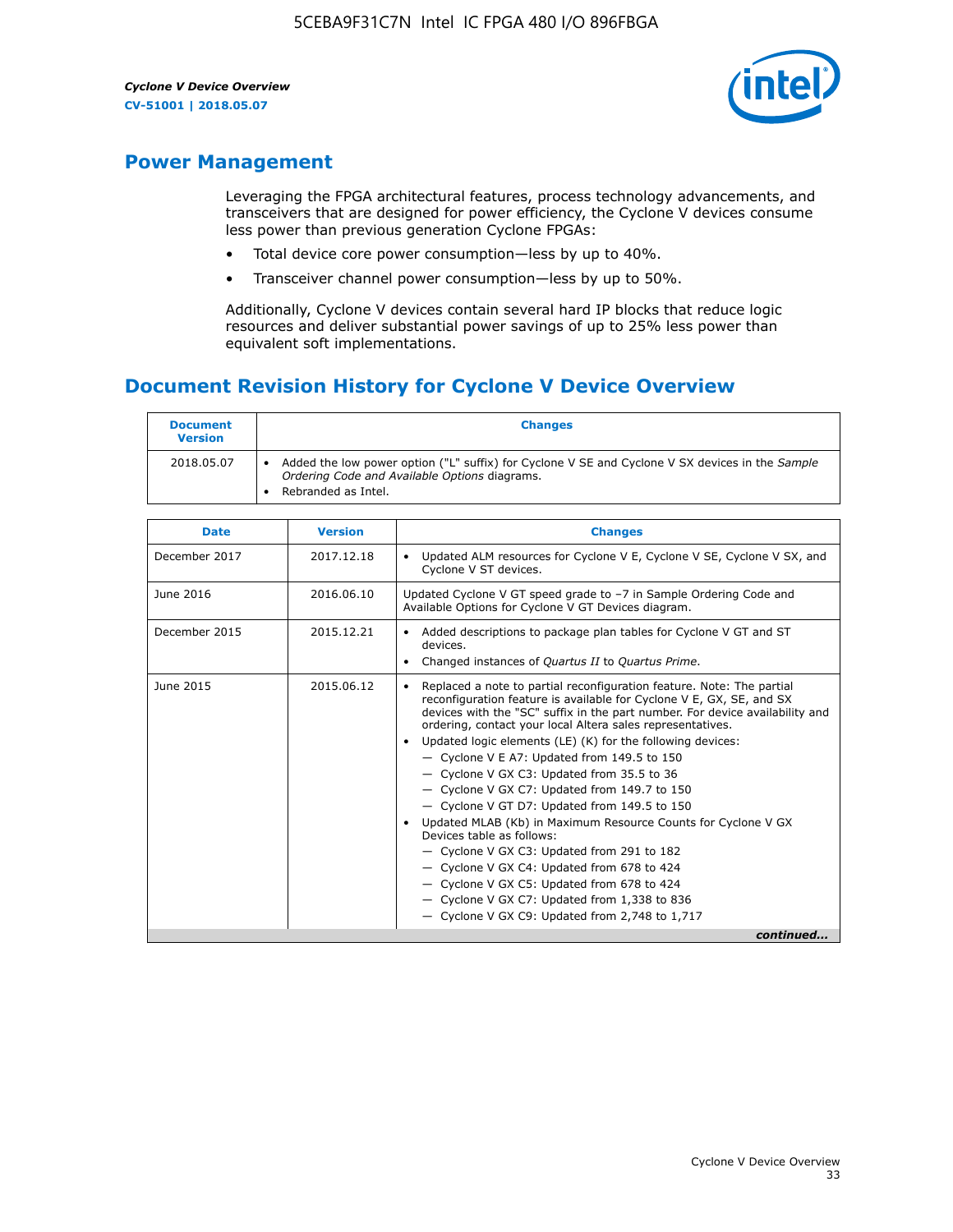

| <b>Date</b>  | <b>Version</b> | <b>Changes</b>                                                                                                                                                                                                                                                                                                                                                                                                                                                                                                                                                                                                                                                                                                                                                                                                                                                                                                                                                                                                                                                                                                                                                                                                                                                                                                                                                                                                                                                                                                                                                                                                                                                                                                |
|--------------|----------------|---------------------------------------------------------------------------------------------------------------------------------------------------------------------------------------------------------------------------------------------------------------------------------------------------------------------------------------------------------------------------------------------------------------------------------------------------------------------------------------------------------------------------------------------------------------------------------------------------------------------------------------------------------------------------------------------------------------------------------------------------------------------------------------------------------------------------------------------------------------------------------------------------------------------------------------------------------------------------------------------------------------------------------------------------------------------------------------------------------------------------------------------------------------------------------------------------------------------------------------------------------------------------------------------------------------------------------------------------------------------------------------------------------------------------------------------------------------------------------------------------------------------------------------------------------------------------------------------------------------------------------------------------------------------------------------------------------------|
|              |                | Updated MLAB RAM Bit (Kb) in Embedded Memory Capacity and<br>Distribution in Cyclone V Devices table as follows:<br>- Cyclone V GX C3: Updated from 181 to 182<br>- Cyclone V GX C4: Updated from 295 to 424<br>Updated Total RAM Bit (Kb) in Embedded Memory Capacity and<br>Distribution in Cyclone V Devices table as follows:<br>- Cyclone V GX C3: Updated from $1,531$ to $1,532$<br>- Cyclone V GX C4: Updated from 2,795 to 2,924<br>Updated MLAB Block count in Embedded Memory Capacity and<br>Distribution in Cyclone V Devices table as follows:<br>- Cyclone V GX C4: Updated from 472 to 678<br>- Cyclone V GX C5: Updated from 679 to 678                                                                                                                                                                                                                                                                                                                                                                                                                                                                                                                                                                                                                                                                                                                                                                                                                                                                                                                                                                                                                                                      |
| March 2015   | 2015.03.31     | Added internal scrubbing feature under configuration in Summary of<br>$\bullet$<br>Features for Cyclone V Devices table.<br>Added optional suffix "SC: Internal scrubbing support" to the following<br>diagrams:<br>- Sample Ordering Code and Available Options for Cyclone V E Devices<br>- Sample Ordering Code and Available Options for Cyclone V GX Devices<br>- Sample Ordering Code and Available Options for Cyclone V SE Devices<br>- Sample Ordering Code and Available Options for Cyclone V SX Devices                                                                                                                                                                                                                                                                                                                                                                                                                                                                                                                                                                                                                                                                                                                                                                                                                                                                                                                                                                                                                                                                                                                                                                                           |
| January 2015 | 2015.01.23     | Updated Sample Ordering Code and Available Options for Cyclone V ST<br>Devices figure because Cyclone V ST devices are only available in I<br>temperature grade and -7 speed grade.<br>- Operating Temperature: Removed C and A temperature grades<br>- FPGA Fabric Speed Grade: Removed -6 and -8 speed grades<br>Updated the transceiver specification for Cyclone V ST from 5 Gbps to<br>6.144 Gbps:<br>- Device Variants for the Cyclone V Device Family table<br>- Sample Ordering Code and Available Options for Cyclone V ST Devices<br>figure<br>- Maximum Resource Counts for Cyclone V ST Devices<br>Updated Maximum Resource Counts for Cyclone V GX Devices table for<br>Cyclone V GX G3 devices.<br>$-$ Logic elements (LE) (K): Updated from 35.7 to 35.5<br>- Variable-precision DSP block: Updated from 51 to 57<br>$-18 \times 18$ multiplier: Updated from 102 to 114<br>Updated Number of Multipliers in Cyclone V Devices table for Cyclone V<br>GX G3 devices.<br>- Variableprecision DSP Block: Updated from 51 to 57<br>$-9x9$ Multiplier: Updated from 153 to 171<br>$-18 \times 18$ Multiplier: Updated from 102 to 114<br>- 27 x 27 Multiplier: Updated from 51 to 57<br>- 18 x 18 Multiplier Adder Mode: Updated from 51 to 57<br>$-18 \times 18$ Multiplier Adder Summed with 36 bit Input: Updated from 51<br>to 57<br>Updated Embedded Memory Capacity and Distribution in Cyclone V<br>Devices table for Cyclone V GX G3 devices.<br>- M10K block: Updated from 119 to 135<br>- M10K RAM bit (Kb): Updated from 1,190 to 1,350<br>- MLAB block: Updated from 255 to 291<br>- MLAB RAM bit (Kb): Updated from 159 to 181<br>$-$ Total RAM bit (Kb): Updated from 1,349 to 1,531 |
| October 2014 | 2014.10.06     | Added a footnote to the "Transceiver PCS Features for Cyclone V Devices"<br>table to show that PCIe Gen2 is supported for Cyclone V GT and ST devices.                                                                                                                                                                                                                                                                                                                                                                                                                                                                                                                                                                                                                                                                                                                                                                                                                                                                                                                                                                                                                                                                                                                                                                                                                                                                                                                                                                                                                                                                                                                                                        |
|              |                | continued                                                                                                                                                                                                                                                                                                                                                                                                                                                                                                                                                                                                                                                                                                                                                                                                                                                                                                                                                                                                                                                                                                                                                                                                                                                                                                                                                                                                                                                                                                                                                                                                                                                                                                     |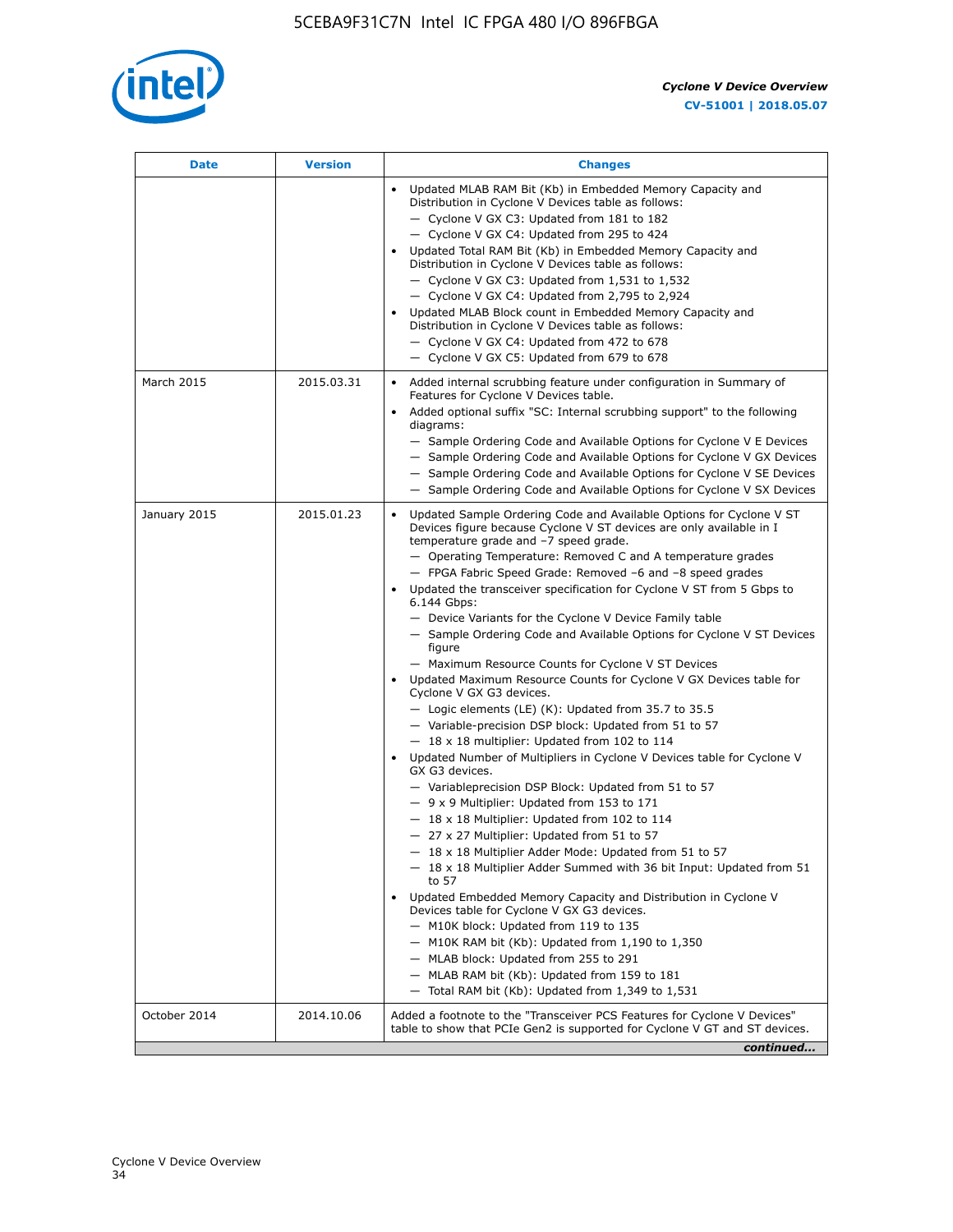r



| <b>Date</b>   | <b>Version</b> | <b>Changes</b>                                                                                                                                                                                                                           |
|---------------|----------------|------------------------------------------------------------------------------------------------------------------------------------------------------------------------------------------------------------------------------------------|
| July 2014     | 2014.07.07     | Updated the I/O vertical migration figure to clarify the migration capability of<br>Cyclone V SE and SX devices.                                                                                                                         |
| December 2013 | 2013.12.26     | Corrected single or dual-core ARM Cortex-A9 MPCore processor-up to 925<br>MHz from 800 MHz.                                                                                                                                              |
|               |                | Removed "Preliminary" texts from Ordering Code figures, Maximum<br>Resources, Package Plan and I/O Vertical Migration tables.                                                                                                            |
|               |                | Removed the note "The number of GPIOs does not include transceiver<br>I/Os. In the Quartus II software, the number of user I/Os includes<br>transceiver I/Os." for GPIOs in the Maximum Resource Counts table for<br>Cyclone V E and SE. |
|               |                | Added link to Altera Product Selector for each device variant.<br>Updated Embedded Hard IPs for Cyclone V GT devices to indicate<br>Maximum 2 hard PCIe and 2 hard memory controllers.                                                   |
|               |                | • Added leaded package options.                                                                                                                                                                                                          |
|               |                | Removed the note "The number of PLLs includes general-purpose<br>fractional PLLs and transceiver fractional PLLs." for all PLLs in the<br>Maximum Resource Counts table.                                                                 |
|               |                | • Corrected max LVDS counts for transmitter and receiver for Cyclone V E<br>A5 device from 84 to 60.                                                                                                                                     |
|               |                | • Corrected max LVDS counts for transmitter and receiver for Cyclone V E<br>A9 device from 140 to 120.                                                                                                                                   |
|               |                | Corrected variable-precision DSP block, 27 x 27 multiplier, 18 x 18<br>multiplier adder mode and 18 x 18 multiplier adder summed with 36 bit<br>input for Cyclone V SE devices from 58 to 84.                                            |
|               |                | Corrected 18 x 18 multiplier for Cyclone V SE devices from 116 to 168.                                                                                                                                                                   |
|               |                | Corrected 9 x 9 multiplier for Cyclone V SE devices from 174 to 252.                                                                                                                                                                     |
|               |                | • Corrected LVDS transmitter for Cyclone V SE A2 and A4 as well as SX C2<br>and C4 devices from 31 to 32.                                                                                                                                |
|               |                | • Corrected LVDS receiver for Cyclone V SE A2 and A4 as well as SX C2 and<br>C4 devices from 35 to 37.                                                                                                                                   |
|               |                | • Corrected transceiver speed grade for Cyclone V ST devices ordering code<br>from 4 to 5.                                                                                                                                               |
|               |                | • Updated the DDR3 SDRAM for the maximum frequency's soft controller<br>and the minimum frequency from 300 to 303 for voltage 1.35V.                                                                                                     |
|               |                | Added links to Altera's External Memory Spec Estimator tool to the topics<br>listing the external memory interface performance.                                                                                                          |
|               |                | • Corrected XAUI is supported through the soft PCS in the PCS features for<br>Cyclone V.                                                                                                                                                 |
|               |                | Added decompression support for the CvP configuration mode.                                                                                                                                                                              |
| May 2013      | 2013.05.06     | Added link to the known document issues in the Knowledge Base.<br>$\bullet$<br>Moved all links to the Related Information section of respective topics for<br>$\bullet$<br>easy reference.                                               |
|               |                | • Corrected the title to the PCIe hard IP topic. Cyclone V devices support<br>only PCIe Gen1 and Gen2.                                                                                                                                   |
|               |                | • Updated Supporting Feature in Table 1 of Increased bandwidth capacity to<br>'6.144 Gbps'.                                                                                                                                              |
|               |                | Updated Description in Table 2 of Low-power high-speed serial interface to<br>'6.144 Gbps'.                                                                                                                                              |
|               |                | Updated Description in Table 3 of Cyclone V GT to '6.144 Gbps'.                                                                                                                                                                          |
|               |                | Updated the M386 package to M383 for Figure 1, Figure 2 and Figure 3.<br>$\bullet$                                                                                                                                                       |
|               |                | Updated Figure 2 and Figure 3 for Transceiver Count by adding 'F : 4'.<br>$\bullet$                                                                                                                                                      |
|               |                | Updated LVDS in the Maximum Resource Counts tables to include<br>Transmitter and Receiver values.                                                                                                                                        |
|               |                | Updated the package plan with M383 for the Cyclone V E device.                                                                                                                                                                           |
|               |                | Removed the M301 and M383 packages from the Cyclone V GX C4 device.<br>Updated the GPIO count to '129' for the M301 package of the Cyclone V                                                                                             |
|               |                | GX C5 device.                                                                                                                                                                                                                            |
|               |                | Updated 5 Gbps to '6.144 Gbps' for Cyclone V GT device.                                                                                                                                                                                  |
|               |                | continued                                                                                                                                                                                                                                |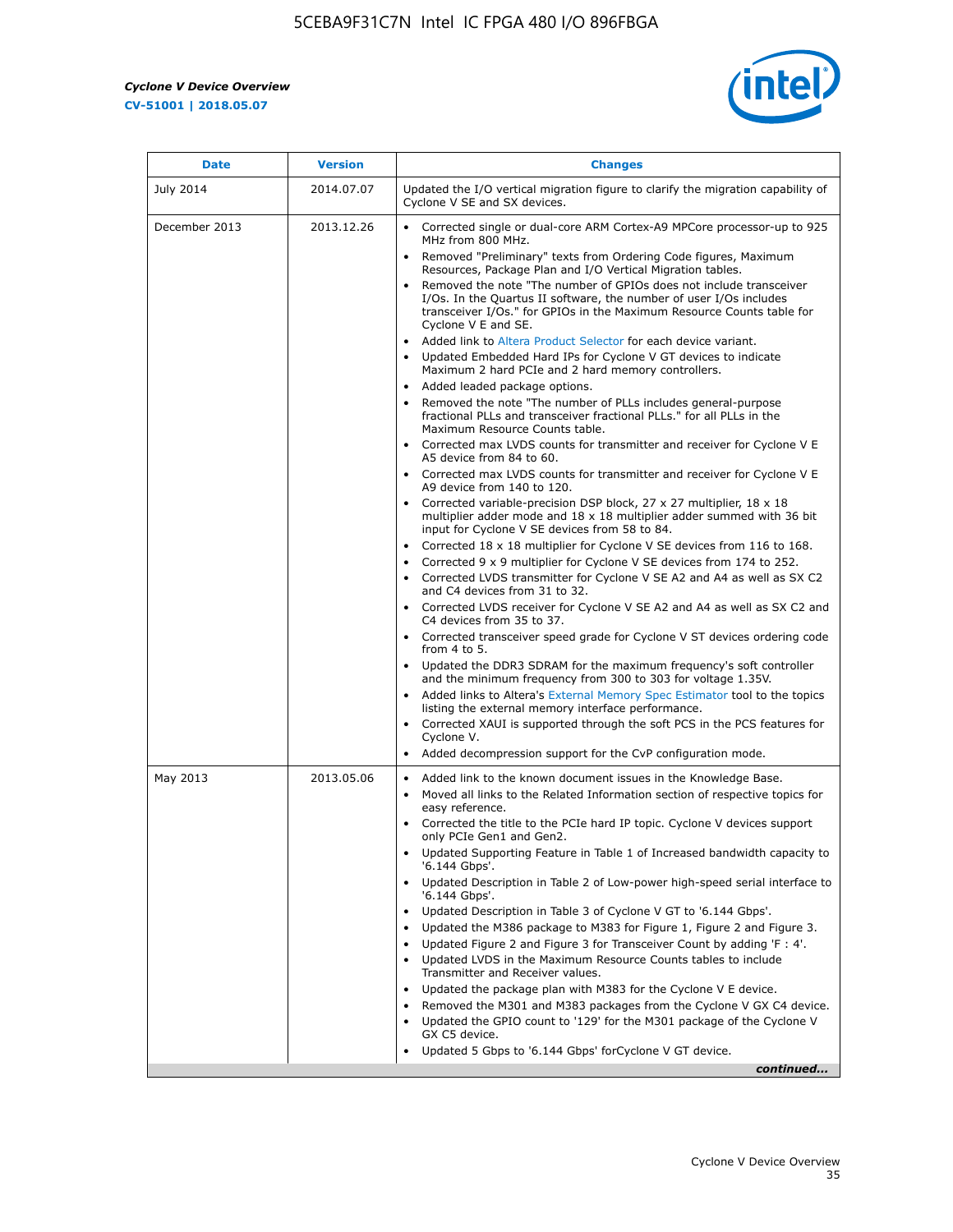

| <b>Date</b>   | <b>Version</b> | <b>Changes</b>                                                                                                                                                |
|---------------|----------------|---------------------------------------------------------------------------------------------------------------------------------------------------------------|
|               |                | Updated HPS I/O for U484 (19 mm) in Table 11 with '151' for A2, A4, A5<br>and A6.                                                                             |
|               |                | Updated Memory (Kb) for Maximum Resource Counts for Cyclone V SE A4<br>and A6, SX C4 and C6, ST D6 devices.                                                   |
|               |                | Updated FPGA PLL for Maximum Resource Counts for Cyclone V SE A2, SX<br>C2, devices.                                                                          |
|               |                | Removed '36 x 36' from the Variable-Precision DSP Block.                                                                                                      |
|               |                | Updated Variable-precision DSP Blocks and $18 \times 18$ Multiplier for<br>Maximum Resource Counts for Cyclone V SX C4 device.                                |
|               |                | Updated the HPS I/O counts for Cyclone V SE, SX, and ST devices.<br>$\bullet$                                                                                 |
|               |                | Updated Figure 7 which shows the I/O vertical migration table.                                                                                                |
|               |                | Updated Table 17 for Cyclone V SX C4 device.<br>$\bullet$<br>• Updated Embedded Memory Capacity and Distribution table for Cyclone V                          |
|               |                | SE A4 and A6, SX C4 and C6, ST D6 devices.                                                                                                                    |
|               |                | Removed 'Counter reconfiguration' from the PLL Features.                                                                                                      |
|               |                | Updated Low-Power Serial Transceivers by replacing 5 Gbps with<br>6.144 Gbps.                                                                                 |
|               |                | Removed 'Distributed Memory' symbol.<br>$\bullet$                                                                                                             |
|               |                | Updated the Capability in Table 22 of Backplane support to '6.144 Gbps'.<br>$\bullet$<br>Updated Capability in Table 22 of Ring oscillator transmit PLLs with |
|               |                | 6.144 Gbps.                                                                                                                                                   |
|               |                | Updated the PCS Support in Table 23 from 5 Gbps to '6 Gbps'.                                                                                                  |
|               |                | Updated the Data Rates (Gbps) in Table 23 of 3 Gbps and 6 Gbps Basic to<br>$\bullet$<br>'6.144 Gbps'.                                                         |
|               |                | Updated the Data Rates (Gbps) in Table 23 of CPRI 4.1 to '6.144 Gbps'.                                                                                        |
|               |                | Clarified that partial reconfiguration is an advanced feature. Contact Altera<br>for support of the feature.                                                  |
| December 2012 | 2012.12.28     | Updated the pin counts for the MBGA packages.<br>$\bullet$                                                                                                    |
|               |                | Updated the GPIO and transceiver counts for the MBGA packages.<br>$\bullet$                                                                                   |
|               |                | Updated the GPIO counts for the U484 package of the Cyclone V E A9, GX<br>C9, and GT D9 devices.                                                              |
|               |                | Updated the vertical migration table for vertical migration of the U484                                                                                       |
|               |                | packages.<br>Updated the MLAB supported programmable widths at 32 bits depth.                                                                                 |
|               |                |                                                                                                                                                               |
| November 2012 | 2012.11.19     | • Added new MBGA packages and additional U484 packages for Cyclone V E,<br>GX, and GT.                                                                        |
|               |                | Added ordering code for five-transceiver devices for Cyclone V GT and ST.<br>$\bullet$                                                                        |
|               |                | Updated the vertical migration table to add MBGA packages.<br>٠                                                                                               |
|               |                | Added performance information for HPS memory controller.<br>$\bullet$                                                                                         |
|               |                | Removed DDR3U support.<br>$\bullet$<br>Updated Cyclone V ST speed grade information.                                                                          |
|               |                | Added information on maximum transceiver channel usage restrictions for                                                                                       |
|               |                | PCI Gen2 and CPRI at 4.9152 Gbps transmit jitter compliance.                                                                                                  |
|               |                | Added note on the differences between GPIO reported in Overview with<br>User I/O numbers shown in the Quartus II software.                                    |
|               |                | Updated template.                                                                                                                                             |
| July 2012     | 2.1            | Added support for PCIe Gen2 x4 lane configuration (PCIe-compatible)                                                                                           |
| June 2012     | 2.0            | Restructured the document.<br>٠                                                                                                                               |
|               |                | Added the "Embedded Memory Capacity" and "Embedded Memory<br>Configurations" sections.                                                                        |
|               |                | Added Table 1, Table 3, Table 16, Table 19, and Table 20.                                                                                                     |
|               |                | Updated Table 2, Table 4, Table 5, Table 6, Table 7, Table 8, Table 9, Table<br>10, Table 11, Table 12, Table 13, Table 14, Table 17, and Table 18.           |
|               |                | continued                                                                                                                                                     |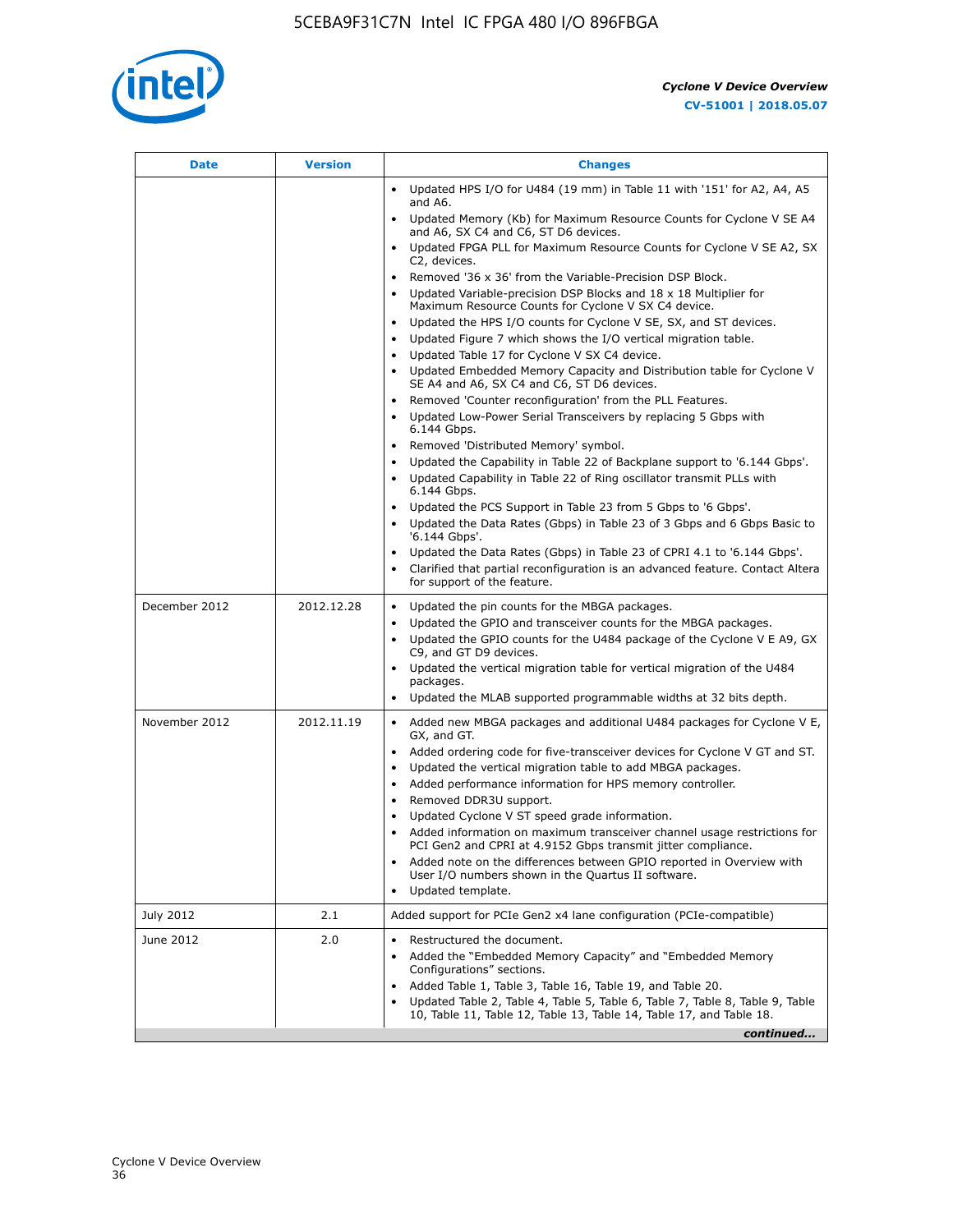

| <b>Date</b>   | <b>Version</b> | <b>Changes</b>                                                                                                                                                                                                                                                                                                                                                                                                                                                 |
|---------------|----------------|----------------------------------------------------------------------------------------------------------------------------------------------------------------------------------------------------------------------------------------------------------------------------------------------------------------------------------------------------------------------------------------------------------------------------------------------------------------|
|               |                | Updated Figure 1, Figure 2, Figure 3, Figure 4, Figure 5, Figure 6, and<br>Figure 10.<br>Updated the "FPGA Configuration and Processor Booting" and "Hardware"<br>and Software Development" sections.<br>Text edits throughout the document.                                                                                                                                                                                                                   |
| February 2012 | 1.2            | Updated Table $1-2$ , Table $1-3$ , and Table $1-6$ .<br>Updated "Cyclone V Family Plan" on page 1-4 and "Clock Networks and<br>PLL Clock Sources" on page 1-15.<br>Updated Figure $1-1$ and Figure $1-6$ .                                                                                                                                                                                                                                                    |
| November 2011 | 1.1            | Updated Table $1-1$ , Table $1-2$ , Table $1-3$ , Table $1-4$ , Table $1-5$ , and Table<br>$1 - 6$ .<br>Updated Figure 1-4, Figure 1-5, Figure 1-6, Figure 1-7, and Figure 1-8.<br>Updated "System Peripherals" on page 1-18, "HPS-FPGA AXI Bridges" on<br>page 1-19, "HPS SDRAM Controller Subsystem" on page 1-19, "FPGA<br>Configuration and Processor Booting" on page 1-19, and "Hardware and<br>Software Development" on page 1-20.<br>Minor text edits. |
| October 2011  | 1.0            | Initial release.                                                                                                                                                                                                                                                                                                                                                                                                                                               |